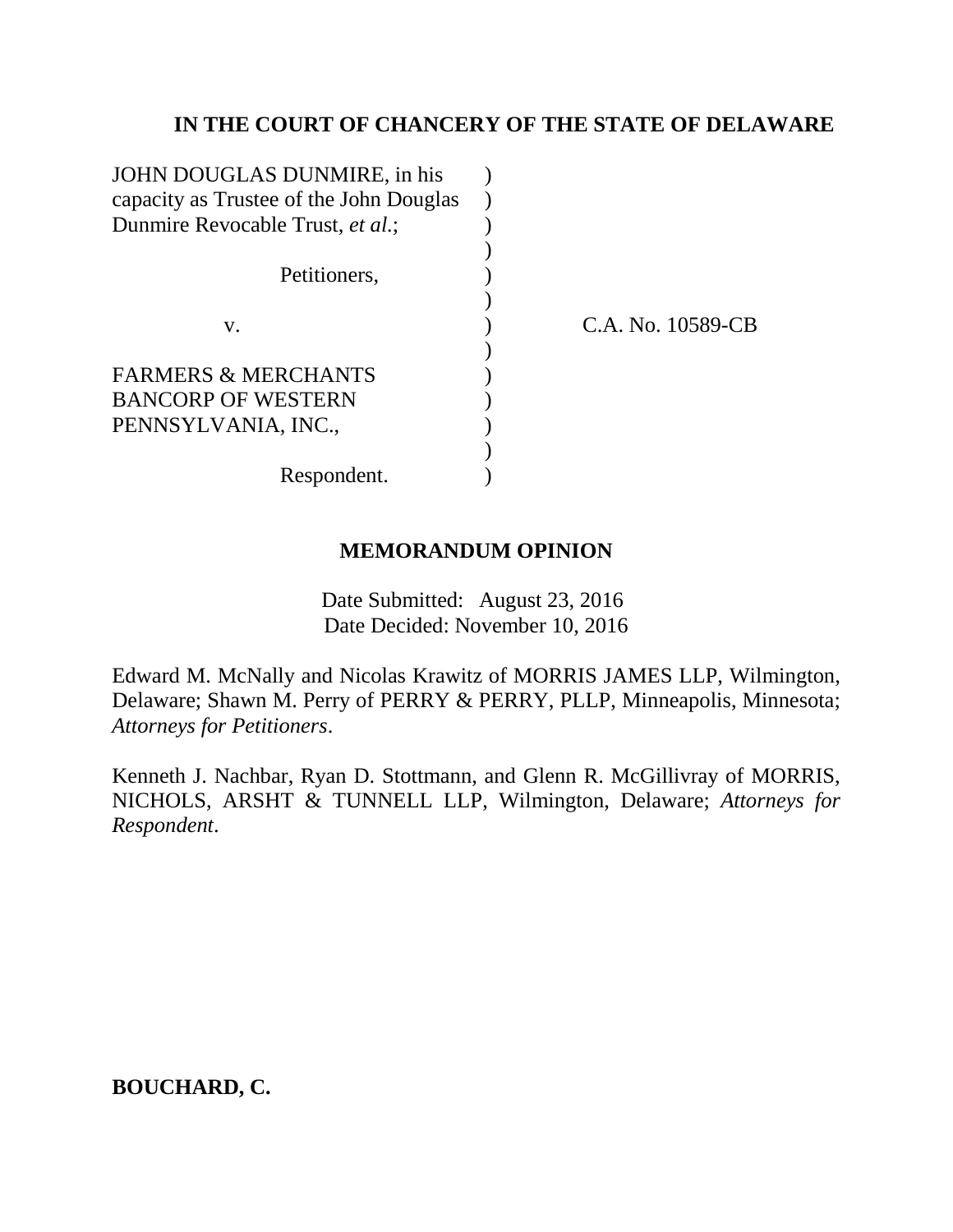This is an appraisal action to determine the fair value of Farmers & Merchants Bancorp of Western Pennsylvania, Inc. ("F&M"), a small community bank located in Armstrong County, Pennsylvania. On October 1, 2014, F&M merged into NexTier, Inc., a community bank located in neighboring Butler County, Pennsylvania, in a stock-for-stock transaction (the "Merger"). The 2.17 exchange ratio impliedly valued NexTier at \$180 per share and F&M at \$83 per share. The Merger was not the product of a robust sale process. It was undertaken at the instance of the Snyder family, which controlled both F&M and NexTier and stood on both sides of the transaction. No other bidders for F&M were considered.

Petitioners' expert valued F&M at \$137.97 per share, approximately 66% above the deal price. Respondent's expert valued F&M at \$76.45 per share, almost 8% below the deal price.

For the reasons explained below, I conclude that the transaction price and certain of the methodologies the experts used are not reliable determinants of fair value, and that F&M's fair value most reliably can be determined using a discounted net income model that both experts utilized. Relying exclusively on that model, I conclude that the fair value of F&M shares as of the date of the Merger was \$91.90 per share.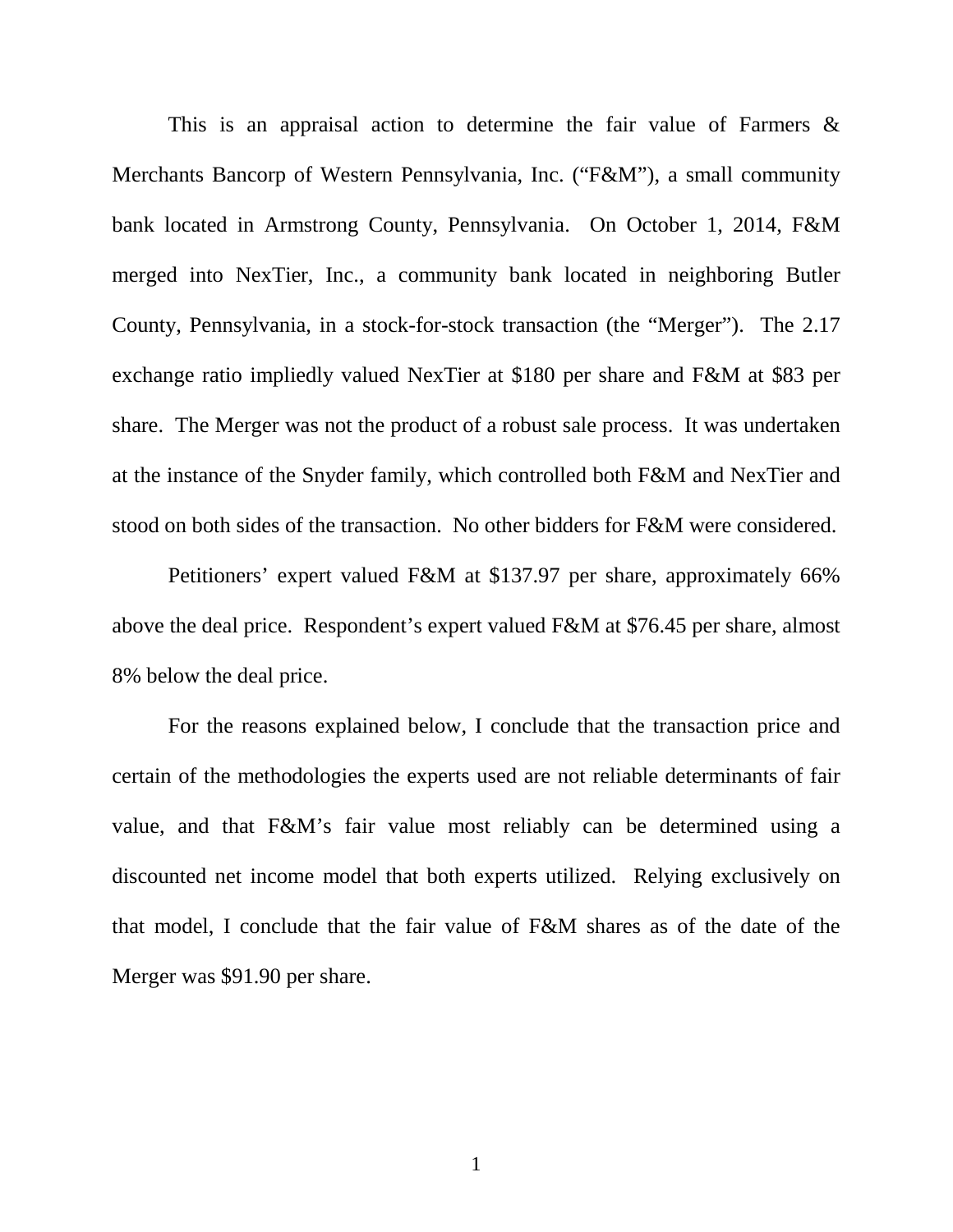### **I. BACKGROUND**

The facts recited in this opinion are my findings based on the stipulations of the parties, documentary evidence, and testimony presented during a three-day trial during which three fact and two expert witnesses testified. The fact witnesses consisted of petitioner Paul Eugene Dunmire ("Gene Dunmire"); his son, petitioner John Douglas Dunmire ("Doug Dunmire"); and Richard Krauland, President and CEO of F&M at the time of the Merger. I accord the evidence the weight and credibility I find it deserves.

### **A. The Parties**

Respondent F&M, which is now known as NexTier, Inc., is a Delaware corporation headquartered in Pennsylvania. Before the Merger, F&M was a community bank with eight branches in Armstrong County, Pennsylvania, focused on taking deposits from customers in the area and making loans to those customers and their businesses. F&M had 767,799 outstanding shares at the time of the Merger, and \$436,764,000 in total assets as of March 3[1](#page-2-0), 2014.<sup>1</sup>

The petitioners consist of members of the Dunmire family who collectively held 138,720 shares of F&M as of the date of the Merger, individually or in their

<span id="page-2-0"></span> $1$  JX 11 at 3; JX 133 at 6.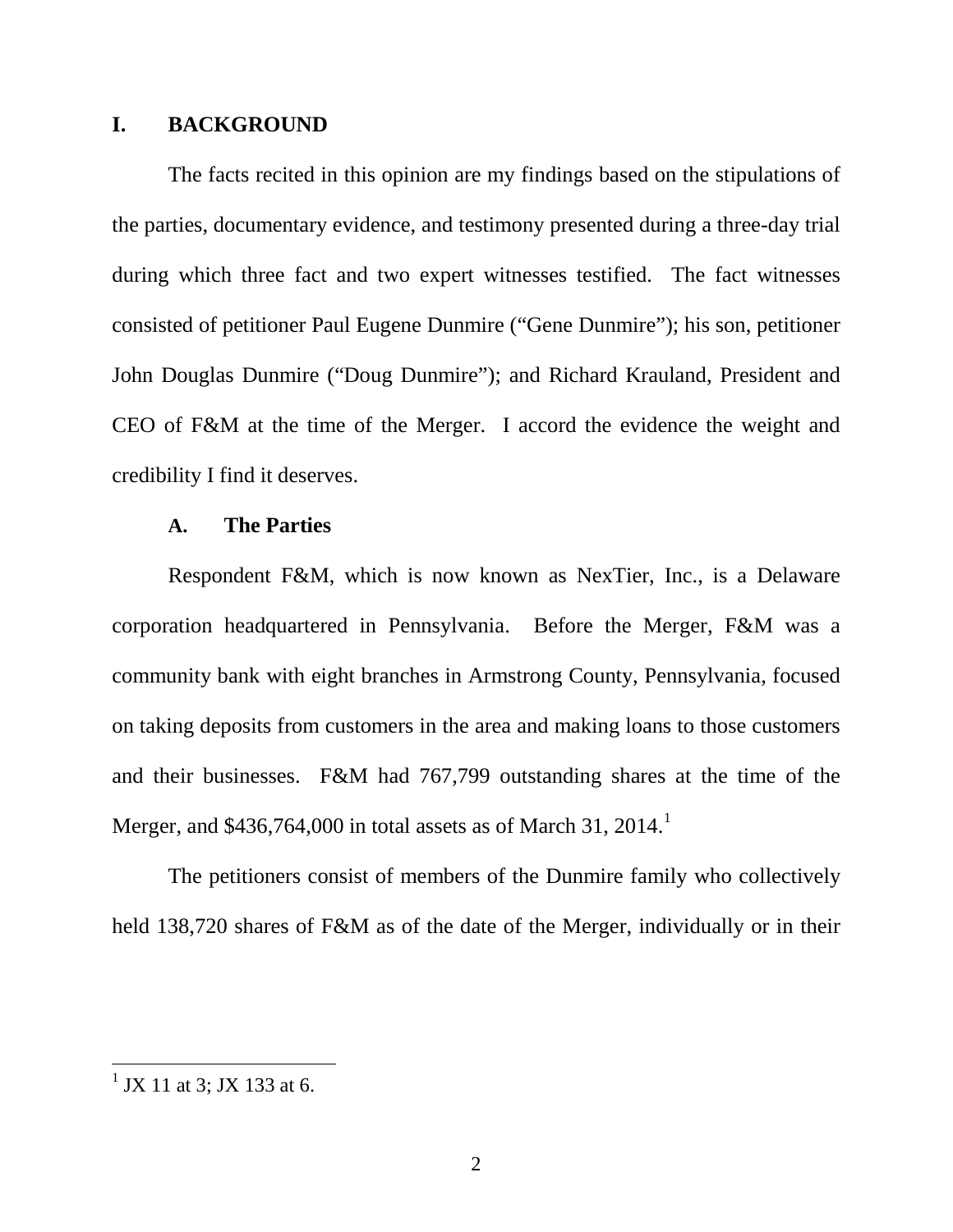capacity as trustees or custodians.<sup>[2](#page-3-0)</sup> The parties stipulated that these shares are eligible for appraisal.<sup>[3](#page-3-1)</sup>

# **B. The Dunmire and Snyder Families**

F&M was formed from the 2008 merger of Farmers Bank and Merchants Bank. Doug Dunmire was a Merchants Bank director from the mid-90s until the 2008 merger, and sat on its compensation, personnel, and loan committees.<sup>[4](#page-3-2)</sup> Doug's father, Gene, was President of Merchants Bank for approximately five years in the early 1980s, and was CEO and Chairman of Merchants Bank for approximately 2[5](#page-3-3) years, from the early 1980s until  $2007$ .<sup>5</sup> Gene's grandfather first acquired an interest in Merchants Bank in 1929 or 1930 and became its President, and Gene's father was a member of the Merchants Bank board for approximately 70 years.<sup>[6](#page-3-4)</sup> The Dunmire family owned a controlling interest in Merchants Bank beginning in the  $1950s$ .<sup>[7](#page-3-5)</sup>

<span id="page-3-1"></span> $^{3}$  *Id.* ¶ I.

- <span id="page-3-2"></span> $<sup>4</sup>$  Trial Tr. ("Tr.") 7-8 (D. Dunmire).</sup>
- <span id="page-3-3"></span><sup>5</sup> *Id.* at 199-200 (G. Dunmire).

<span id="page-3-0"></span><sup>&</sup>lt;sup>2</sup> Joint Pre-Trial Stipulation and Order ("PTO")  $\P$  II.1.

<span id="page-3-4"></span><sup>6</sup> *Id.* at 198 (G. Dunmire).

<span id="page-3-5"></span> $^7$  *Id.*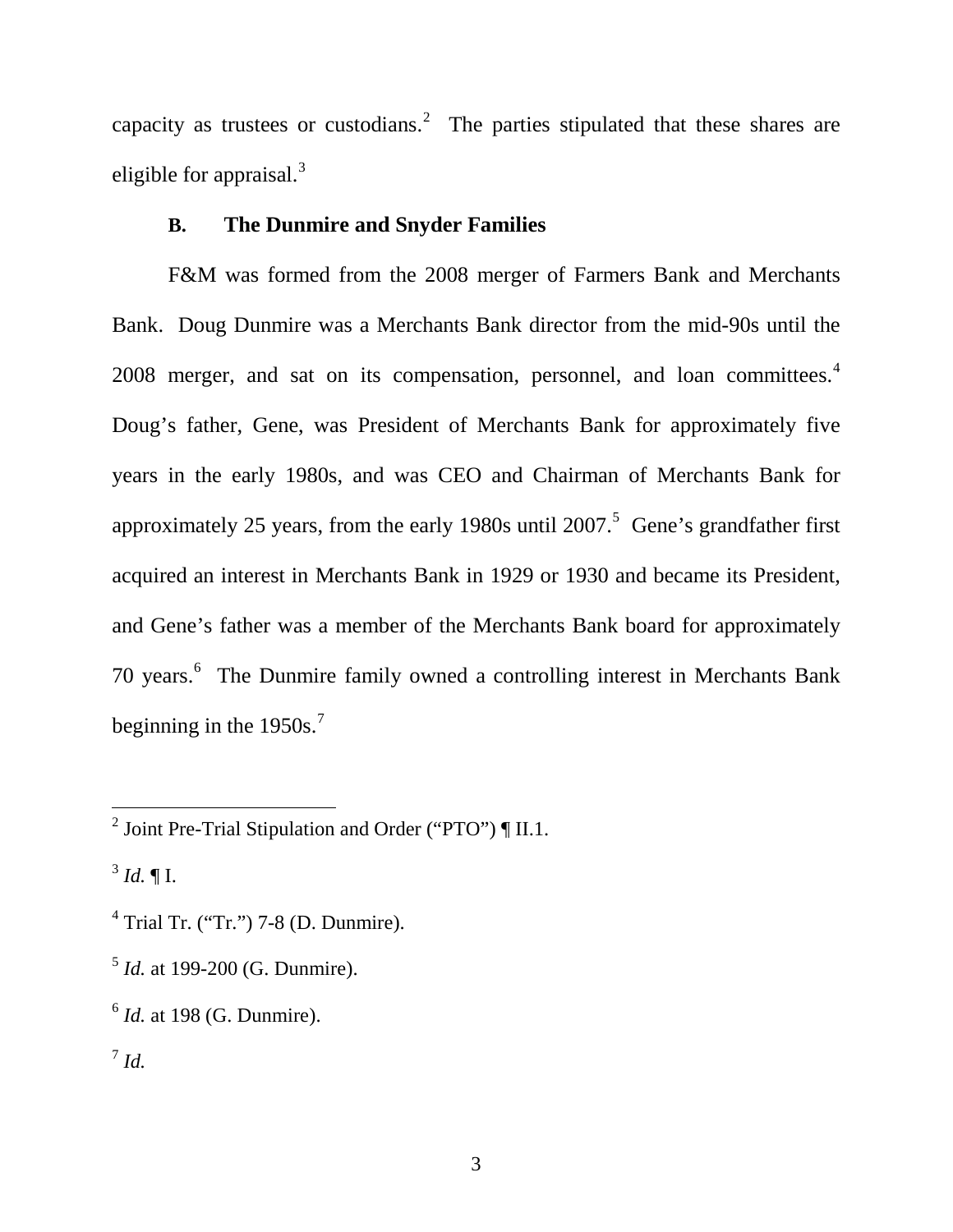The Snyder family historically controlled F&M's other predecessor entity, Farmers Bank.<sup>[8](#page-4-0)</sup> Farmers Bank was Merchants Bank's main competitor, and the two entities were located across the street from one another in Kittanning, Pennsylvania.<sup>[9](#page-4-1)</sup> The Snyder family obtained control of Merchants Bank in 2007 after Gene Dunmire's brother, Phillip Lee Dunmire, sold his shares in Merchants Bank to the Snyder Group.<sup>[10](#page-4-2)</sup>

In April 2007, the Snyders removed Gene Dunmire as President and Chairman of Merchants Bank.<sup>[11](#page-4-3)</sup> Gene stayed on the board and his family remained significant stockholders of Merchants Bank.<sup>12</sup> The Snyder family merged Farmers Bank and Merchants Bank in 2008.<sup>[13](#page-4-5)</sup> Richard Krauland, an experienced bank executive who had joined Farmers Bank as President and CEO in 2005, became

<span id="page-4-3"></span> $^{11}$  *Id.* 

 $\overline{a}$ 

<span id="page-4-4"></span><sup>12</sup> *Id.* at 201.

<span id="page-4-5"></span> $^{13}$  PTO ¶ II.4.

<span id="page-4-0"></span><sup>8</sup> *Id.* at 29-30 (D. Dunmire).

<span id="page-4-1"></span><sup>9</sup> *Id.* at 29-30 (D. Dunmire), 84-85 (Krauland).

<span id="page-4-2"></span><sup>10</sup> *Id.* at 199 (G. Dunmire).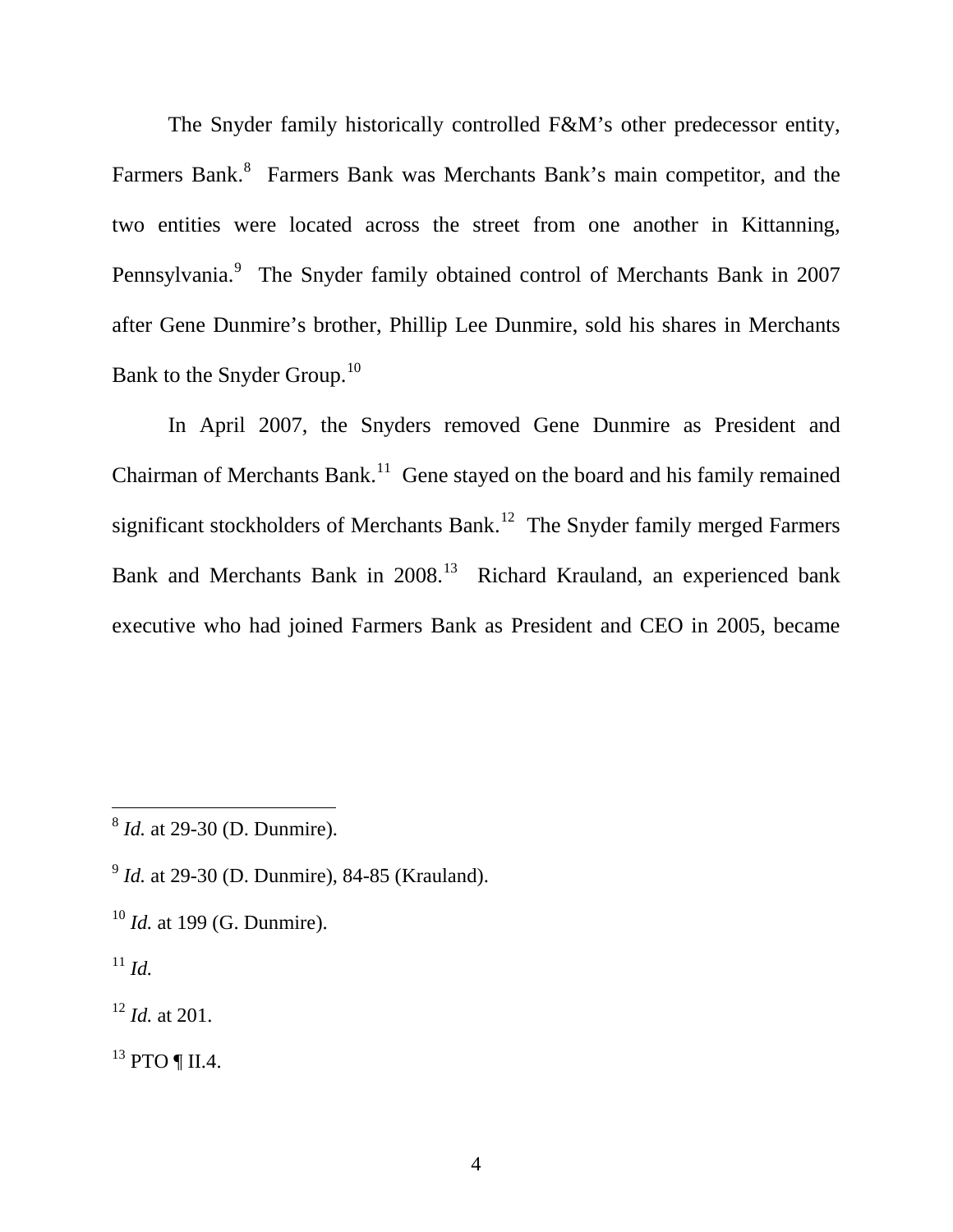President and CEO of F&M. Gene Dunmire, Doug Dunmire, and Richard Krauland, all testified that the merger of the two competitors created synergies.<sup>[14](#page-5-0)</sup>

### **C. F&M's Growth Prospects**

At formation, F&M had close to \$100 million in excess deposits.<sup>15</sup> Because there was limited demand for loans in Armstrong County, F&M used those excess deposits to invest in loan participations with other lenders in other markets.<sup>16</sup> As a result, F&M's profits increased from \$3.2 million in 2009 to nearly \$4.7 million in 2012 and  $2013$ .<sup>17</sup> The loan-to-deposit ratio also grew accordingly to nearly 90%, which Krauland regarded as a limit to prudent lending.<sup>[18](#page-5-4)</sup>

F&M's growth prospects, however, were limited in at least two respects. First, as existing loans were paid off, they were replaced by lower-interest loans due to the post-recession low-interest-rate environment, compressing F&M's profit

<span id="page-5-0"></span> $14$  Tr. 31-32 (D. Dunmire) (acknowledging "the value that can be created when a bank like Farmers merges with a bank like Merchants"), 87-89 (Krauland) (discussing resulting synergies in detail), 207-08 (G. Dunmire) (answering that the Farmers and Merchants combination involved both "cost synergies and revenue synergies").

<span id="page-5-1"></span><sup>15</sup> *Id.* at 88 (Krauland).

<span id="page-5-2"></span><sup>16</sup> *Id.* at 94-96.

<span id="page-5-3"></span><sup>&</sup>lt;sup>17</sup> JX 120 at F&M00014303.

<span id="page-5-4"></span> $18$  Tr. 96 (Krauland).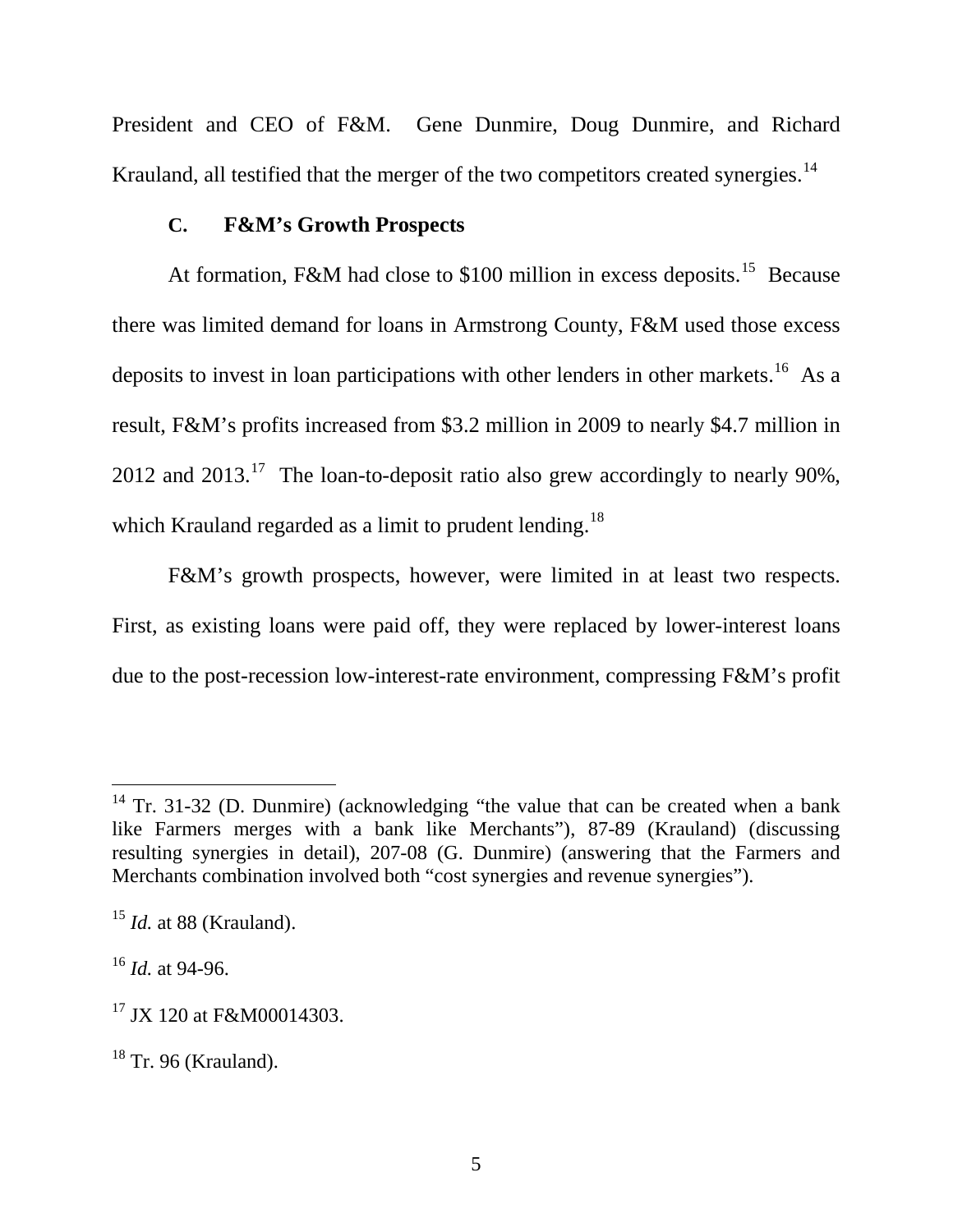margins.<sup>[19](#page-6-0)</sup> Second, F&M was unable to attract new deposits from within Armstrong County, where it already held a dominant market share, due to a "shrinking population" and a weak economy.<sup>20</sup> Krauland described F&M as "landlocked" in Armstrong County because there "wasn't much more room for growth." $^{21}$  $^{21}$  $^{21}$ 

As part of its regular planning process, F&M management provided the board with a strategic plan approximately every three years that included a discussion of F&M's strengths and weaknesses, a financial forecast, and a list of potential opportunities.<sup>22</sup> The 2012 Strategic Plan reported that the bank was doing "extremely well" financially, $^{23}$  $^{23}$  $^{23}$  but noted "its inability to grow much beyond its current level."<sup>[24](#page-6-5)</sup> Recognizing that the bank already was poised to reach its  $90\%$ loan-to-deposit ratio cap, management projected that the bank could grow at a

<span id="page-6-2"></span> $21$  Tr. 132 (Krauland).

<span id="page-6-3"></span><sup>22</sup> *Id.* at 91.

<span id="page-6-0"></span><sup>19</sup> *Id.* at 92, 114-16.

<span id="page-6-1"></span><sup>20</sup> *Id.* at 119-21, 132; *see also id.* at 556-58 (Van Vleet); JX 191 ("Van Vleet Rebuttal") ¶ 87 (describing negative growth in non-insider deposits from 2011-2013).

<span id="page-6-4"></span><sup>&</sup>lt;sup>23</sup> JX 5 at F&M00007636.

<span id="page-6-5"></span><sup>24</sup> *Id.* at F&M00007638.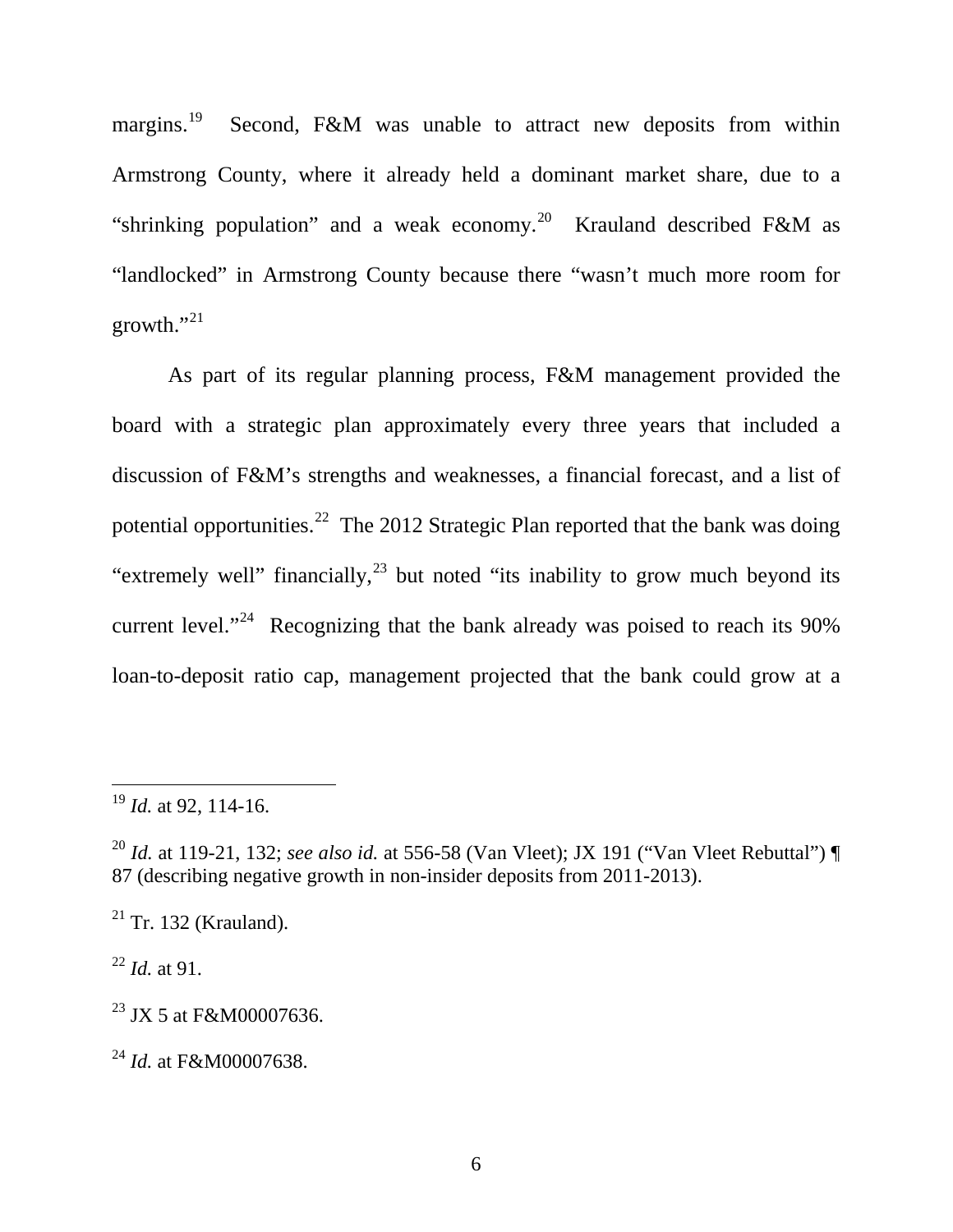"normal inflationary rate of  $3\%$  per year,"<sup>[25](#page-7-0)</sup> with essentially flat net income between 2012 and 2014.<sup>[26](#page-7-1)</sup> The Strategic Plan identified the acquisition of a distressed bank as F&M's greatest opportunity to "break through [its] economic and geographic constraints."<sup>[27](#page-7-2)</sup>

### **D. F&M and NexTier Merge**

In 2011, the Snyder family bought a controlling interest in NexTier, a community bank located in neighboring Butler County, Pennsylvania that had been hit hard by the financial crisis.<sup>[28](#page-7-3)</sup> NexTier had entered into an agreement with bank regulators that required it to obtain a capital infusion.<sup>[29](#page-7-4)</sup> After the Federal Deposit Insurance Corporation prevented NexTier's proposed merger with a third-party,<sup>[30](#page-7-5)</sup> the Snyder family acquired NexTier at \$175 per share.<sup>[31](#page-7-6)</sup> Krauland, already CEO of F&M, became a board member of NexTier's holding company.[32](#page-7-7)

<span id="page-7-5"></span> $30$  *Id.* 

<span id="page-7-0"></span><sup>25</sup> *Id.* at F&M00007636; Tr. 97-8 (Krauland).

<span id="page-7-1"></span><sup>26</sup> JX 7 at F&M00007138; Tr. 98-9 (Krauland).

<span id="page-7-2"></span><sup>27</sup> JX 5 at F&M00007638.

<span id="page-7-3"></span> $28$  Tr. 134-37 (Krauland).

<span id="page-7-4"></span> $29$  JX 133 at 38.

<span id="page-7-6"></span> $31$  *Id.* 

<span id="page-7-7"></span> $32$  *Id.*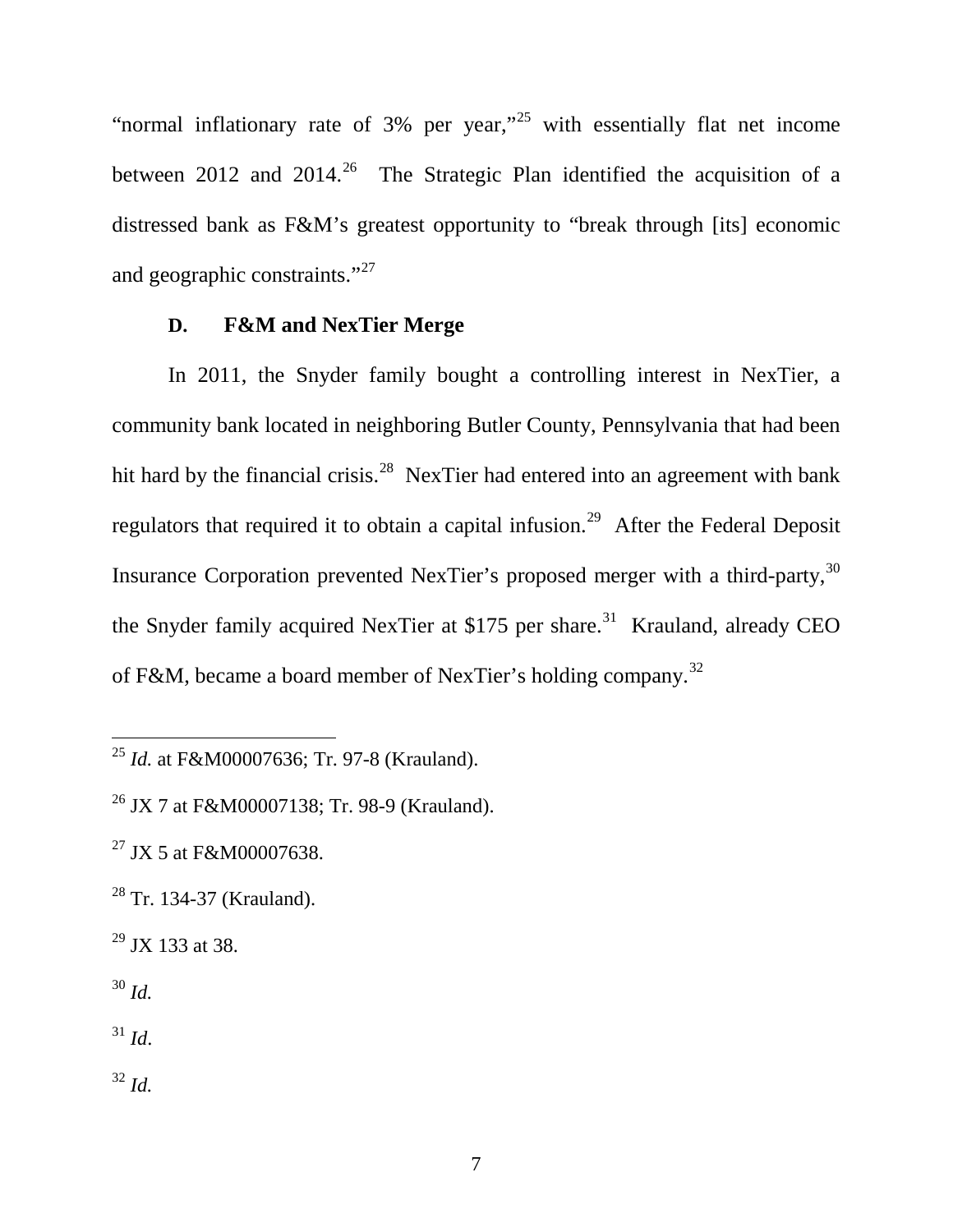On April 23, 2013, at a NexTier board meeting, Krauland provided a draft of a proposed plan for merging NexTier and  $F\&M$ <sup>33</sup>. The NexTier board authorized management to move forward with discussions concerning a merger with F&M.

On May 7, 2013, at a regularly scheduled F&M board meeting, Krauland advised the board that preliminary merger planning had taken place between the management teams of F&M and NexTier. Recognizing "the ownership of members of the Snyder family in both companies," the F&M board formed a special committee (the "Special Committee") to make a recommendation to the full board regarding the price and form of consideration "F&M may be willing to pay to acquire NexTier."[34](#page-8-1) The Special Committee consisted of Roger H. Claypoole, Gene Dunmire, and Edward Echnoz. Claypoole was the Chairman of the F&M board and a co-investor with the Snyders in a number of business ventures; Echnoz owned an insurance agency that sold insurance to some of the Snyders' companies.<sup>[35](#page-8-2)</sup>

<span id="page-8-0"></span><sup>33</sup> *Id.* at 39.

<span id="page-8-1"></span> $34$  *Id.* 

 $\overline{a}$ 

<span id="page-8-2"></span><sup>35</sup> JX 11 at PETITIONERS00005327; JX 31 at F&M00010300; Claypoole Dep. at 10, 48.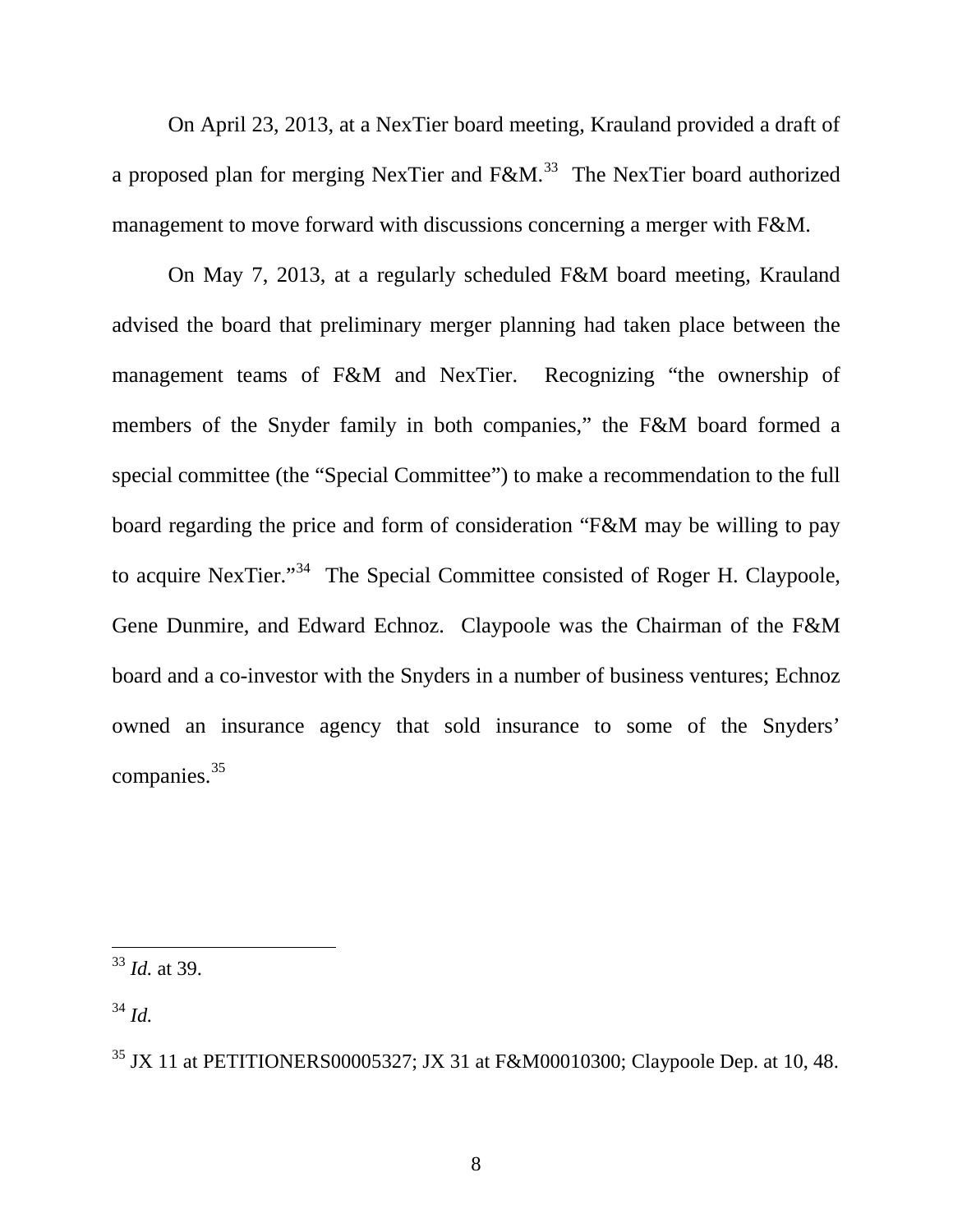On May 17, 2013, NexTier engaged FinPro Capital Advisors, Inc. ("FinPro") as its financial advisor to evaluate a possible merger with F&M.<sup>[36](#page-9-0)</sup> F&M engaged Ambassador Financial Group ("Ambassador") as its financial advisor, but only to "render an opinion as to the fairness of the exchange ratio that would be proposed by [FinPro] to the NexTier board."<sup>37</sup> Ambassador was not authorized to conduct an independent valuation.<sup>38</sup>

On July 18, 2013, FinPro presented to the NexTier special committee an analysis concluding that an exchange ratio between 1.8 and 2.0 shares of F&M common stock per NexTier stock would be appropriate.<sup>[39](#page-9-3)</sup>

On July 19, 2013, the F&M Special Committee met to discuss the proposed combination. Krauland gave a presentation discussing the benefits to F&M of a merger with NexTier, noting that while F&M had maxed out its opportunities in Armstrong County, NexTier serves a high growth area in Pennsylvania.<sup>[40](#page-9-4)</sup> According to the minutes, Krauland then delivered a message from the Snyders:

<span id="page-9-1"></span> $37$  *Id.* 

 $\overline{a}$ 

<span id="page-9-2"></span><sup>38</sup> *Id.* at 40.

<span id="page-9-3"></span><sup>39</sup> *Id.* at 39.

<span id="page-9-4"></span> $40$  JX 41 at 3.

<span id="page-9-0"></span> $36$  JX 133 at 39.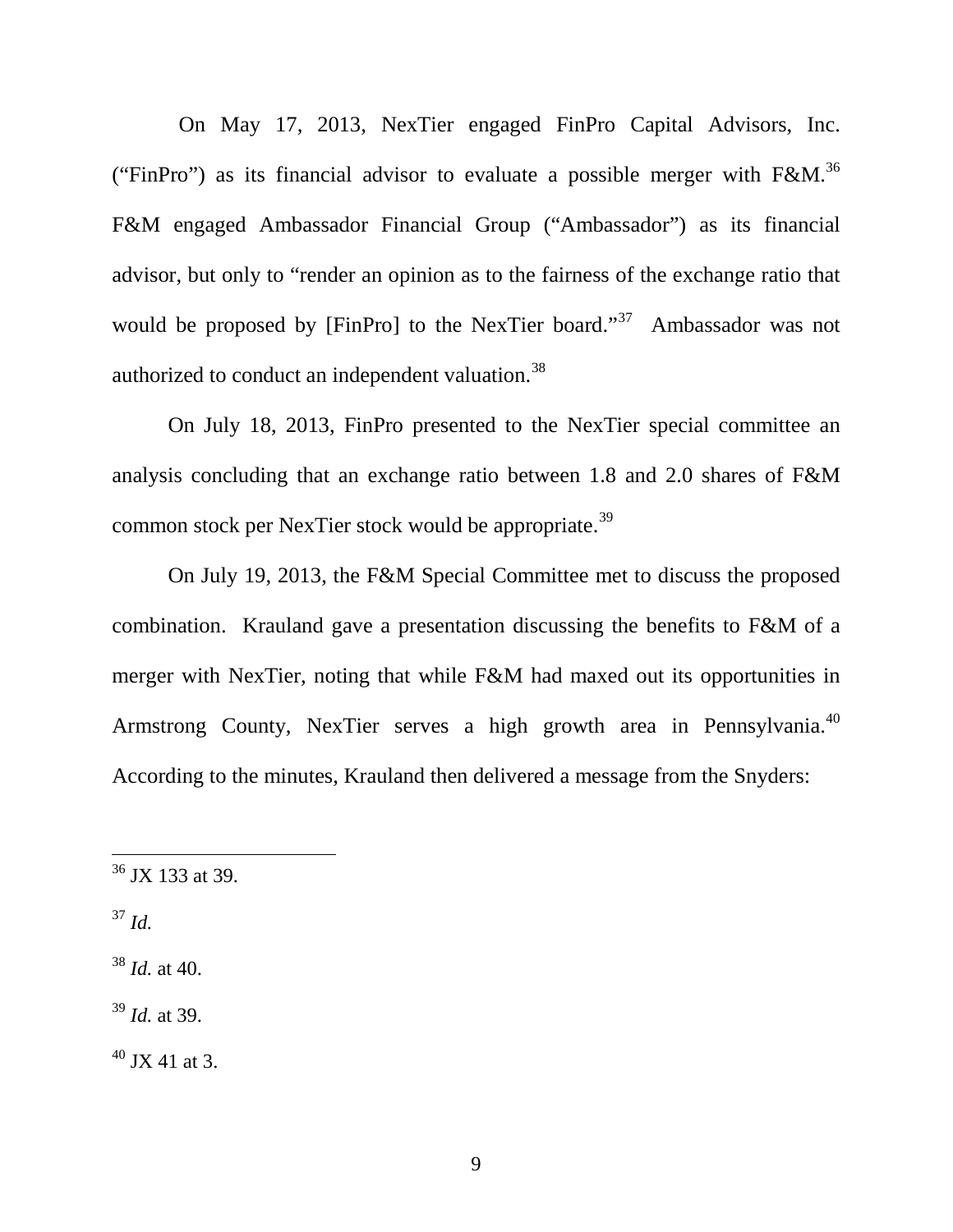Mr. Krauland next told the Committee that he was no longer speaking as an officer of F&M or of NexTier. He explained that he attended a meeting of the Snyder family two days ago and that he was asked to deliver a message from the Snyder family. Mr. Krauland stated that the Snyders paid \$175/share to purchase NexTier in 2011, that they also paid to take bad assets off of the NexTier books and that they would like to get \$180/share for NexTier. He explained that the Snyders felt that they have improved NexTier and positioned it for a merger, that they just wanted to recoup their full investment and that they would not be making a profit off of the sale. $41$ 

David Danielson of Ambassador then made a presentation to the Special Committee, noting at the outset that Ambassador had been "hired at a discount to only provide an opinion on the FinPro analysis."<sup>[42](#page-10-1)</sup> After further explaining that Ambassador "has not yet analyzed the price of \$180/share that the Snyder Group is requesting and that Ambassador has only analyzed the ratios proposed by FinPro," Danielson stated "that Ambassador viewed an exchange ratio of 1.8 to 2.0 as fair to the F&M common shareholders."<sup>[43](#page-10-2)</sup> When Gene Dunmire asked whether he "could see the ratio going lower," Danielson "replied that he did not."<sup>44</sup> At the conclusion of the meeting, the Special Committee unanimously approved engaging

<span id="page-10-0"></span><sup>41</sup> *Id*.  $\overline{a}$ 

<span id="page-10-1"></span> $42$  *Id.* 

<span id="page-10-2"></span><sup>43</sup> *Id.* at 4.

<span id="page-10-3"></span><sup>44</sup> *Id.* at 5.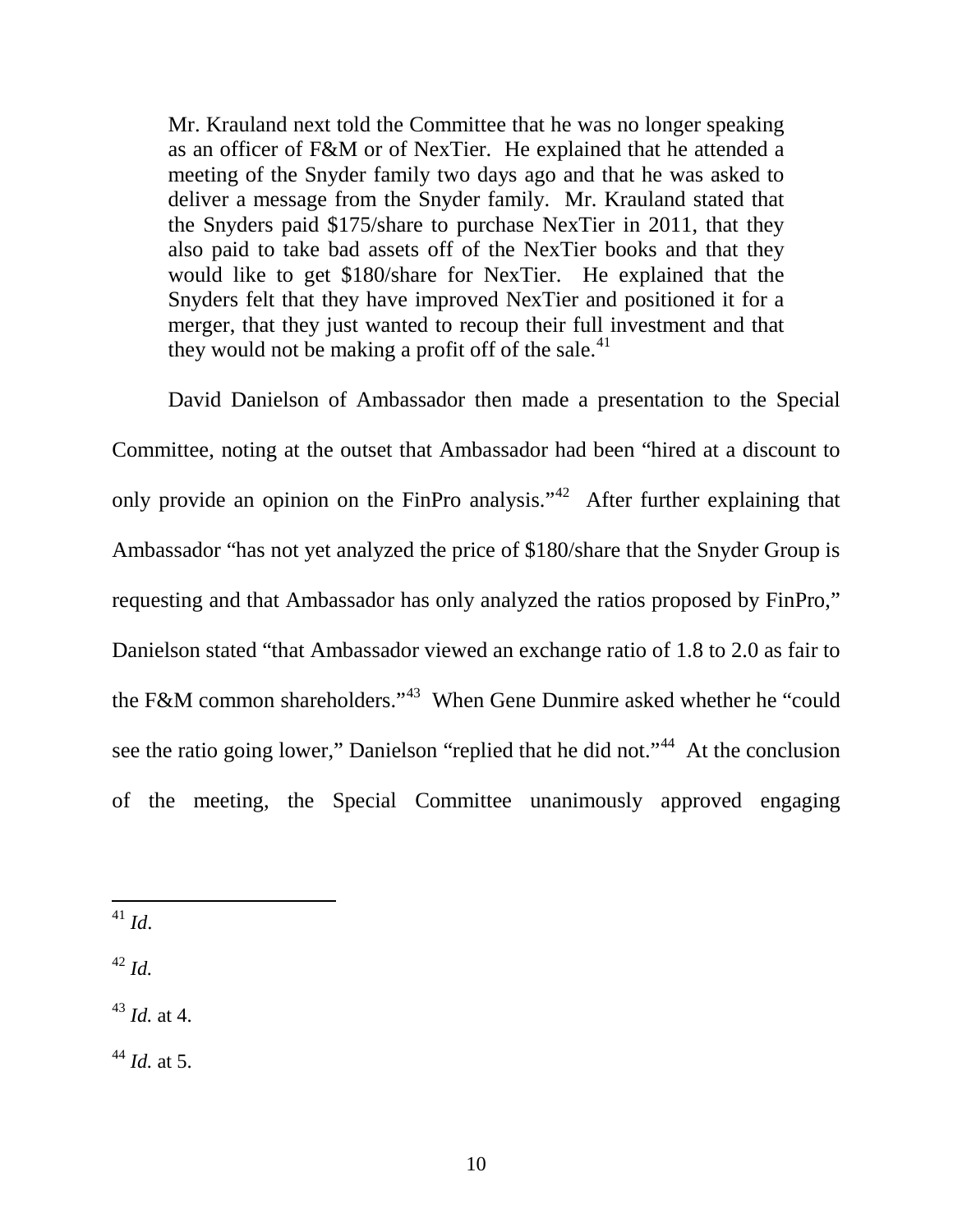Ambassador "to complete further analysis" of the proposed transaction.<sup>[45](#page-11-0)</sup> On August 5, 2013, Ambassador executed a new engagement letter authorizing it to render a fairness opinion concerning the "consideration to be paid by F&M to NexTier stockholders pursuant to the transaction."<sup>[46](#page-11-1)</sup>

On August 13, 2013, Ambassador provided the Special Committee with an updated top-level analysis of F&M and NexTier.<sup>47</sup> Claypoole informed Ambassador that although their analysis used \$175 per share for NexTier's value, NexTier would expect to be valued at  $$180$  per share.<sup>[48](#page-11-3)</sup> Gene Dunmire commented that valuing NexTier at \$180 "appears to be an unfair benefit to its shareholders," meaning the Snyders.<sup>[49](#page-11-4)</sup> Claypoole responded that "although it may appear that way, the NexTier shareholders are essentially just trying to get back the investment they initially put into it."<sup>[50](#page-11-5)</sup>

 $\overline{a}$ 

<span id="page-11-2"></span><sup>47</sup> JX 61 at F&M00008378.

<span id="page-11-3"></span><sup>48</sup> *Id.* 

<span id="page-11-4"></span><sup>49</sup> *Id.* 

<span id="page-11-5"></span><sup>50</sup> *Id.* 

<span id="page-11-0"></span><sup>45</sup> *Id.* at 6.

<span id="page-11-1"></span> $46$  JX 133 at 40.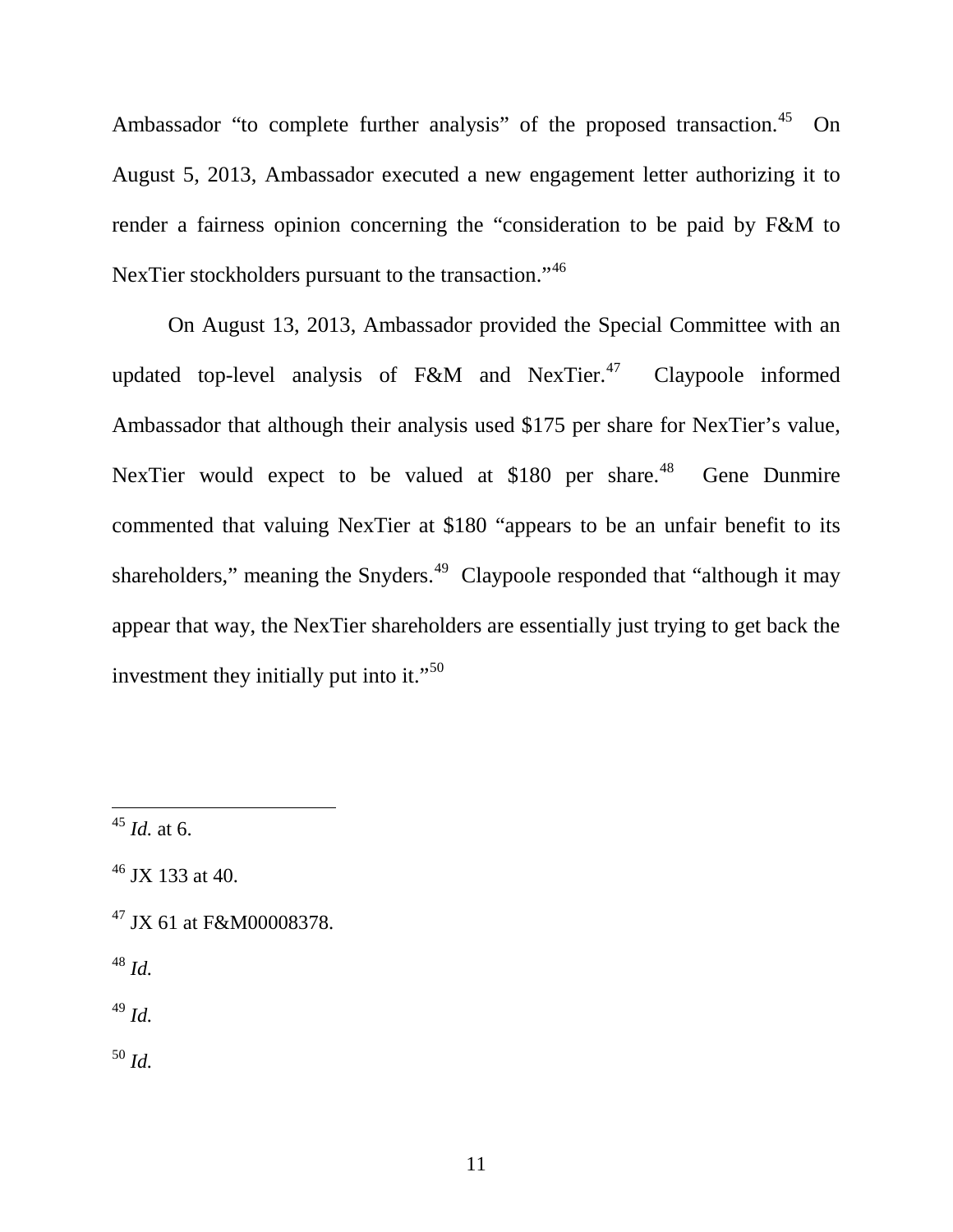On August 19, Ambassador presented to the Special Committee an analysis showing a valuation range for F&M stock of between \$80 and \$90 per share.<sup>[51](#page-12-0)</sup> During that meeting, Gene Dunmire told the group that he believed a combination with NexTier to be a risky transaction, characterizing NexTier as a "sick and dying" company.[52](#page-12-1)

On August 26, Ambassador recommended to the Special Committee a 2:1 exchange ratio that impliedly valued F&M at \$85 per share.<sup>53</sup> Before the meeting, Gene Dunmire circulated to Claypoole and Echnoz a transaction overview with a 1.2:1 exchange ratio prepared by Macquarie Capital,<sup>[54](#page-12-3)</sup> whom Gene had hired to provide a second opinion.<sup>55</sup> Gene asked the Special Committee to consider engaging Macquarie instead of Ambassador for the remainder of the negotiations, but the Special Committee declined to pursue this course. At the conclusion of the meeting, Claypoole asked Ambassador to prepare a letter of interest at a 2:1 exchange ratio valuing F&M at \$85 per share, with the consideration to be paid

<span id="page-12-0"></span> $51$  JX 133 at 40.

<span id="page-12-1"></span> $52$  JX 63 at 3.

<span id="page-12-2"></span> $53$  JX 133 at 40.

<span id="page-12-3"></span><sup>&</sup>lt;sup>54</sup> JX 68 at PETITIONERS00003614.

<span id="page-12-4"></span> $55$  JX 133 at 40.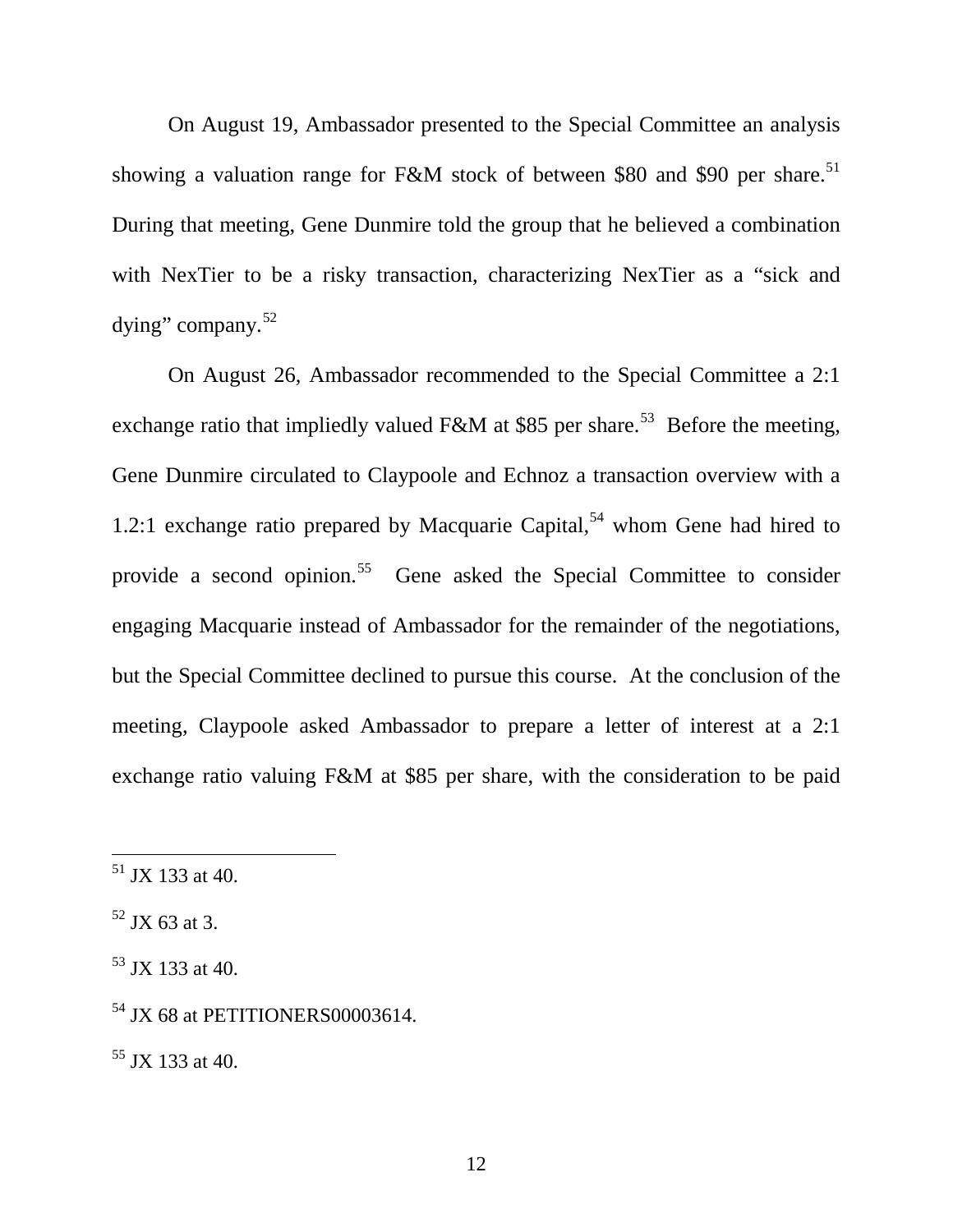85% in stock and 15% in cash.<sup>[56](#page-13-0)</sup> Gene stated that this option was "far superior to an all-stock deal," but expressed concern that \$85 per share "may not be high enough."<sup>57</sup>

On September 30, 2013, Claypoole e-mailed Gene Dunmire summarizing the Special Committee's 2:1 position and a 2.3:1 counterproposal from the Snyders.<sup>[58](#page-13-2)</sup> In the margins of the email, next to "\$170 for NexTier, \$85 for F&M with an exchange ratio of 2 for 1," Gene wrote, "Stay w/ 2 for 1, yes/good," and next to the Snyders' 2.3:1 counterproposal, he wrote, "no."<sup>[59](#page-13-3)</sup> During this period, the Snyders insisted on their exchange ratio of approximately 2.3:1 despite the Special Committee's opposition.<sup>[60](#page-13-4)</sup> Claypoole told David Snyder on more than one occasion that the ratio David Snyder wanted was unacceptable.<sup>[61](#page-13-5)</sup> Months later, in a May 3, 2014 email to F&M's counsel, Claypoole remarked on his "bigger

<span id="page-13-1"></span><sup>57</sup> *Id*.

 $\overline{a}$ 

<span id="page-13-2"></span><sup>58</sup> JX 77 at PETITIONERS00005248.

<span id="page-13-3"></span><sup>59</sup> *Id.*

<span id="page-13-5"></span><sup>61</sup> *Id.* at 73.

<span id="page-13-0"></span><sup>56</sup> JX 69 at F&M00008386.

<span id="page-13-4"></span> $60$  Claypoole Dep. at 71-73, 77.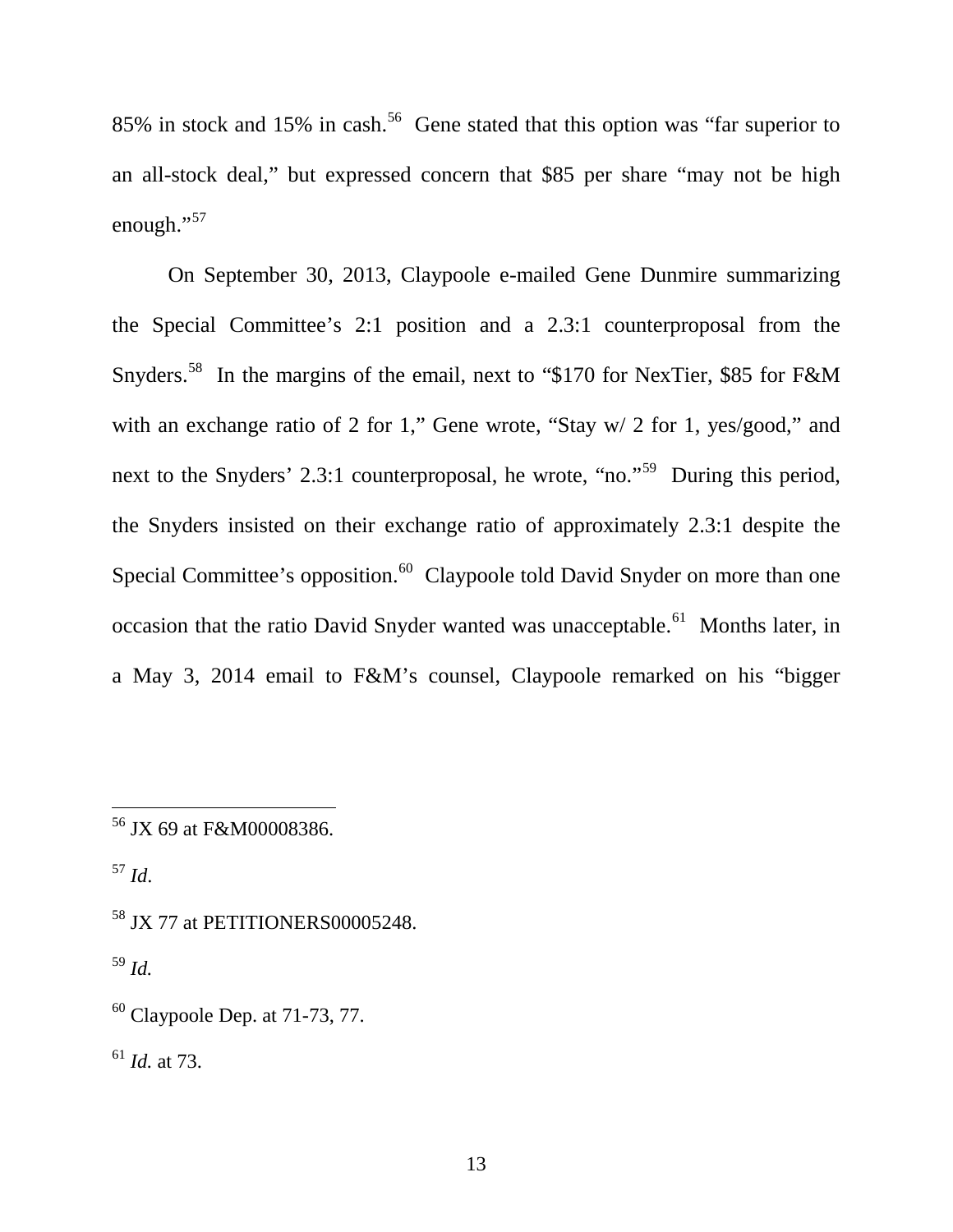frustration" with "Dave Snyder's fixation on the exchange ratio and total inflexibility to consider anyone's numbers but his own."[62](#page-14-0)

At various times during the negotiations, Claypoole provided the Snyders and Krauland with updates on the Special Committee's internal deliberations. For instance, on October 9, 2013, two days before a Special Committee meeting, Claypoole e-mailed David Snyder describing the state of play within the Special Committee and his efforts to get "Gene on board:"

I had hope [sic.] to have something to share by now. I do have a special committee conference call schedule [sic.] for Friday afternoon. I have been working with Danielson and [counsel] looking for ways to bring Gene on board. I shared the proposal we discussed with [Echnoz]. His comment is, the car is somewhat close to trade value. Gene however wants me to hire another valuation firm and to sue. I had [counsel] explain to Gene that will not happen and why. I would like to find a formula that gets all three votes and still meets the criteria for Snyder's [sic.]. I am leaning toward an all-stock deal from my position. If I have something to report I will call.<sup>[63](#page-14-1)</sup>

At other times, Claypoole discussed Ambassador's analyses with the Snyders or

Krauland before doing so with the rest of the Special Committee. [64](#page-14-2) 

<span id="page-14-0"></span> $62$  JX 112.  $\overline{a}$ 

<span id="page-14-1"></span><sup>63</sup> JX 79.

<span id="page-14-2"></span><sup>64</sup> *See* JX 84 (December 13, 2013 Claypoole e-mail thread with Mark Snyder and Mark Karenchak, both of whom served on the boards of both F&M and NexTier); JX 112 (May 3, 2014 Claypoole email thread with Krauland).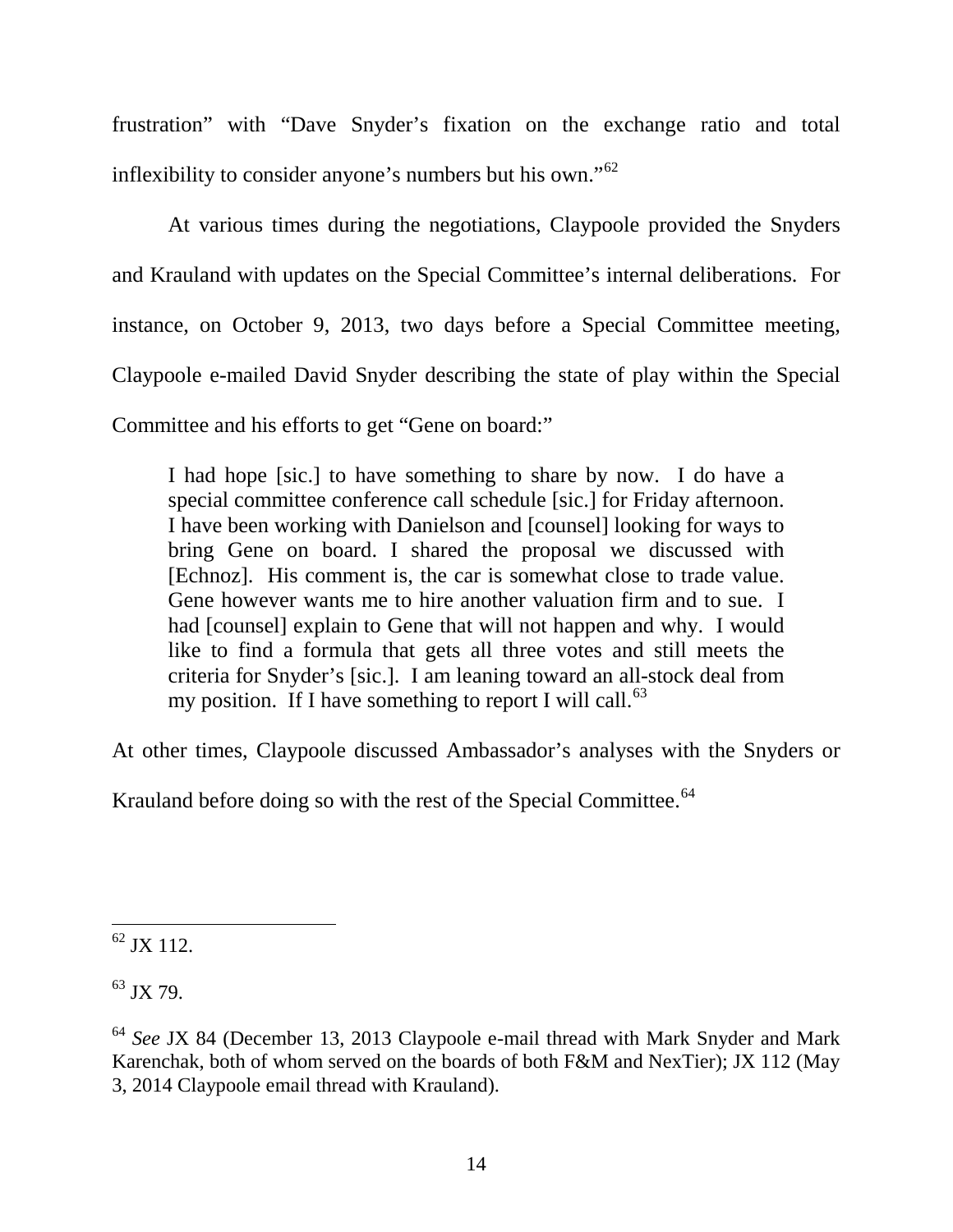At the beginning of December 2013, Ambassador prepared an updated analysis concluding that a 2.17 exchange ratio valuing F&M at \$83 per share and NexTier at \$180 per share was reasonable.<sup>[65](#page-15-0)</sup> On December 23, at a meeting of the full F&M board, the Special Committee submitted a recommendation to send NexTier a letter of interest proposing an all-stock merger at a 2.17 exchange ratio.<sup>66</sup> The Special Committee's recommendation was not unanimous. Gene Dunmire voted against it. According to the minutes of the board meeting, "his reason for the 'no' vote was because he believes that the price for NexTier is well above fair market value and the means of payment should not be all cash, but a combination of cash and either notes, or bonds."[67](#page-15-2) No action was taken on the Special Committee's recommendation for several months.

On May 7, 2014, the F&M Board approved a merger with NexTier at the 2.17 ratio discussed during its last meeting, with a proposed closing date of October 1, 2014.<sup>[68](#page-15-3)</sup> Gene Dunmire did not vote because he was "not comfortable with the 2.17 ratio."<sup>69</sup> Later that day, Doug Dunmire, who had been asked by his

<span id="page-15-0"></span> $65$  JX 133 at 41.

<span id="page-15-1"></span><sup>66</sup> JX 89 at F&M00008362.

<span id="page-15-2"></span><sup>67</sup> *Id.*; *see also* Tr. 223, 252 (G. Dunmire).

<span id="page-15-3"></span> $^{68}$  JX 116.

<span id="page-15-4"></span><sup>69</sup> *Id.* at F&M00001515.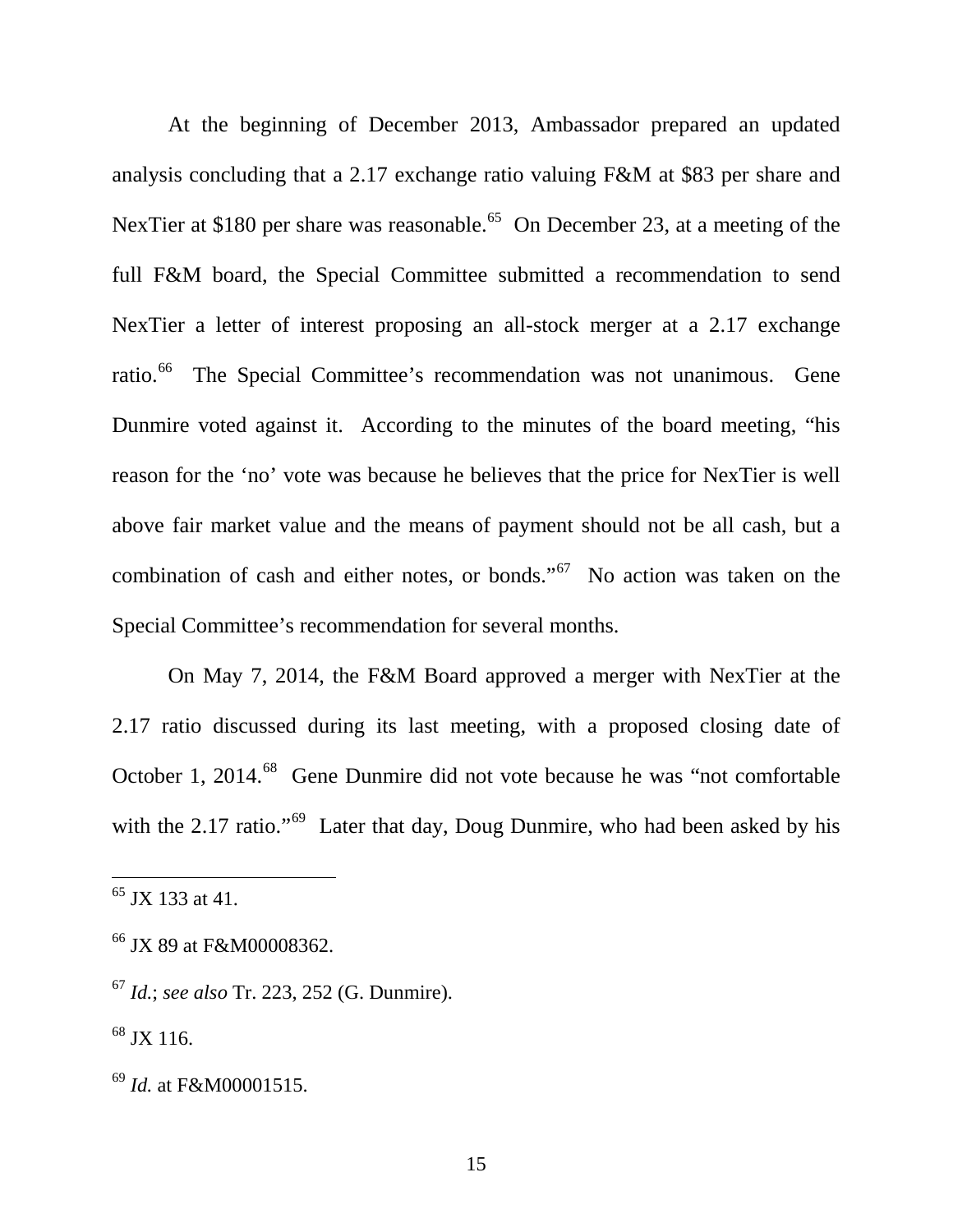father to help analyze the proposed transaction,<sup>[70](#page-16-0)</sup> emailed members of his family describing the availability of dissenters' rights under Delaware law and attaching an analysis that shows "the prospect that we could cash out at \$100/share" by pursuing a judicial appraisal.<sup>[71](#page-16-1)</sup> Doug had previously prepared a spreadsheet that valued F&M at between \$80.50 and \$99.10 per share.<sup>[72](#page-16-2)</sup>

On or about July 29, 2014, a joint proxy/consent solicitation statement and offering memorandum was disseminated to the stockholders of F&M and NexTier.<sup>73</sup> It stated that members of the Snyder family collectively owning more than a majority of F&M's outstanding shares already had adopted the merger agreement by written consent, satisfying the requirement for stockholder approval under the Delaware General Corporation Law.<sup>74</sup> It also informed F&M stockholders of their right to seek an appraisal of their shares. The Merger was consummated on October 1, 2014.[75](#page-16-5) 

<span id="page-16-1"></span> $^{71}$  JX 115.

 $\overline{a}$ 

<span id="page-16-2"></span> $^{72}$  JX 123.

<span id="page-16-3"></span> $^{73}$  JX 133.

<span id="page-16-5"></span> $^{75}$  PTO ¶ II.7.

<span id="page-16-0"></span> $70$  Tr. 41 (D. Dunmire), 228 (G. Dunmire).

<span id="page-16-4"></span><sup>74</sup> *Id.* at F&M00039494.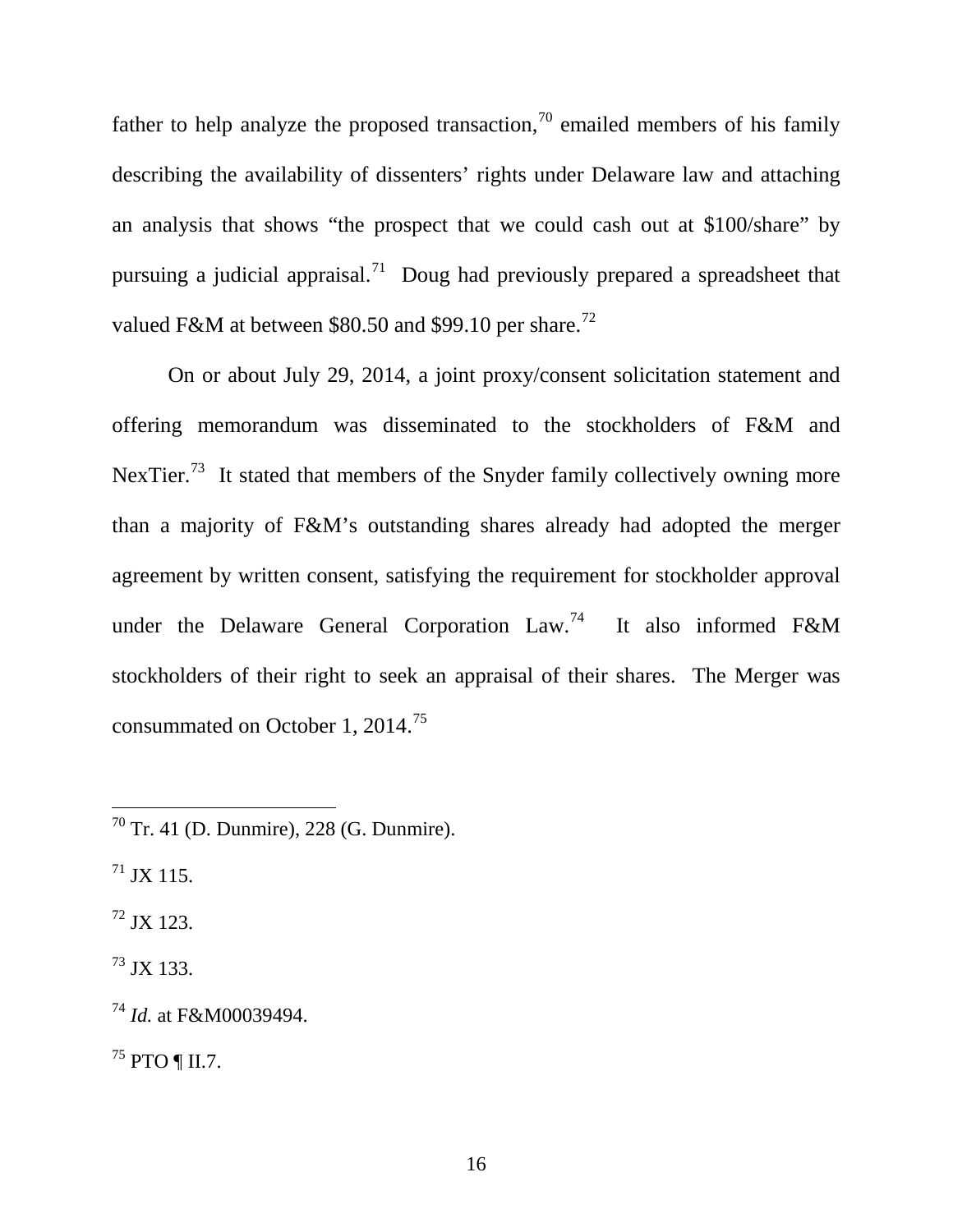#### **E. Procedural Posture**

On January 28, 2015, petitioners filed a petition for appraisal under 8 *Del. C.* § 262(c). Trial was held in June 2016, and post-trial argument occurred on August 23, 2016.

# **II. ANALYSIS**

In an appraisal action, the "Court shall determine the fair value of the shares exclusive of any element arising from the accomplishment or expectation of the merger."<sup>[76](#page-17-0)</sup> The Court thus values the corporation as a going concern,  $77$  taking "into account all relevant factors."[78](#page-17-2) In determining fair value, the Court has "significant discretion to use the valuation methods it deems appropriate, including the parties' proposed valuation frameworks, or one of the Court's own making."[79](#page-17-3) "In an appraisal proceeding, the burden to establish fair value by a preponderance of the evidence rests on both the petitioner and the respondent."[80](#page-17-4)

 $\overline{a}$ 

<span id="page-17-2"></span><sup>78</sup> 8 *Del. C.* § 262(h).

<span id="page-17-3"></span><sup>79</sup> *In re Appraisal of DFC Global Corp.*, 2015 WL 3753123, at \*5 (Del. Ch. July 8, 2016).

<span id="page-17-4"></span><sup>80</sup> *Laidler v. Hesco Bastion Envtl., Inc.*, 2014 WL 1877536, at \*6 (Del. Ch. May 2, 2014) (citing *M.G. Bancorporation*, 737 A.2d at 520).

17

<span id="page-17-0"></span><sup>76</sup> 8 *Del. C.* § 262(h).

<span id="page-17-1"></span><sup>77</sup> *See M.G. Bancorporation, Inc. v. Le Beau*, 737 A.2d 513 (Del. 1999) (citing *Cede & Co. v. Technicolor, Inc.*, 684 A.2d 289, 298 (Del. 1996)).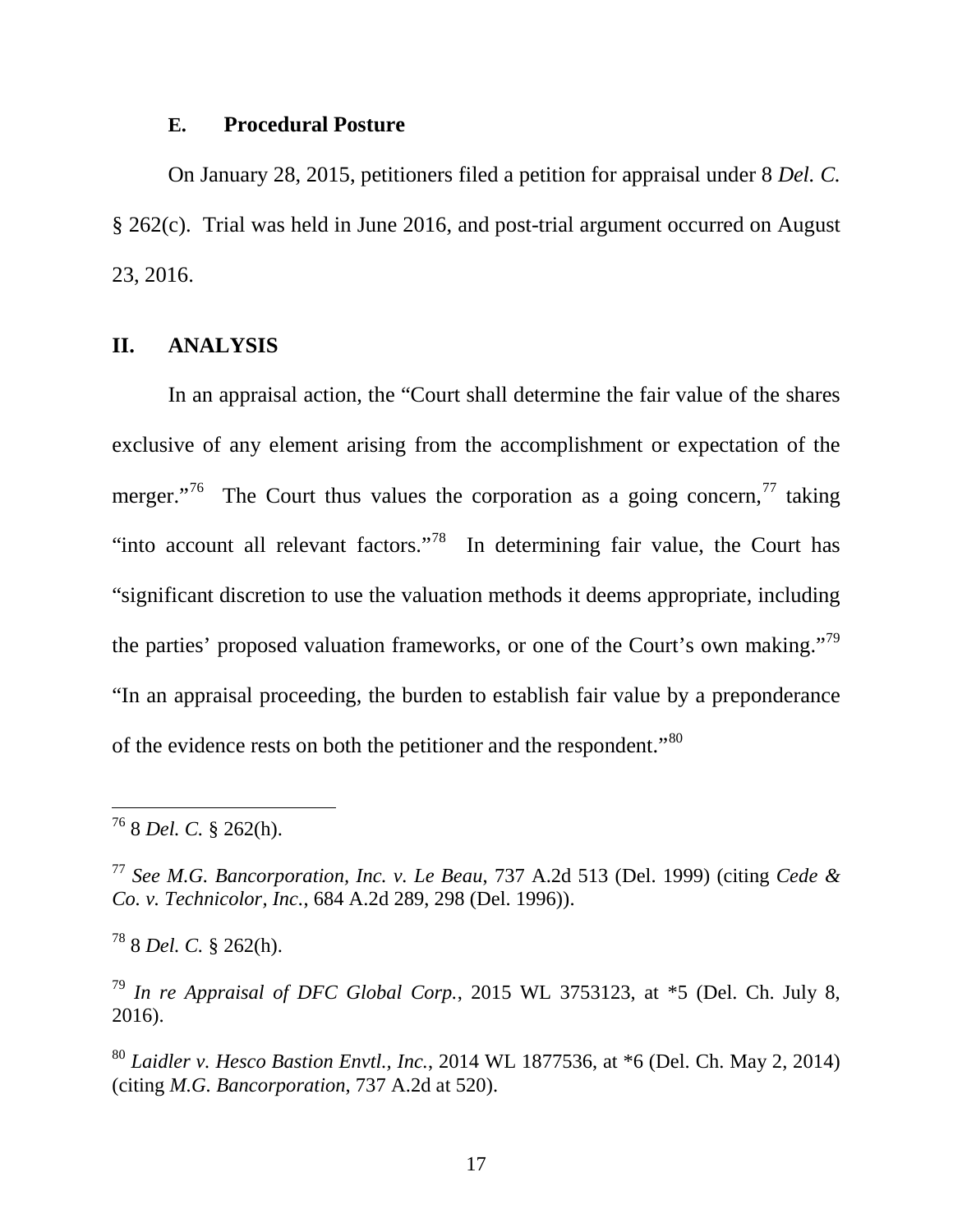#### **A. Overview of the Parties' Positions**

This Court has remarked before on the tendency of litigants to submit wildly divergent valuations of the same company even when using similar methodologies.<sup>81</sup> This case is no different. Petitioners' expert, Joseph L. Hopkins, valued F&M at \$137.97 per share,<sup>[82](#page-18-1)</sup> approximately 66% above the deal price. Respondent's expert, Daniel R. VanVleet, valued F&M at \$76.45 per share, <sup>[83](#page-18-2)</sup> nearly 8% below the deal price.

Hopkins reached his conclusion of \$137.97 per share based on a comparable transactions analysis in which he calculated the fair value of F&M by multiplying its 2013 net earnings by a P/E ratio derived from the prices paid for eight community banks. As a cross-check, Hopkins conducted a discounted future benefits analysis using F&M's 2013 adjusted net earnings as his starting point. A discounted future benefits model differs from a typical discounted cash flow model "in that it does not adjust net income for non-cash income and expenses and does

<span id="page-18-0"></span><sup>81</sup> *See, e.g.*, *In re ISN Software Corp. Appraisal Litigation*, 2016 WL 4275388, at \*2 (Del. Ch. Aug. 11, 2016) ("it is quite common for the petitioner's expert in an appraisal to reach a DCF value twice that arrived at by the respondent's expert").

<span id="page-18-1"></span> $82$  JX 187 ("Hopkins Report") ¶ 162.

<span id="page-18-2"></span><sup>83</sup> JX 193 ("Van Vleet Report") ¶ 135.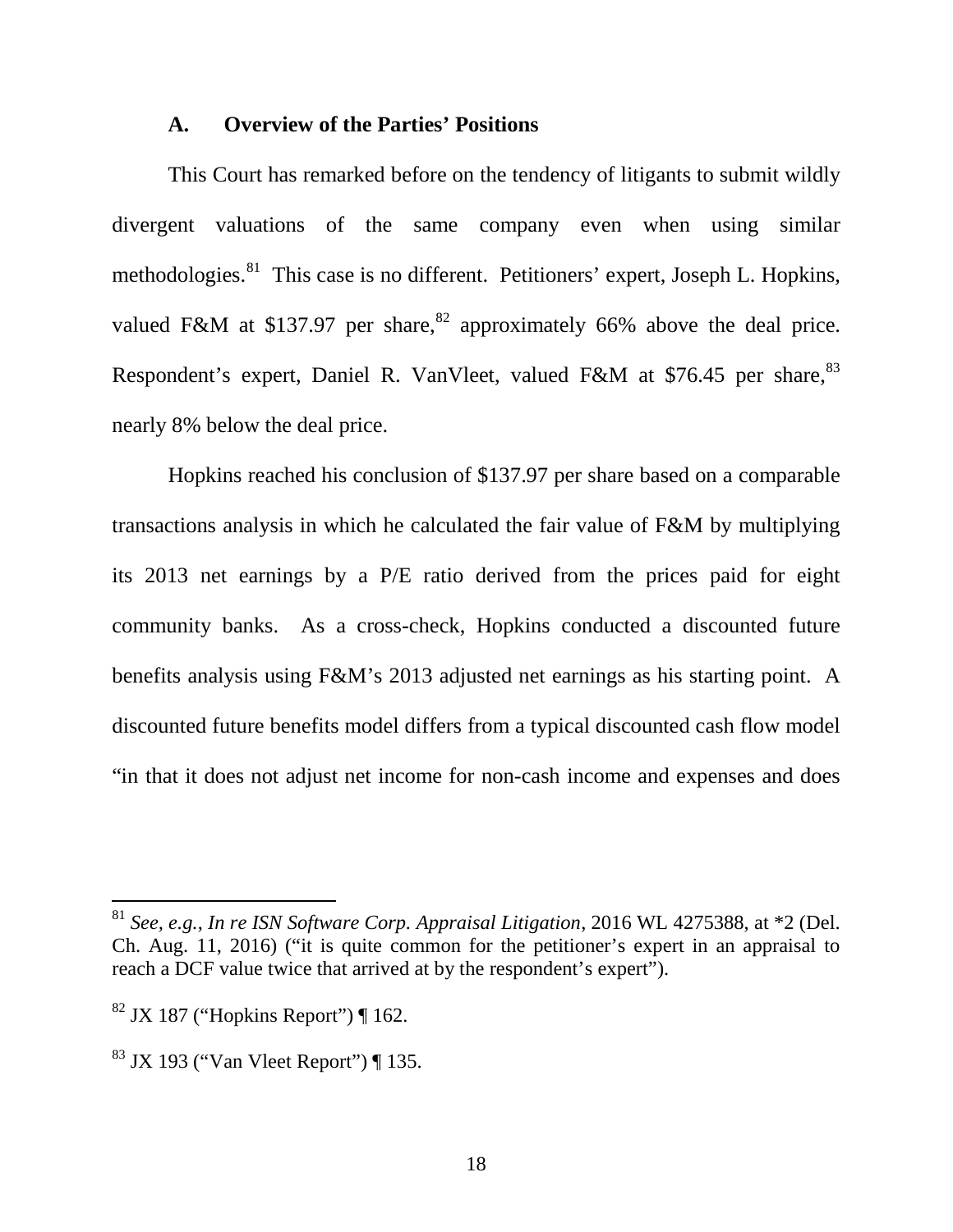not consider cash outflows for capital goods."<sup>[84](#page-19-0)</sup> Hopkins' discounted future benefits model yielded a value of \$139.45 per share after certain adjustments.<sup>[85](#page-19-1)</sup>

Van Vleet used three valuation methods that he weighted equally to arrive at his valuation of \$76.45 per share: (1) a capitalized net income method based on F&M's projected net income for the twelve months ended September 30, 2015, (2) a comparable transactions analysis, and (3) a guideline public company analysis. Respondent also advocates that the price attributed to F&M in the Merger provides a strong indication of fair value.

Although there are some math differences between Hopkins' discounted future benefit analysis and VanVleet's capitalized net income method, they are substantively the same in that they both derive a value for F&M based on a single year of net earnings to project an earnings stream using a constant long-term growth rate, and they both use the Capital Asset Pricing Model to derive a discount rate in order to determine the present value of that earnings stream.<sup>[86](#page-19-2)</sup> For the

<span id="page-19-0"></span><sup>&</sup>lt;sup>84</sup> Hopkins Report ¶ 105.  $\overline{a}$ 

<span id="page-19-1"></span><sup>85</sup> Hopkins Report ¶ 157.

<span id="page-19-2"></span><sup>86</sup> Hopkins' discounted future benefits analysis projected F&M's net earnings for a discrete period of five years (2014-2019) using a constant growth rate (4.375%), and calculated a terminal value using the same growth rate. Hopkins Report ¶ 155. VanVleet's capitalized net income method capitalized a single year of earnings at the discount rate minus a long-term expected growth rate. Van Vleet Report ¶ 78. Because Hopkins used the same growth rate for both the discrete period and his terminal value calculation, his methodology mathematically would yield the same result as VanVleet's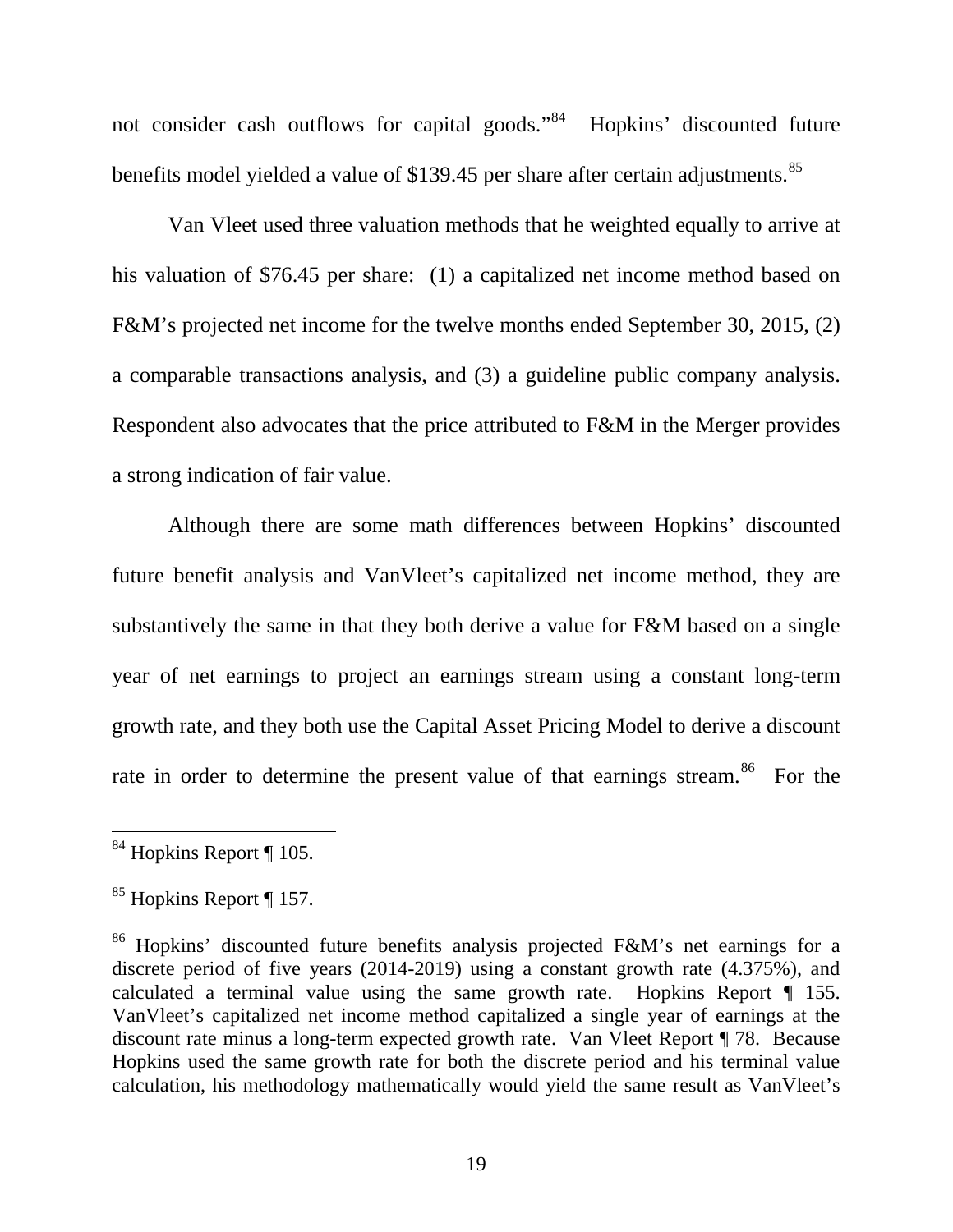reasons explained below, I conclude that this methodology, which I refer to as a discounted net income analysis, provides the most reliable method for determining the fair value of F&M as of the Merger. I start by explaining why I believe the transaction price and the other analyses the experts used are not reliable in this case.

## **B. The Merger Price is Not A Reliable Indicator of Value**

In past appraisal actions, this Court has found the merger price to be the "best evidence of fair value" when the transaction "resulted from a competitive and fair auction, which followed a more-than-adequate sales process and involved broad dissemination of confidential information to a large number of prospective buyers."[87](#page-20-0) As the Court stated in *Highlands Capital*:

capitalized net income method, assuming the same inputs are used. Tr. 551-52 (VanVleet) (Explaining that if one uses the same growth rate in perpetuity, "[y]ou should come up with an identical indication of value whether you do it over a five-year discrete period with a terminal calculation or whether you just look at a one year-projection and then use the capitalization method.").

<span id="page-20-0"></span><sup>87</sup> *Union Illinois 1995 Inv. Ltd. P'ship v. Union Fin. Grp., Ltd.*, 847 A.2d 340, 358 (Del. Ch. 2004) (appraising company at the merger price minus synergies); *see also, e.g.*, *Huff Fund Inv. P'ship v. CKx, Inc.*, 2013 WL 5878807, at \*15 (Del. Ch. Nov. 1, 2013) (holding that deal price is fair value after finding deal price to be reliable and that parties failed to present a reasonable alternative, and allowing parties to "supplement the record to account for portions of the sales price representing the synergy value of the transaction, if any"), *aff'd,* 2015 WL 631586 (Del. Feb. 12, 2015); *Van de Walle v. Unimation, Inc.*, 1991 WL 29303, at \*17 (Del. Ch. Mar. 7, 1991) (holding, in a nonappraisal context, that the merger price satisfies entire fairness and that "[t]he most persuasive evidence of the fairness of the \$21 per share merger price is that it was the result of arm's-length negotiations between two independent parties, where the seller . . .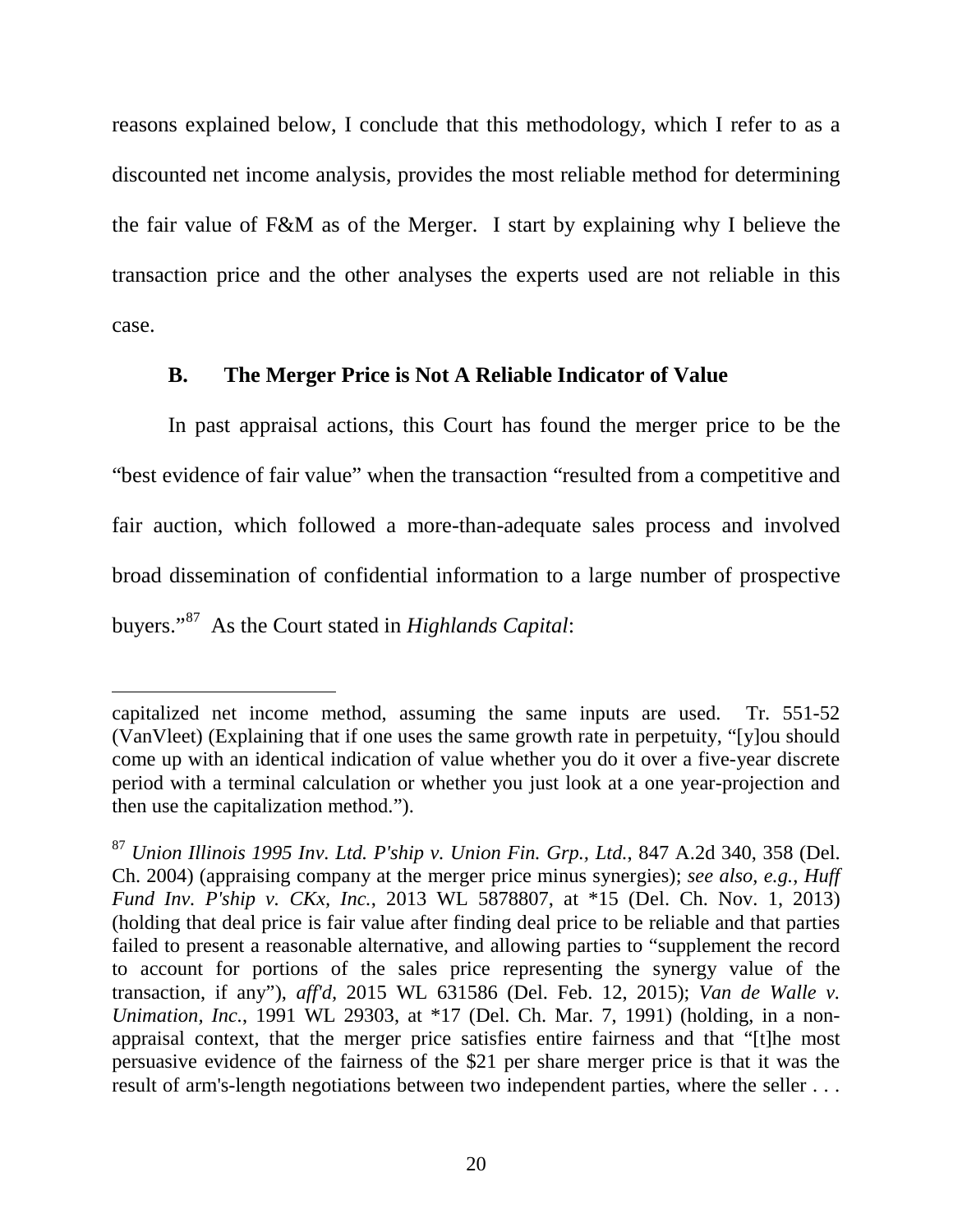If . . . the transaction giving rise to the appraisal resulted from an arm's-length process between two independent parties, and if no structural impediments existed that might materially distort 'the crucible of objective market reality,' a reviewing court should give substantial evidentiary weight to the merger price as an indicator of fair value. $88$ 

This Court has found the merger price to be particularly probative of fair value when the proper inputs for an independent valuation are uncertain and the Court's own analysis has produced the same approximate outcome.<sup>[89](#page-21-1)</sup>

Relying on these authorities, respondent asserts that the \$83 per share price attributed to F&M in determining the exchange ratio for the Merger "provides a strong indication of the value of F&M" that "may be relied upon by the Court to set the appraisal value."<sup>[90](#page-21-2)</sup> Although the rationale of the cases finding the merger price to reliably indicate fair value makes eminent sense, I disagree that it is reliable under the present circumstances.

To start, the Merger was not the product of an auction. No third parties were solicited and no confidential information was disseminated to any other potential

was motivated to seek the highest available price, and a diligent and extensive canvass of the market had confirmed that no better price was available).

<span id="page-21-0"></span><sup>88</sup> *Highfields Capital, Ltd. V. AXA Fin., Inc.*, 939 A.2d 34, 42 (Del. Ch. 2007).

<span id="page-21-1"></span><sup>89</sup> *See In re Appraisal of Ancestry.com*, 2015 WL 399726, at \*23 (Del. Ch. Jan. 30, 2015) (finding that fair value is best represented by the market price where the inputs to a discounted cash flow analysis are "problematic" but the sales process was "robust").

<span id="page-21-2"></span><sup>90</sup> Resp't's Post-Trial Opening Br. at 18.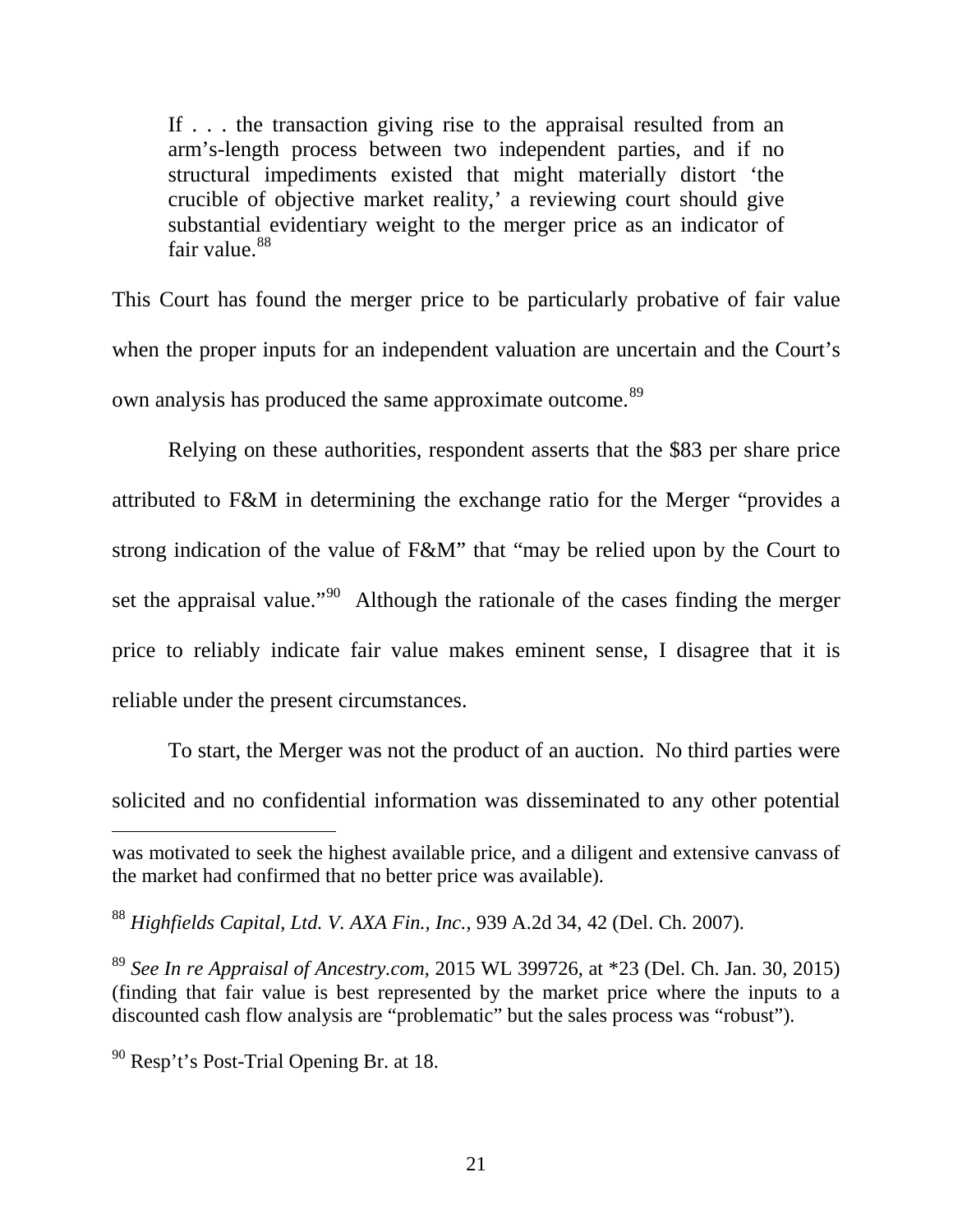buyer. F&M explored the Merger at the instance of the Snyder family, which controlled both F&M and NexTier at the time of the Merger and stood on both sides of the transaction. Although a Special Committee of the F&M board was formed for the ostensible purpose of establishing an independent group to negotiate on behalf of F&M's minority stockholders, the record does not inspire confidence that the negotiations were truly arms-length.

The transaction was not conditioned on obtaining the approval of a majority of the minority stockholders of F&M. Two of the three members of the Special Committee (Claypoole and Echnoz) had business ties with the Snyders. During the first three months of the negotiations, the role of the Special Committee's financial advisor, Ambassador, curiously was limited to reacting to FinPro's work for NexTier rather than independently valuing F&M. And Claypoole, who was chairman of the full F&M board and appeared to serve as the functional chairman of the Special Committee, reported the Special Committee's internal deliberations to the Snyders and appeared to be working toward a price that would meet the Snyders' objective to recoup their original investment in NexTier, rather than aggressively looking out for the interests of F&M's minority stockholders. Given these circumstances, I place no weight on the Merger price as an indicator of fair value.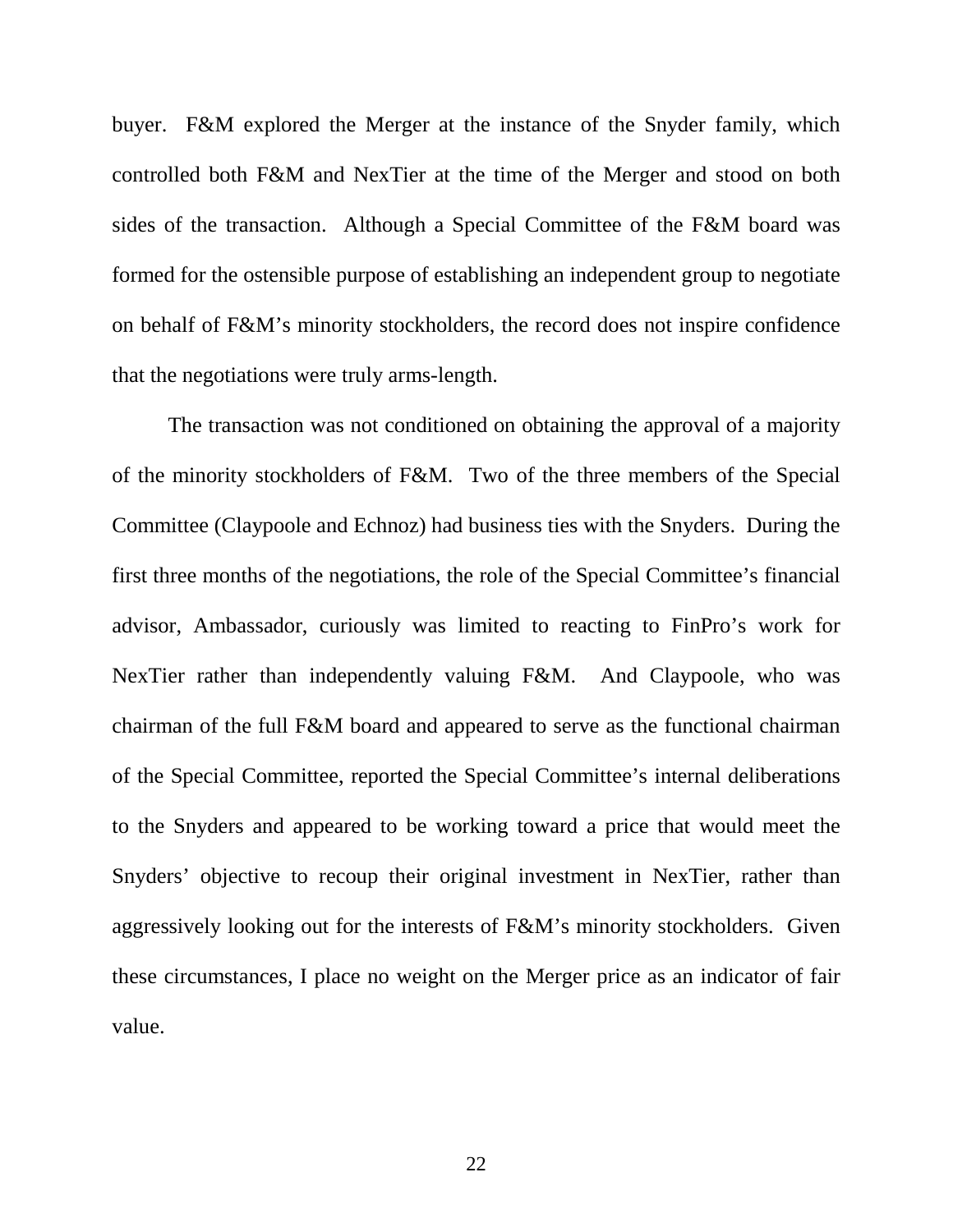### **C. Hopkins' Comparable Transactions Analysis**

The sole methodology Hopkins used to determine the fair value of F&M as of the Merger was a comparable transactions analysis. Starting with a universe of 160 community banks that had been acquired within 21 months of the Merger, Hopkins selected eight banks he believed to be comparable to F&M. Using the prices paid to acquire these eight banks, Hopkins calculated that the median P/E ratio for his comparison set was 20.30. Applying this ratio to the adjusted estimated earnings of F&M for 2013, adding an amount to account for F&M's excess capital, and after making certain other adjustments, Hopkins computed that the fair value of F&M as of the Merger was \$137.97. $91$ 

Although the eight banks Hopkins selected appear to provide a good basis for comparison to F&M, I lack confidence in the reliability of his analysis because he did not adjust for synergies potentially incorporated in the merger prices of those eight transactions and failed to provide a convincing explanation for why such an adjustment should not have been made despite significant evidence to the contrary.

Under Section 262, "fair value" means "the value to a stockholder of the firm as a going concern, as opposed to the firm's value in the context of an

<span id="page-23-0"></span> $91$  Hopkins Report ¶ 95-99.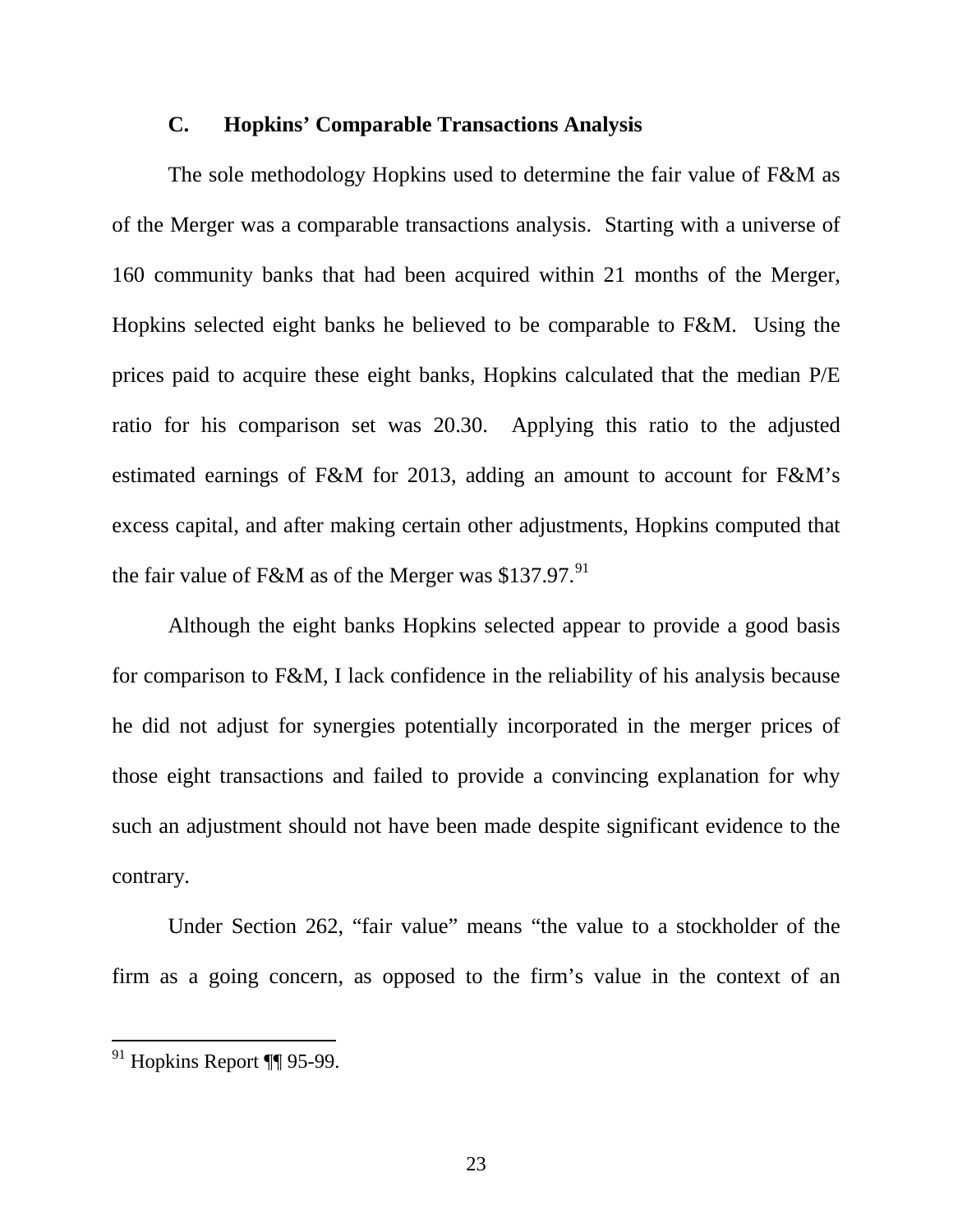acquisition or other transaction."<sup>[92](#page-24-0)</sup> This Court relatedly has recognized that '[i]n an arm's-length, synergistic transaction, the deal price generally will exceed fair value because target fiduciaries bargain for a premium that includes . . . a share of the anticipated synergies."<sup>[93](#page-24-1)</sup> Indeed, "the ability of target fiduciaries to obtain a premium to market implies that they successfully extracted a portion of the value that the acquirer planned to create and that the merger consideration therefore exceeds the fair value of the standalone entity as a going concern."<sup>[94](#page-24-2)</sup> Academic literature supports the proposition that targets often capture a portion of expected transaction synergies. [95](#page-24-3) 

<span id="page-24-1"></span><sup>93</sup> *Olson v. EV3, Inc.*, 2011 WL 704409, at \*10 (Del. Ch. Feb. 21, 2011).

<span id="page-24-2"></span><sup>94</sup> *Id.*; *see also In re Appraisal of Dell, Inc.*, 2016 WL 3186538, at \*25 (Del. Ch. May 31, 2016) (noting "the recognized problem that an arms' length deal price often includes synergies"); *Merion Capital LP v. BMC Software, Inc.*, 2015 WL 6164771, at \*16 (Del. Ch. Apr. 30, 2015) ("Understanding that . . . synergies may have been captured by the sellers in the case of a strategic acquirer is easily comprehended[.]").

<span id="page-24-0"></span><sup>92</sup> *Golden Telecom, Inc. v. Global GT L.P.*, 11 A.3d 214, 217 (Del. 2010); *see also M.P.M. Enters., Inc. v. Gilbert*, 731 A.2d 790, 795 (Del. 1999).  $\overline{a}$ 

<span id="page-24-3"></span><sup>95</sup> *See, e.g.*, Kenneth R. Ahern, *Bargaining Power and Industry Dependence in Mergers*, 103 J. Fin. Econs. 530, 547 (2012) (showing that targets capture on average "modestly more" of the merger gains than buyers); Lawrence A. Hamermesh & Michael L. Wachter, *The Short and Puzzling Life of the 'Implicit Minority Discount' in Delaware Appraisal Law*, 156 U. Pa. L. Rev. 1 (2007) ("In an arm's-length transaction, an acquirer will pay a premium to [the equity value] in purchasing the firm. The premium largely reflects synergies arising from the merger, but it can also reflect benefits of control."); Bos. Consulting Grp. & Technishe Universitat Munchen, *Divide and Conquer: How Succesful M&A Deals Split the Synergies*, at 9 (Mar. 2013) ("To arrive at a transaction price acceptable to the seller, in most cases, the acquirer must agree to share expected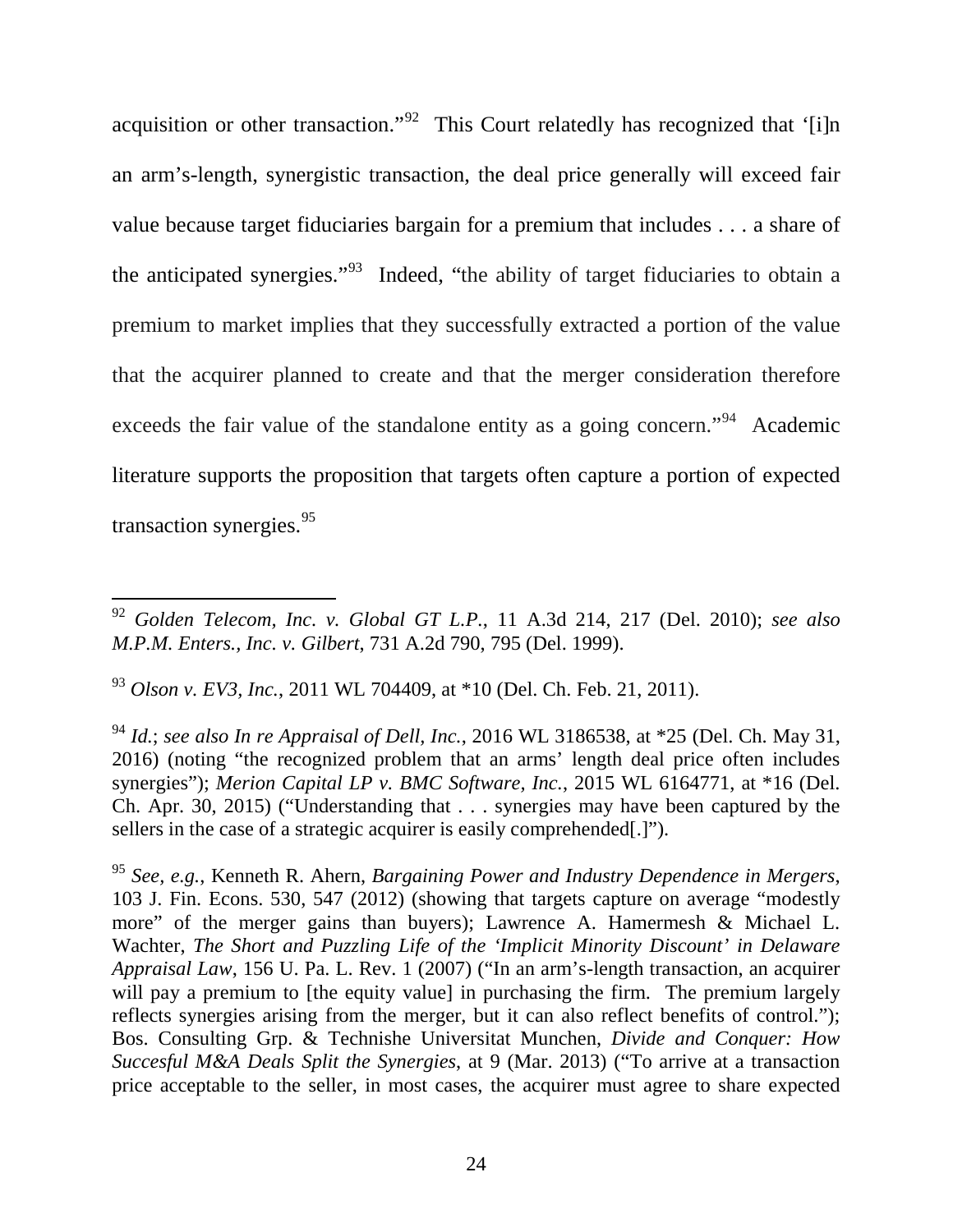Hopkins initially testified that he did not know whether the deal prices of any of the eight comparable transactions he selected had synergies priced in, and that he had done nothing to determine the answer. <sup>[96](#page-25-0)</sup> In preparing his analysis, Hopkins simply "went in with the assumption that bankers who buy other banks don't pay for synergies."<sup>97</sup> Hopkins admitted that this view was based upon nothing more than his own anecdotal experience, and that he could not identify any academic literature to support his view.<sup>98</sup>

Respondents submitted substantial evidence at trial undermining Hopkins' view concerning the lack of synergies in deal prices for community banks generally and for the eight transactions Hopkins selected for his analysis.<sup>[99](#page-25-3)</sup> All the

<span id="page-25-1"></span><sup>97</sup> *Id.* at 376.

 $\overline{a}$ 

<span id="page-25-2"></span><sup>98</sup> *Id.* at 475-76.

synergies. . . . [T]he seller's share has been trending upward during the past several years—to a current median of 31 percent—indicating that sellers have grown more sophisticated in assessing the synergy potential of their assets."); Sayan Chatterjee, *Types of Synergies and Economic Value: The Impact of Acquisitions on Merging and Rival Firms*, 7 Strategic Mgmt. J. 119, 133-34 (1986) (noting that "[t]he total wealth gain is likely to be divided equally between the acquiring and target firms unless one party in the merger has greater bargaining leverage").

<span id="page-25-0"></span><sup>96</sup> Tr. 374-75 (Hopkins).

<span id="page-25-3"></span><sup>&</sup>lt;sup>99</sup> Petitioners contend it was respondent's burden to prove that synergies existed and affected the deal price for the comparable transactions Hopkins selected. But the issue here is the validity of Hopkins' own analysis, and under Delaware law "[e]ach party ... bears the burden of proving a valuation position by a preponderance of the evidence, including the propriety of a particular method." *Dell*, 2016 WL 3186538, at \*20. At any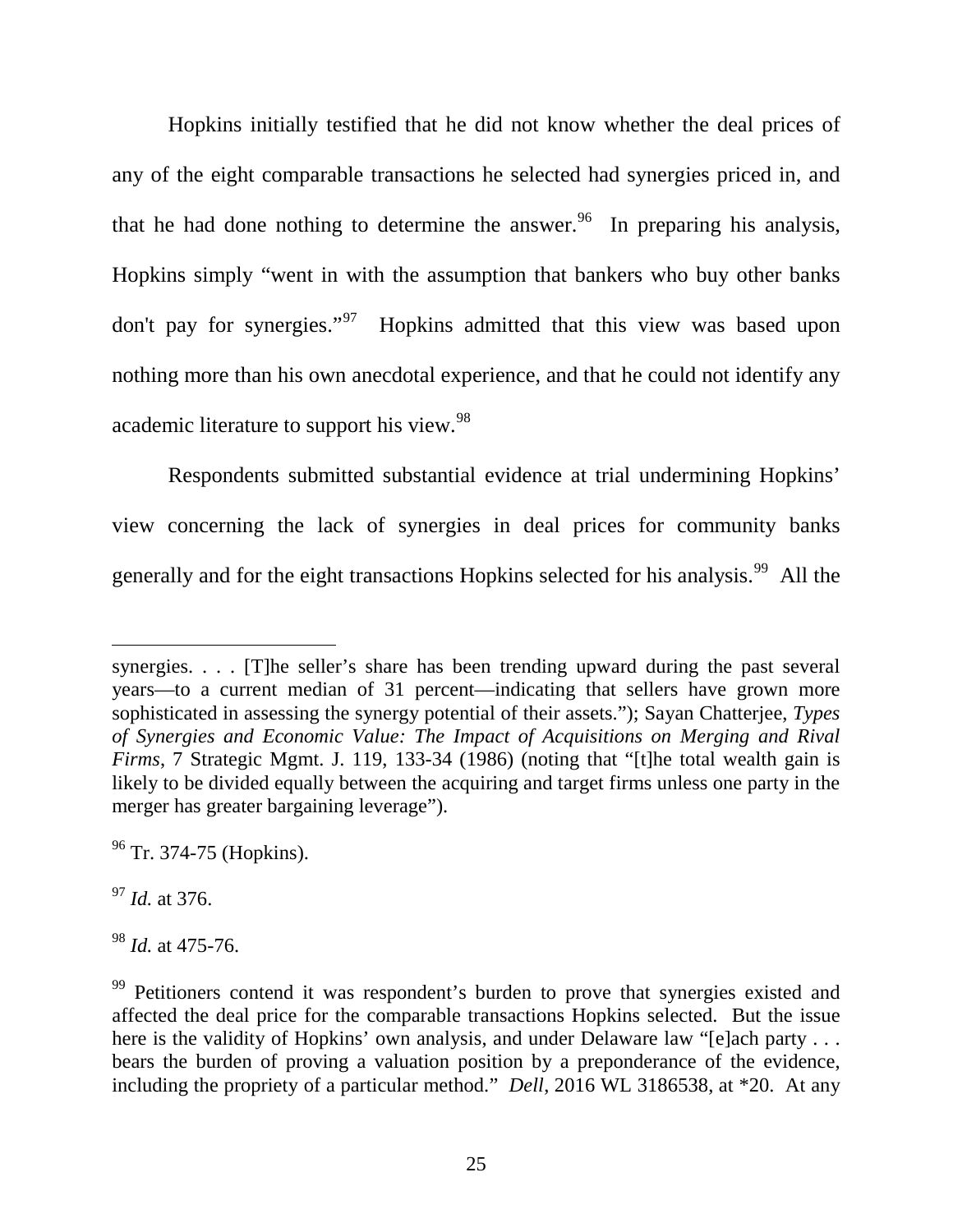fact witnesses who testified at trial, each of whom has significant community banking experience, testified that there are synergies when community banks merge, <sup>[100](#page-26-0)</sup> as did the financial advisors who advised F&M and NexTier in connection with the Merger.<sup>[101](#page-26-1)</sup> The merger of Farmers Bank and Merchants Bank itself was premised on synergies,  $102$  and Krauland testified that the F&M and NexTier deal similarly involved synergies.<sup>[103](#page-26-3)</sup>

The press releases announcing each of the eight comparable transactions in Hopkins' comparison set touted potential synergies,  $104$  the proxy statements for six of them (*i.e.*, the ones that involved public acquirers) described potential synergies, $105$  and reports for five of them from "the largest and best banking database service in the country" according to  $H$ opkins<sup>[106](#page-26-6)</sup> identified estimated cost

<span id="page-26-3"></span><sup>103</sup> *See* Tr. 139-42, 158, 195-96.

<span id="page-26-4"></span> $104$  JX 6, 9, 16, 33, 100, 102, 107, 111.

rate, even if petitioners' burden-of-proof theory was correct, respondent has carried that burden.

<span id="page-26-0"></span><sup>100</sup> *See* Tr. 36 (D. Dunmire), 141-42 (Krauland), 202-07 (G. Dunmire).

<span id="page-26-1"></span><sup>&</sup>lt;sup>101</sup> Musso Dep. 48; Danielson Dep. 100.

<span id="page-26-2"></span><sup>102</sup> *See* Tr. 87-89, 146-48 (Krauland), 207-08 (G. Dunmire).

<span id="page-26-5"></span>JX 19 at 48-49; JX 25 at 27-29; JX 106 at 33-34; JX 110 at RESPONDENT\_EXP00000003; JX 128 at 1; JX 136 at 30-31.

<span id="page-26-6"></span> $106$  Tr. 276 (Hopkins).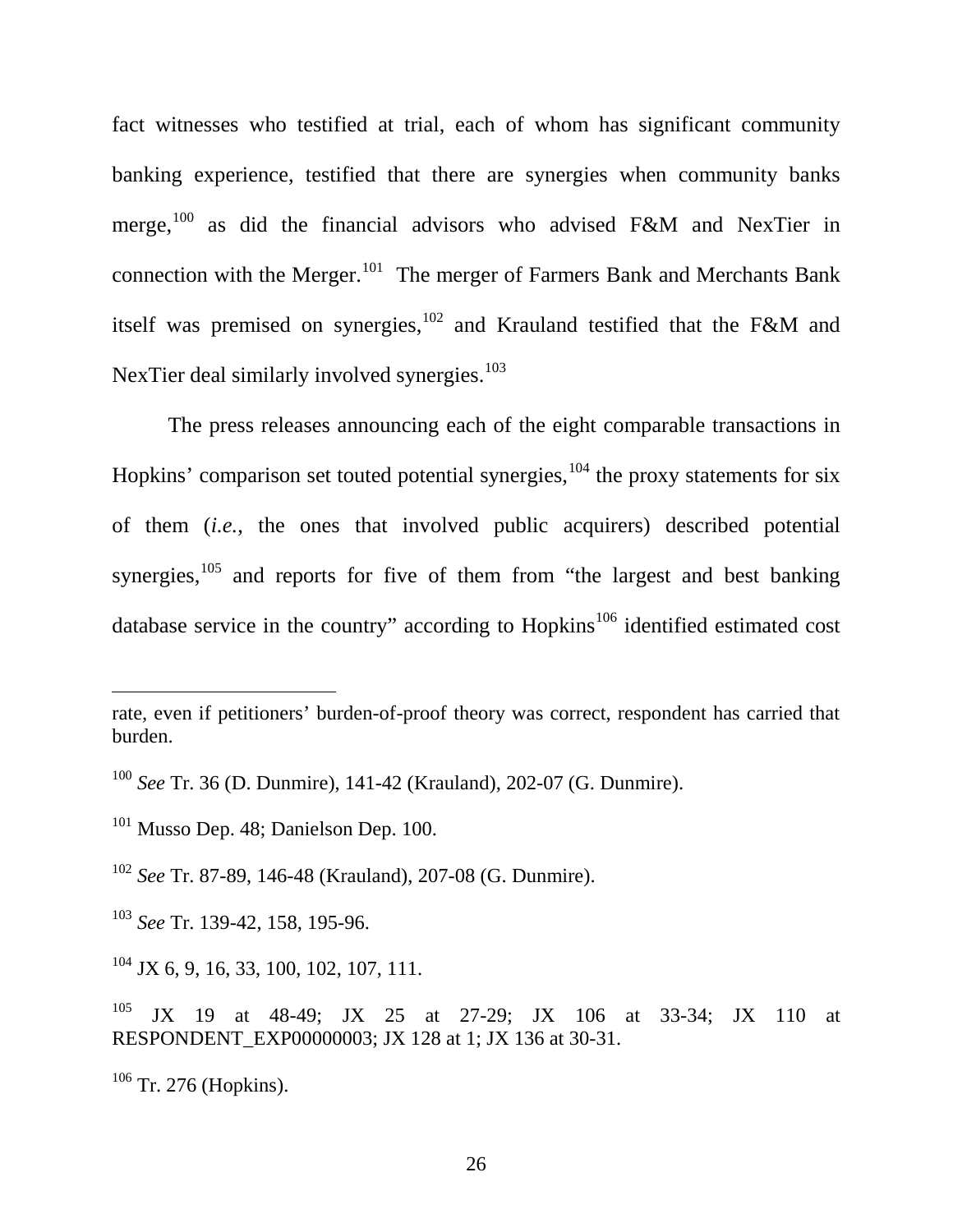savings.<sup>107</sup> Confronted with this evidence, Hopkins ultimately conceded that all eight of his comparables involved "some estimated cost savings," and that some also involved the potential for "revenue enhancements, selling new product[s], increasing market share, [and] increasing lending limits."<sup>[108](#page-27-1)</sup>

As noted above, the Court's task in a Section 262 appraisal action is to determine the going concern value of the enterprise as of the merger date exclusive of any element of value—such as the value of achieving expected synergies—from the accomplishment of the merger. Given the significant amount of evidence suggesting that the acquirers in the eight transactions Hopkins used in his analysis expected to achieve synergies, and the logical inference supported by case authority and academic literature that the prices for those transactions thus included some amount attributable to expected synergies, it is likely in my view that the methodology Hopkins used to derive a value for F&M materially overstated the going concern value of F&M. Accordingly, I place no weight on Hopkins' comparable transaction analysis.<sup>[109](#page-27-2)</sup>

<span id="page-27-0"></span><sup>107</sup> *See* JX 229, 231, 233, 235, 236. The estimated cost savings for the five deals reflected in those exhibits are summarized in Resp't's Post-Trial Opening Br. at 21-22.

<span id="page-27-1"></span><sup>108</sup> *See* Tr. 420 (Hopkins).

<span id="page-27-2"></span> $109$  Petitioners argue in the alternative that I should account for the effect of potential synergies in Hopkins's comparable transaction valuation either by reducing the weight given to his analysis or by making an adjustment "for potential synergies of around 5% to 10%." Pet'rs' Opening Post-Trial Br. at 31. I decline to go down that road for lack of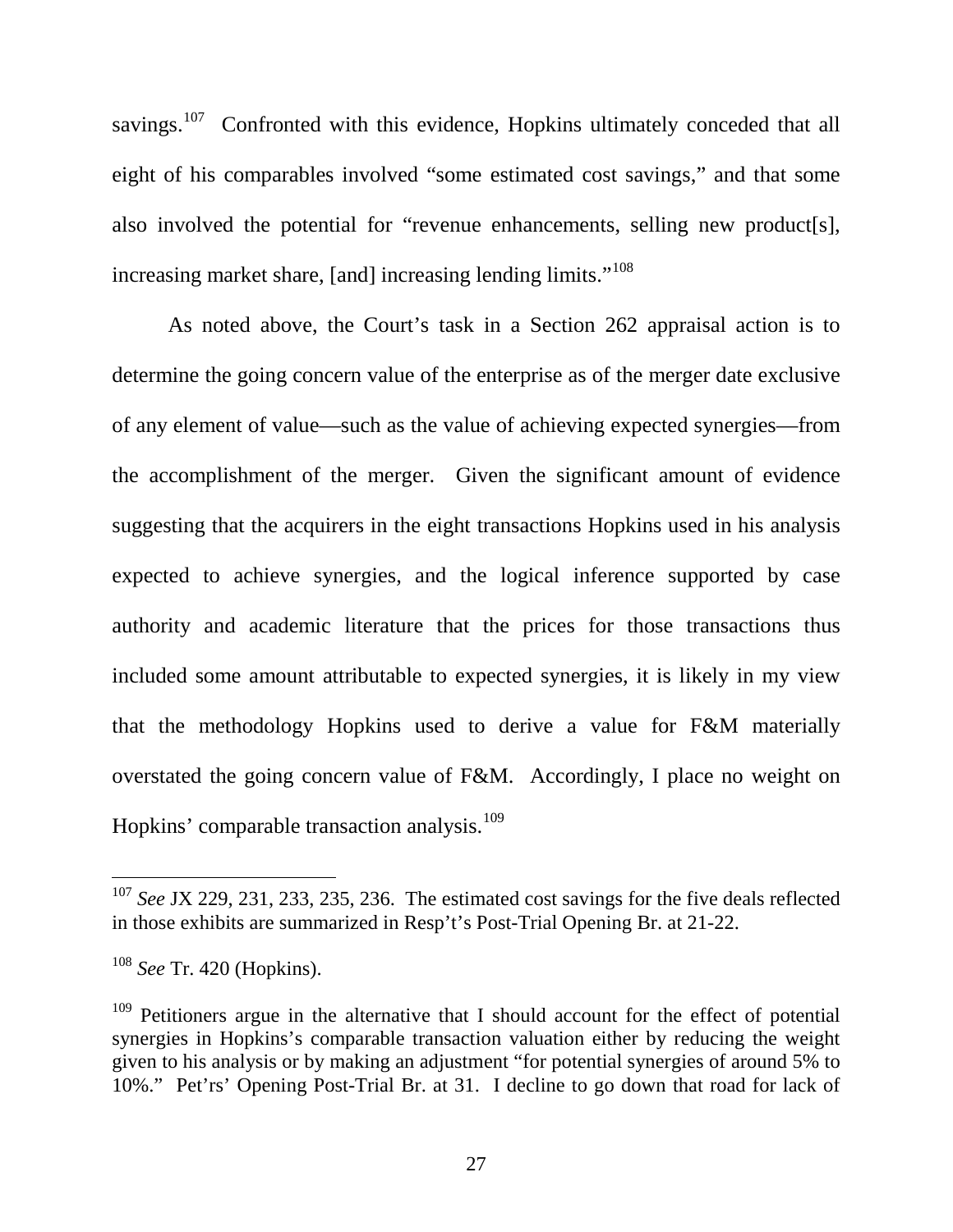### **D. Van Vleet's M&A and Guideline Public Company Analyses**

Two of the three methodologies VanVleet utilized to value F&M were based on multiples he derived from comparable transactions involving five community banks (M&A method) and the public trading prices for ten other community banks (guideline public company method). The multiples VanVleet used reflect the ratio of the market value for each comparable bank divided by its (1) book value, (2) tangible book value, and (3) adjusted earnings before taxes.<sup>110</sup> Both of these methods suffer from flaws or limitations that call into question their reliability.

It is unclear why Van Vleet chose the comparables he did for his M&A analysis. Using Van Vleet's filters, Hopkins found that Van Vleet excluded from his pool of choices fifteen banks within the same geographic region of the banks Van Vleet ultimately selected,<sup>[111](#page-28-1)</sup> and that adding those banks to the mix would have raised the average  $P/E$  ratio significantly.<sup>[112](#page-28-2)</sup> Despite emphasizing the importance of focusing on Pennsylvania banks in selecting comparables, <sup>[113](#page-28-3)</sup> Van

<span id="page-28-2"></span><sup>112</sup> *Id.* ¶ 79.

any principled basis by which to determine the amount of weight to give Hopkins' analysis or to determine the appropriate level of an adjustment for potential synergies.

<span id="page-28-0"></span><sup>110</sup> *See* Van Vleet Report ¶¶ 97-114 (guideline public company analysis), ¶¶ 115-133 (M&A analysis).

<span id="page-28-1"></span> $111$  JX 190 ("Hopkins Rebuttal") ¶ 74-79.

<span id="page-28-3"></span> $113$  Tr. 511-12 (Van Vleet).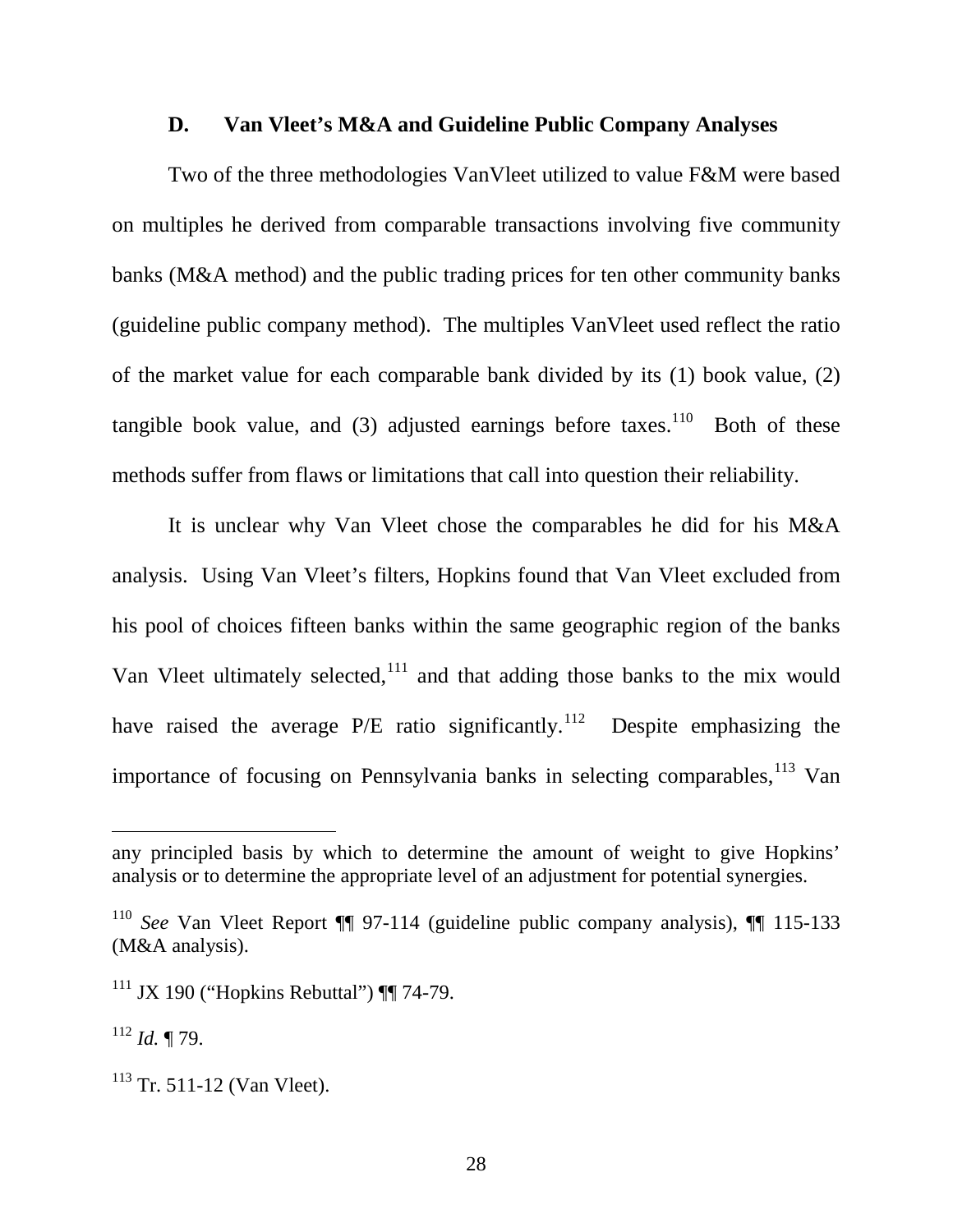Vleet added a fifth bank from Maryland located in the heart of the Washington, D.C. metro area<sup>[114](#page-29-0)</sup> even though VanVleet's selection criteria required the exclusion of banks in major metro areas.<sup>[115](#page-29-1)</sup> Furthermore, one of Van Vleet's four other comparables maintained multiple branches in another major metro area, Philadelphia.<sup>116</sup> Tellingly, respondent essentially abandoned Van Vleet's M&A method in post-trial briefing.<sup>[117](#page-29-3)</sup> This Court has declined to use a comparative analysis when there is doubt as to the appropriateness of the selected comparables.<sup>[118](#page-29-4)</sup> Here, too much doubt exists over the appropriateness of the comparables VanVleet selected to place any reliance on his M&A method.

Turning to VanVleet's guideline public company valuation, Shannon Pratt notes that the more actively traded the chosen guideline companies, the better, and that "confidence [in a guideline analysis] rises sharply when we can find four to

 $\overline{a}$ 

<span id="page-29-2"></span><sup>116</sup> *See* JX 126.

<span id="page-29-0"></span><sup>114</sup> *See* JX 109.

<span id="page-29-1"></span><sup>115</sup> Van Vleet Report ¶ 116.

<span id="page-29-3"></span><sup>117</sup> *See* Resp't's Post-Trial Opening Br. at 55 n.21 (footnote defense of Van Vleet's choice of a Maryland bank); *see generally* Resp't's Answering Br. (no defense of the M&A method).

<span id="page-29-4"></span><sup>118</sup> *See, e.g.*, *ONTI, Inc. v. Integra Bank*, 751 A.2d 904, 915-16 (Del. Ch. 1999).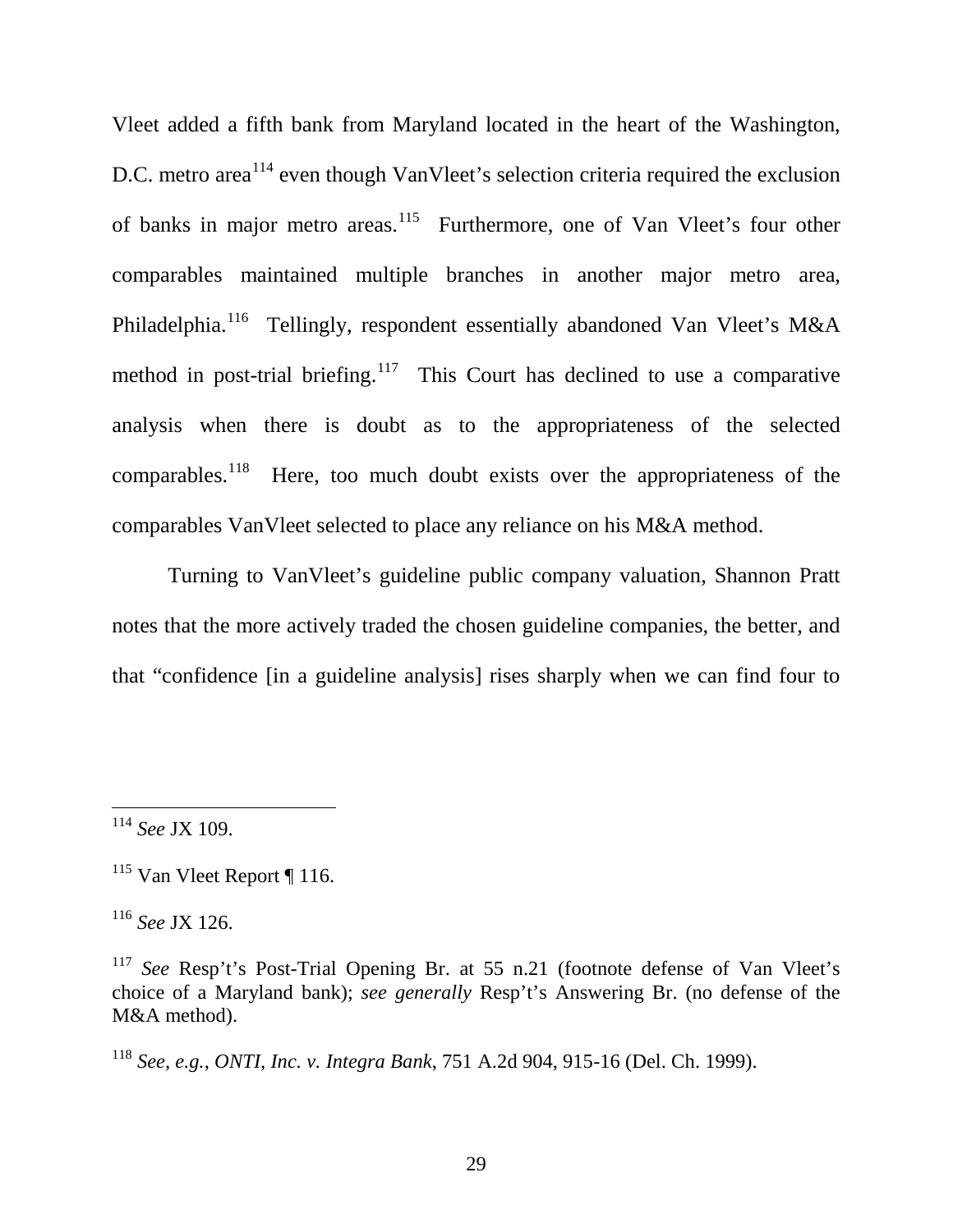seven good guideline publicly traded companies."<sup>[119](#page-30-0)</sup> Van Vleet cautioned in his report that transactions in illiquid shares "are not indicative of either fair market value or fair value."<sup>[120](#page-30-1)</sup> An FDIC Community Banking Study published in December 2012 found that 84% of community banks are not publicly traded, and those that are tend not to be traded on major exchanges.<sup>121</sup> "As a result, even the publicly traded shares of community banks tend to be less liquid than the shares of noncommunity banks."<sup>[122](#page-30-3)</sup> The record also shows that the ten banks Van Vleet selected as guideline public companies have low trading volumes. One of them traded as low as 217 shares per day, and none of them had average daily trading volumes over 0.06% of their outstanding shares.<sup>123</sup> "[A]s this court has held in the past, reliance on a price determined in a thinly traded, illiquid, market is evidence

<span id="page-30-3"></span> $^{122}$  *Id.* 

<span id="page-30-0"></span><sup>119</sup> Shannon Pratt, *Valuing a Business: The Analysis and Appraisal of Closely Held Companies*, at 274 (5th ed. 2008) ("Pratt").

<span id="page-30-1"></span> $120$  Van Vleet Report ¶ 140.

<span id="page-30-2"></span><sup>121</sup> *See* JX 12 at 6:5.

<span id="page-30-4"></span><sup>123</sup> *See* Hopkins Rebuttal ¶ 51, App. B.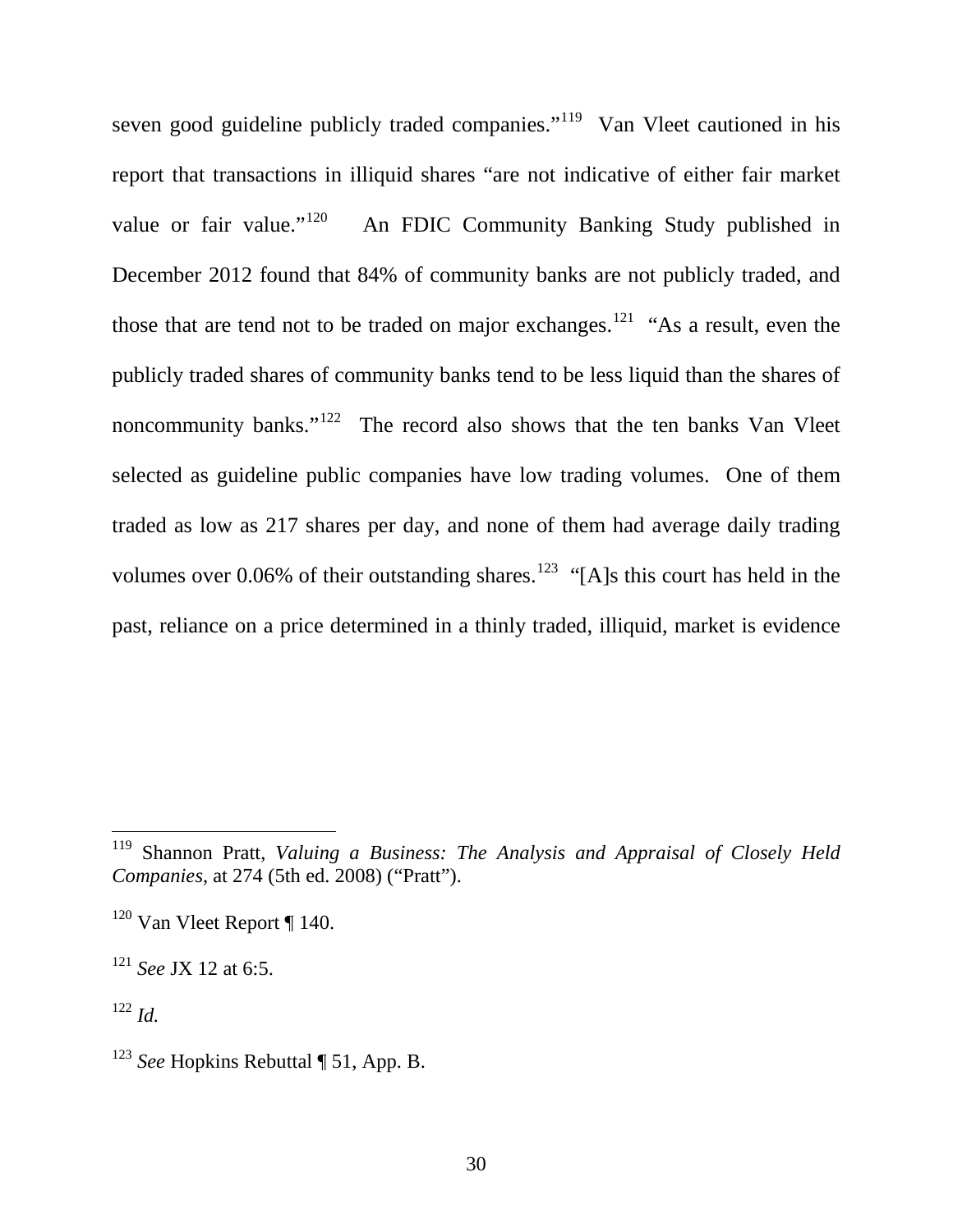of a price's unfairness."[124](#page-31-0) The low-volume makeup of Van Vleet's guideline banks gives me sufficient pause not to rely on this measure of value.<sup>[125](#page-31-1)</sup>

### **E. Discounted Net Income Analysis**

 $\overline{a}$ 

Unlike the other methodologies discussed above, the parties agree that the fair value of F&M reliably can be determined in a discounted net income analysis that (1) projects a stream of earnings for F&M using a single year of its earnings as a starting point and applying a constant long-term growth rate, (2) determines the present value of that earnings stream using a discount rate calculated in accordance with Capital Asset Pricing Model, and (3) applies certain adjustments based on F&M's capital structure, principally to account for excess cash on its balance sheet. Given the parties' agreement on this methodology, and because I have concluded that the parties' other approaches are not sufficiently reliable for the

<span id="page-31-0"></span><sup>124</sup> *Gesoff v. IIC Indus. Inc.*, 902 A.2d 1130, 1154 (Del. Ch. 2006) (combined fiduciary duty and appraisal case).

<span id="page-31-1"></span><sup>&</sup>lt;sup>125</sup> Petitioners also question whether Van Vleet's analysis should have been adjusted to account for an inherent minority discount. As this Court has remarked, "scholars have raised fair questions about the origins and rationale underlying the implicit minority discount." *In re Trados Inc. S'holder Litig.*, 73 A.3d 17, 71 n.46 (Del. Ch. 2013) (citing Hamermesh & Wachter, *supra*). Since I decline to adopt Van Vleet's guideline public company analysis, I do not address this issue.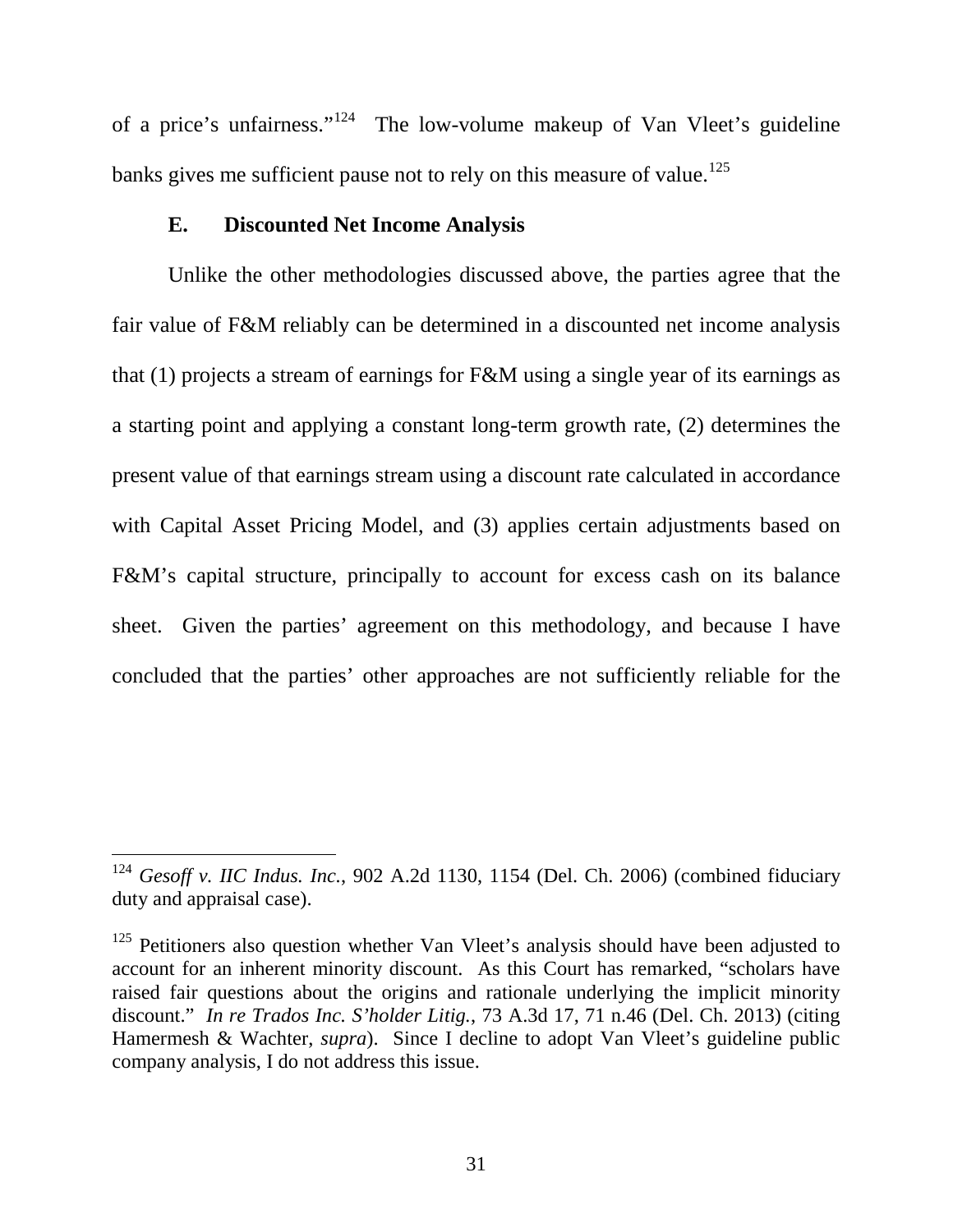reasons previously explained, I rely on the discounted net income method exclusively.<sup>[126](#page-32-0)</sup>

The four basic inputs for this methodology are (1) the projected net income of F&M for the twelve month period after the closing of the Merger, (2) the discount rate, (3) the growth rate, and (4) the amount of any adjustments. In the following analysis, I evaluate each of these variables in turn with an eye to utilizing data in the Duff and Phelps 2014 Valuation Handbooks (hereafter, the "D&P Handbook")<sup>[127](#page-32-1)</sup> where possible to maintain consistency in the analysis.

#### **1. Net Income**

 $\overline{a}$ 

F&M's management did not prepare multi-year projections of F&M's expected financial performance for the period after the October 1, 2014 closing. As a result, both parties utilized a single year of F&M's earnings as a starting point for their discounted net income models. For his starting point, Hopkins assumed F&M's net earnings for calendar year 2014 would be the same as its adjusted 2013

<span id="page-32-0"></span> $126$  The mathematical formula for this analysis, which is the one VanVleet used, is as follows: present value = (post-closing twelve-month net income) x  $[(1 + discount rate)^{0.5}]$  $\div$  (discount rate – growth rate)]. This variation of the usual Gordon-Growth formula adjusts for mid-year rather than year-end discounting. Pratt at 250.

<span id="page-32-1"></span><sup>127</sup> Duff & Phelps, LLC, *2014 Valuation Handbook: Guide to Cost of Capital* (2014) ("*Guide to Cost of Capital*"); Duff & Phelps LLC, *2014 Valuation Handbook: Industry Cost of Capital* (2014) ("*Industry Cost of Capital*").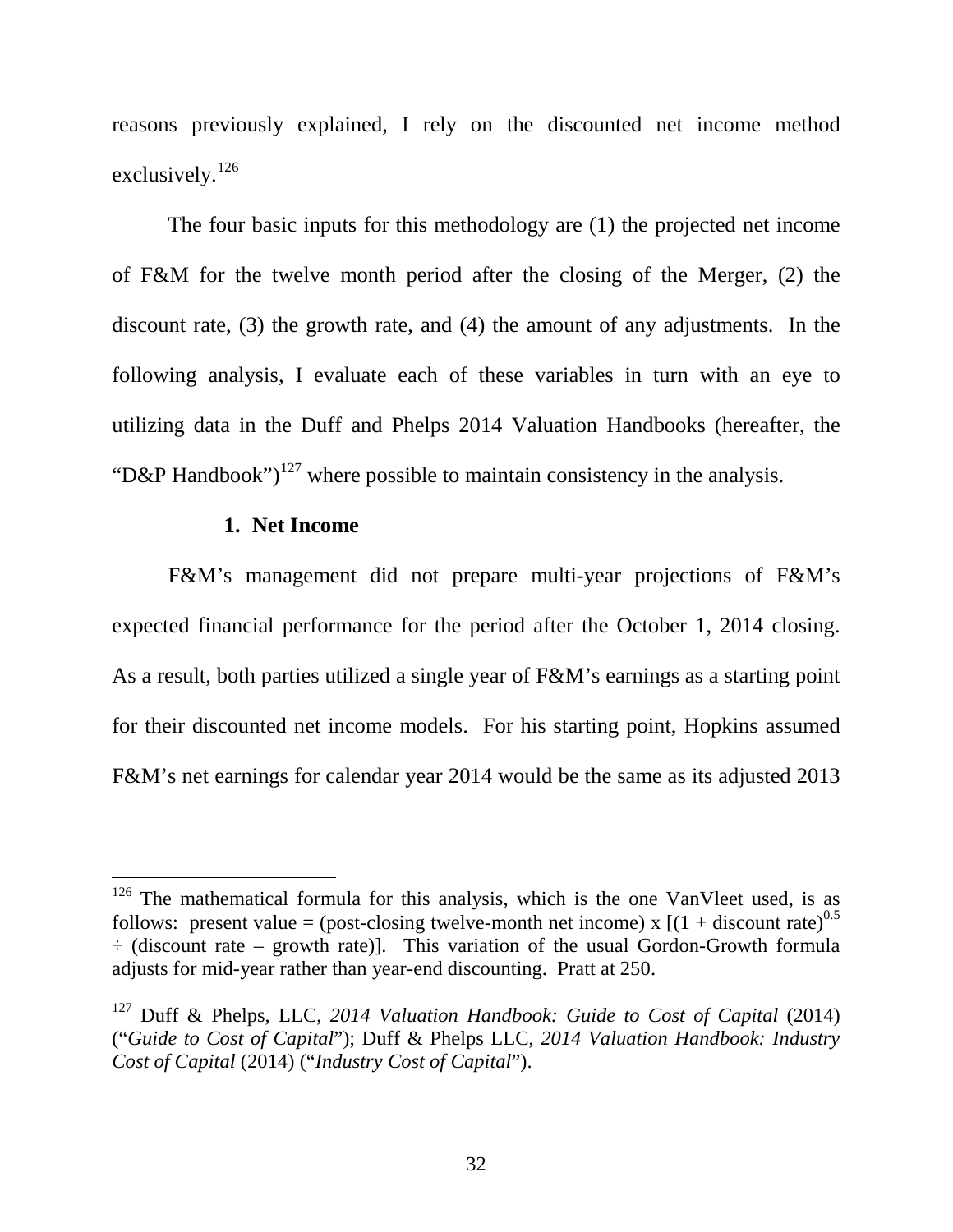net income of \$4,825,000.<sup>[128](#page-33-0)</sup> Van Vleet, on the other hand, started with  $F\&M$ 's twelve-month net income for the 12-month period ending September 30, 2015, one year after the Merger closed, which he calculated to be \$5,063,338.<sup>[129](#page-33-1)</sup>

I adopt Van Vleet's net income estimate, which petitioners do not challenge, for several reasons. First, Hopkins' estimate unrealistically assumes no income growth for F&M between the end of calendar year 2013 and the closing date of the Merger in 2014.<sup>[130](#page-33-2)</sup> Second, Van Vleet's figure is corroborated by a management income projection prepared for budgeting purposes.<sup>[131](#page-33-3)</sup> Third, VanVleet's estimate is based on the correct time frame, *i.e.*, F&M's projected post-closing net income for the twelve months after the Merger closed.<sup>[132](#page-33-4)</sup>

### **2. The Discount Rate**

Both of the parties' experts used the build-up method to calculate a discount rate using the Capital Asset Pricing Model.<sup>[133](#page-33-5)</sup> The experts ultimately agreed that

<span id="page-33-0"></span> $128$  Hopkins Report ¶ 107-09.  $\overline{a}$ 

<span id="page-33-1"></span><sup>129</sup> Van Vleet Report ¶¶ 82-89.

<span id="page-33-2"></span><sup>&</sup>lt;sup>130</sup> Hopkins Report ¶ 109.

<span id="page-33-3"></span><sup>131</sup> Van Vleet Report ¶¶ 82-89.

<span id="page-33-4"></span><sup>&</sup>lt;sup>132</sup> *See* Pratt at 250 (specifying that the initial input should be the expected economic income in the full period immediately following the valuation date).

<span id="page-33-5"></span><sup>&</sup>lt;sup>133</sup> The Capital Asset Pricing Model is as follows: discount rate =  $r_f + \beta (r_m - r_f) + ssrp$ ; where  $r_f$  = risk-free rate of return;  $r_m - r_f$  = equity risk premium, the expected return on a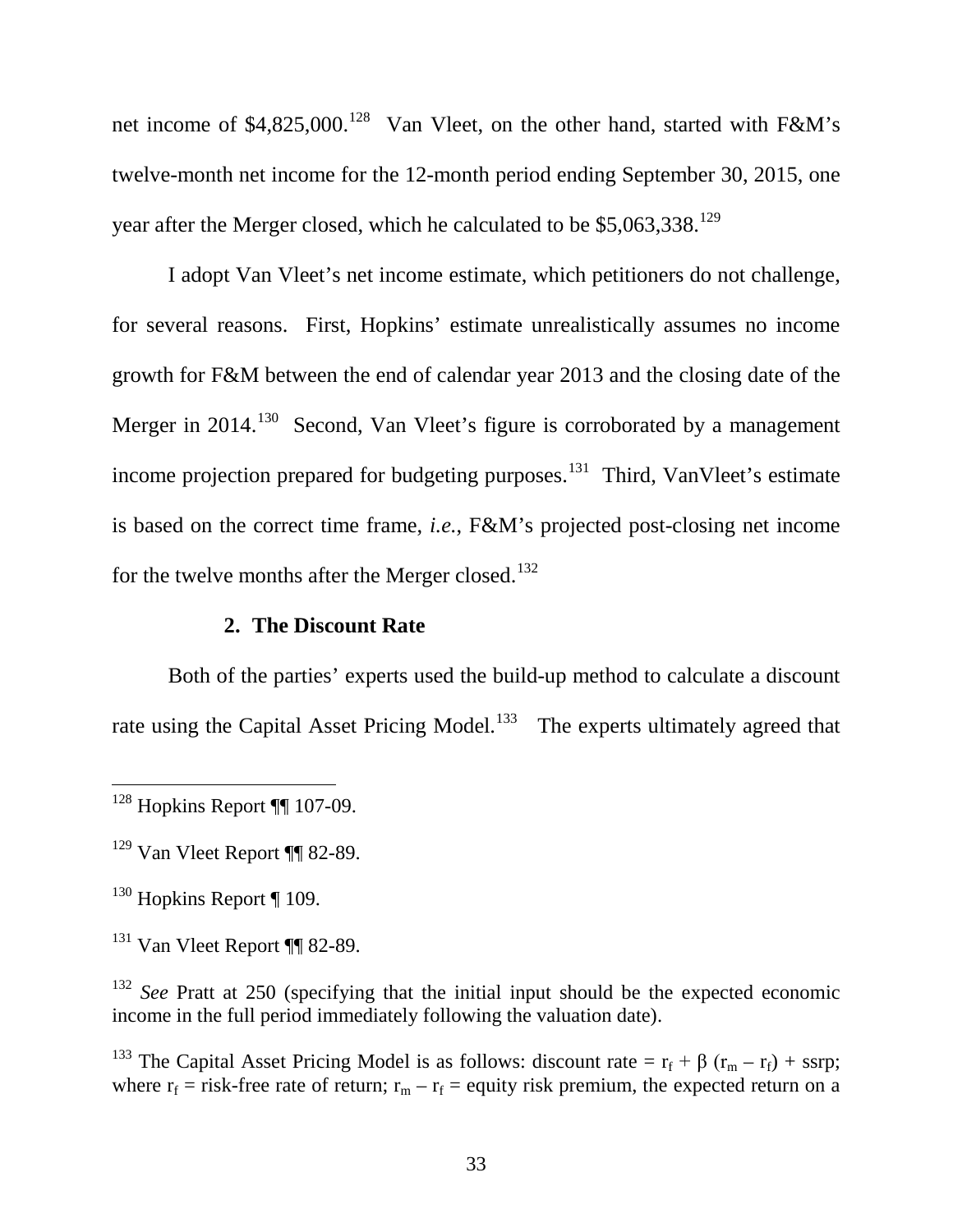the appropriate risk-free rate to use is 2.87%, which is the closing-date yield of a 20-year United States treasury bond.<sup>134</sup> This metric is typically used "when developing a U.S. dollar-denominated cost of equity capital,"<sup>[135](#page-34-1)</sup> and corresponds to the methodology in the D&P Handbook, which provides estimates for the equity risk premium "relative to 20-year U.S. government bonds rates."[136](#page-34-2) 

The experts also agreed on using a size premium of 3.87% from the D&P Handbook for companies falling within the aggregate  $9<sup>th</sup>$  and  $10<sup>th</sup>$  deciles as measured by market capitalization.<sup>[137](#page-34-3)</sup> According to the D&P Handbook, this size premium is an "Ordinary Least Squares" or "OLS" based size premium and should be paired with an OLS beta.<sup>[138](#page-34-4)</sup>

broad portfolio of stocks in the market less the risk-free rate;  $β = beta$ , the volatility or systemic risk of the specific equity investment measured vis- $\hat{a}$ -vis the market; and ssrp = small stock risk premium, the additional expected return for small companies. Hopkins Report ¶¶ 118-23; Van Vleet Report ¶¶ 90-93.

<span id="page-34-0"></span><sup>134</sup> Van Vleet Report ¶ 92; Tr. 457 (Hopkins).

<span id="page-34-1"></span><sup>135</sup> *Guide to Cost of Capital* 3:2.

<span id="page-34-2"></span><sup>136</sup> *Id.* 3:11; *see also id.* 3:1 ("ERP estimates are, by definition, developed *in relation* to the risk-free rate. . . . [T]he term of the risk-free rate should . . . match the term of the risk-free rate used to develop the ERP").

<span id="page-34-3"></span><sup>137</sup> Hopkins Report ¶ 145; Van Vleet Report ¶ 92.

<span id="page-34-4"></span><sup>&</sup>lt;sup>138</sup> *Guide to Cost of Capital* Exhibit 4.7 & 4:10-11 ("whatever type of beta you ultimately choose to employ, you should match the source of the size premium (OLS or sum beta) with the type of beta estimate you have chosen for your subject company. For example, for internal consistency, one should use a size premium derived using an OLS beta when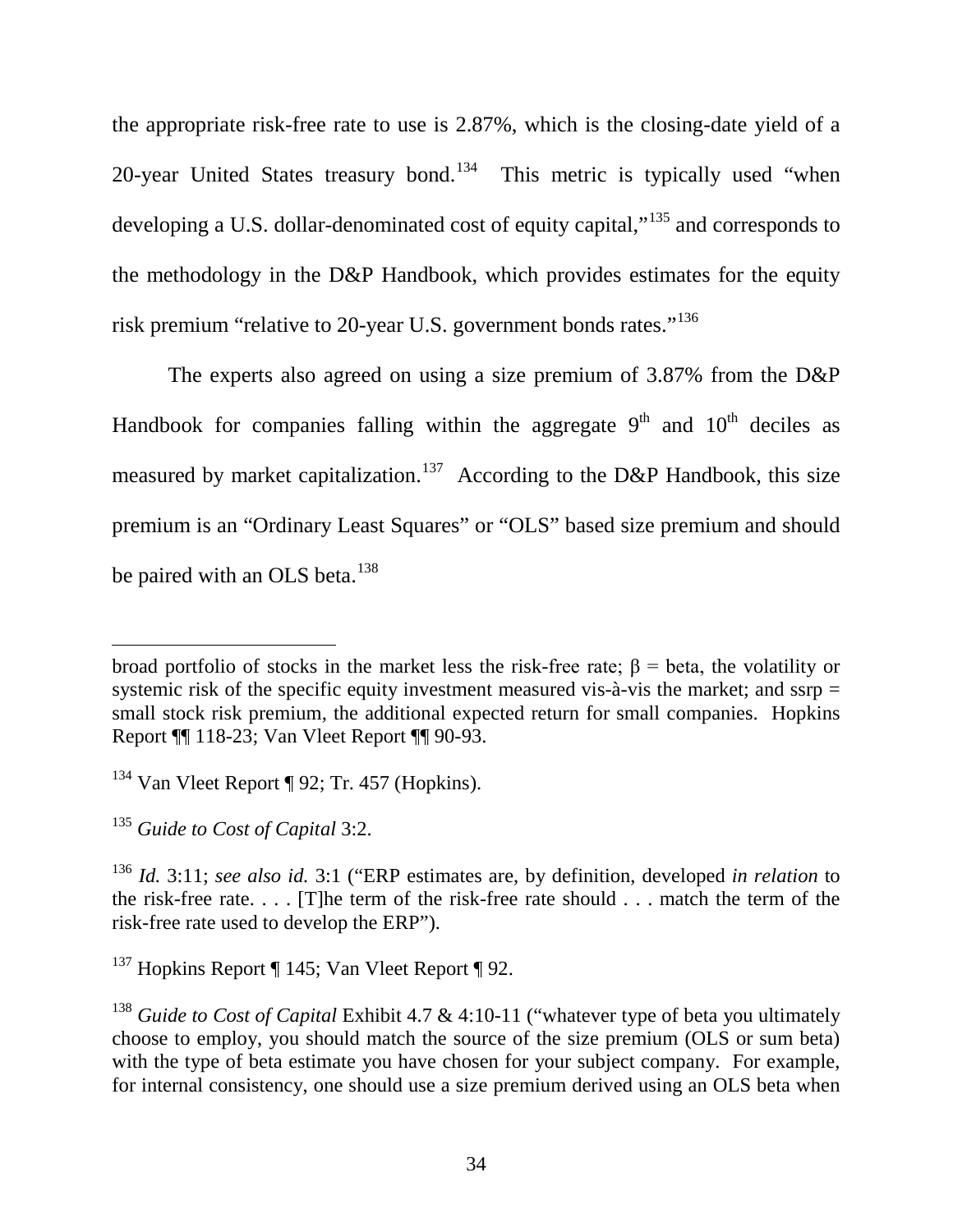Based on the parties' agreement on the risk-free rate and the size premium, which come directly from the D&P Handbook and are ostensibly reasonable, I use a 2.87% risk-free rate and a 3.87% OLS-based size premium.<sup>139</sup>

The parties strongly disagree over the remaining inputs necessary to calculate a discount rate, namely the equity risk premium ("ERP") and beta. Hopkins paired a 0.88 beta calculated from a community bank ETF with a 3.55% ERP from an online survey of corporate executives conducted by two Duke University professors (the "Duke Study").<sup>140</sup> Relying on the D&P Handbook, Van Vleet used a 1.0 beta with a long-term supply-side ERP of 6.18%. From those variables, Hopkins arrived at a discount rate of 9.51%, and Van Vleet 13%.

the subject company beta is an OLS beta, and one should use a size premium derived using sum betas when the subject company beta is a sum beta."); *see also* Tr. 715 (Hopkins).  $\overline{a}$ 

<span id="page-35-0"></span><sup>139</sup> The use of a size premium is a subject of some controversy. *See, e.g., Guide to Cost of Capital* 4:8 ("In fact, some commentators contend that the historical data are so flawed that valuation analysts can dismiss all research results that support the size effect. For example, is the size effect merely the result of not measuring beta correctly? Are there market anomalies that simply cause the size effect to appear? Is size just a proxy for one or more factors correlated with size, suggesting that valuation analysts should use those factors directly rather than size to measure risk? Is the size effect hidden because of unexpected events?"); *see also* Hopkins Report ¶¶ 138-45. I express no opinion on this debate. My use of a size premium simply follows from the fact that it is integral to the methodologies both experts utilized, from which my own determination of the discount rate is derived.

<span id="page-35-1"></span><sup>140</sup> *See* Hopkins Report ¶¶ 125-30; JX 181.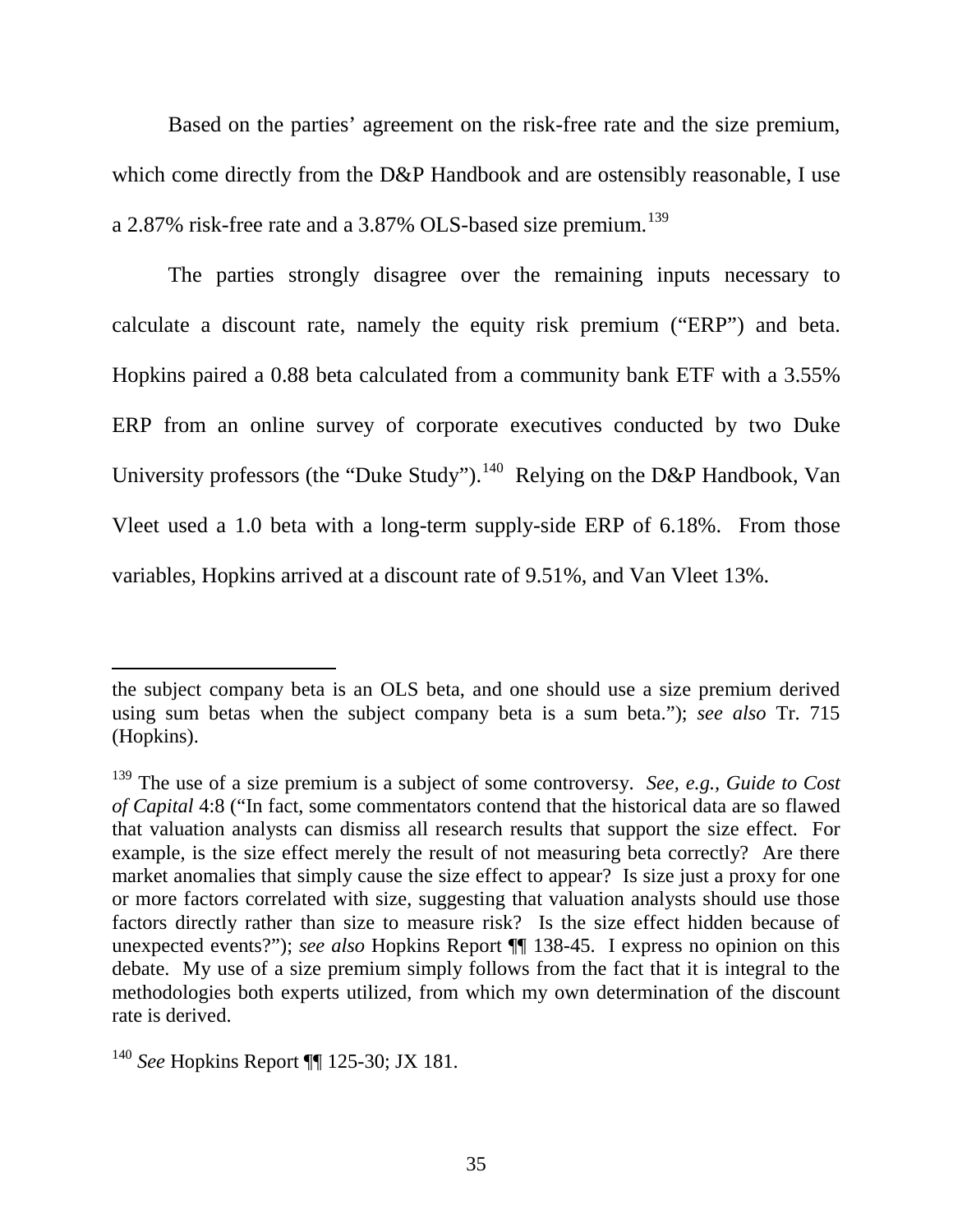#### **a. Equity Risk Premium**

Van Vleet's 6.18% ERP is more reliable in my opinion than Hopkins' 3.55% ERP. The source for Hopkins' estimate, the Duke Study, is an online questionnaire that asked chief financial officers and other executives for their "best guess" as to the average annual return of the S&P 500 over the next decade.<sup>[141](#page-36-0)</sup> The Duke Study is not widely used; petitioners, in fact, were unable to identify any court that has adopted its findings. Petitioners' selection also reflects a significant departure from the 5 to 7% range of ERPs used in this Court's recent appraisal decisions. [142](#page-36-1) 

Petitioners offer no justification for why it would be more appropriate to use data from an internet survey than the ERP options compiled in the D&P Handbook, an established and familiar source of information for valuing a

<span id="page-36-0"></span> $141$  JX 181 at 19.

<span id="page-36-1"></span><sup>142</sup> *See Glob. GT LP v. Golden Telecom, Inc.*, 993 A.2d 497, 516 (Del. Ch. 2010) (using a 6.0% ERP and finding that "current academic thinking puts the ERP closer to 6.0% than to 7.1%"), *aff'd*, 11 A.3d 214 (Del. 2010); *DFC Global*, 2016 WL 3753123, at \*7 (6.18%); *Merion Capital, L.P. v. 3M Cogent, Inc.*, 2013 WL 3793896, at \*18 (Del. Ch. July 8, 2013) (5.20%), *judgment entered sub nom. Merion Capital, L.P v. 3M Cogent, Inc.* (Del. Ch. July 23, 2013); *IQ Holdings, Inc. v. Am. Commercial Lines Inc.*, 2013 WL 4056207, at \*4 (Del. Ch. Mar. 18, 2013) (5.5%), *aff'd*, 80 A.3d 959 (Del. 2013); *Orchard Enterprises,* 2012 WL 2923305, at \*19 (5.2%). *See also* JPMorgan, *The Most Important Number in Finance: The Quest for the Market Risk Premium*, 2 (May 2008) (estimating ERP at 5-7%).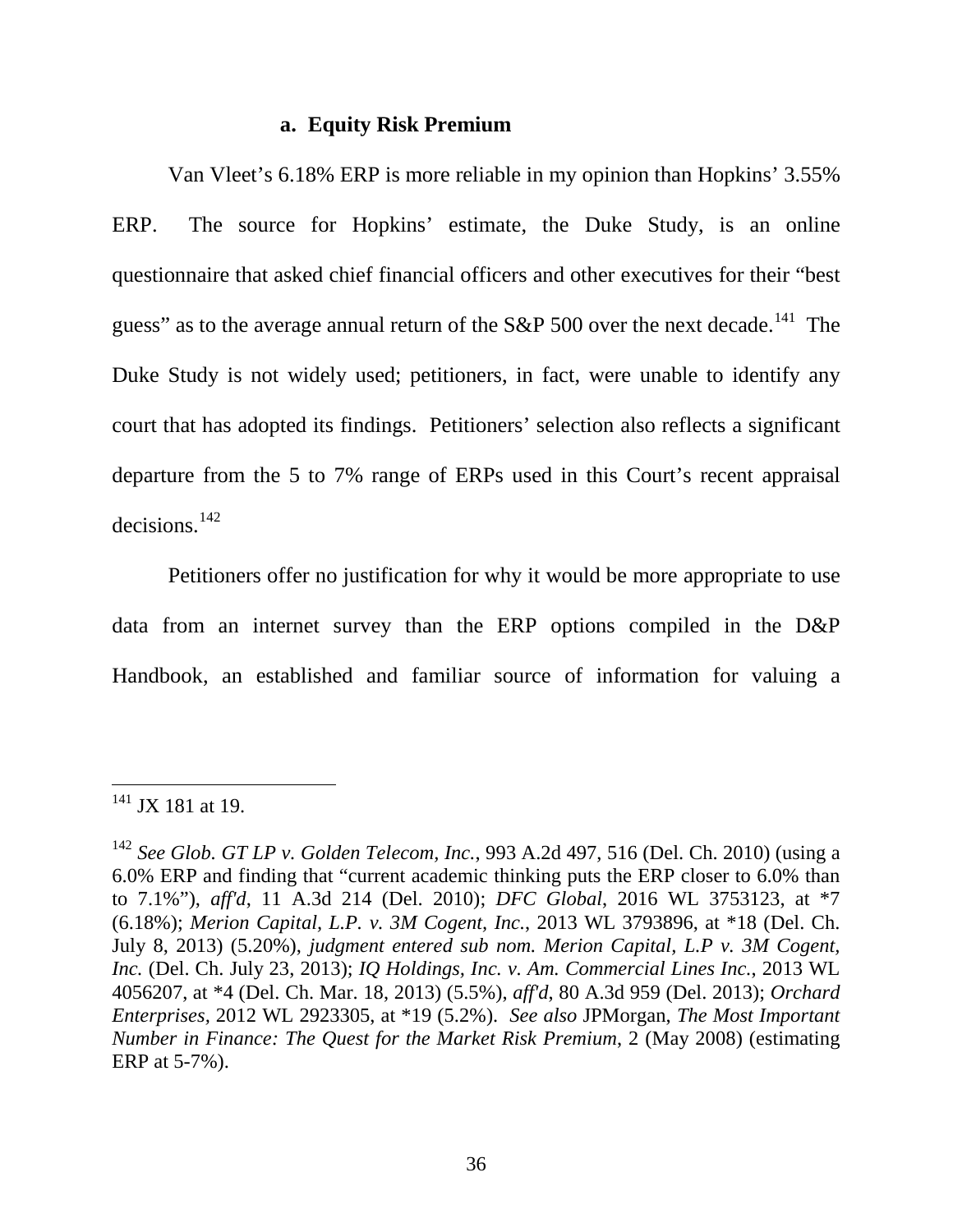corporation that Hopkins considers authoritative.<sup>[143](#page-37-0)</sup> In addition to using a reliable source for his ERP, VanVleet selected a supply-side ERP (6.18%) rather than the higher historical ERP (6.96%) in the Handbook. This selection is faithful to then-Vice Chancellor Strine's observations in *Golden Telecom* that there is "substantial support in the professional and academic valuation literature" for using the longterm supply-side ERP over historic ERP, and that "the relevant academic and professional community—and not this court—should develop the accepted approach."<sup>[144](#page-37-1)</sup>

In sum, the long-term supply-side ERP of 6.18% that VanVleet selected comes directly from a reliable source—the D&P Handbook—and falls within the 5 to 7% range noted above.<sup>[145](#page-37-2)</sup> The rationale behind Hopkins' adoption of a significantly lower ERP from the Duke Study, by contrast, is not apparent beyond the fact that it provides a better outcome for petitioners. I therefore adopt respondent's 6.18% ERP.

<span id="page-37-0"></span> $143$  Tr. 465, 709 (Hopkins).

<span id="page-37-1"></span> $^{144}$  *Id.* at 516-17.

<span id="page-37-2"></span><sup>&</sup>lt;sup>145</sup> Petitioners point out that if respondent is to rely on the D&P Handbook, then respondent should have used the conditional 5.0% ERP it recommends. *Guide to Cost of Capital* 3:21-23. The use of that figure, however, is predicated on the use of a 4.0% riskfree rate that neither party advocates. *Id.* at 3:23.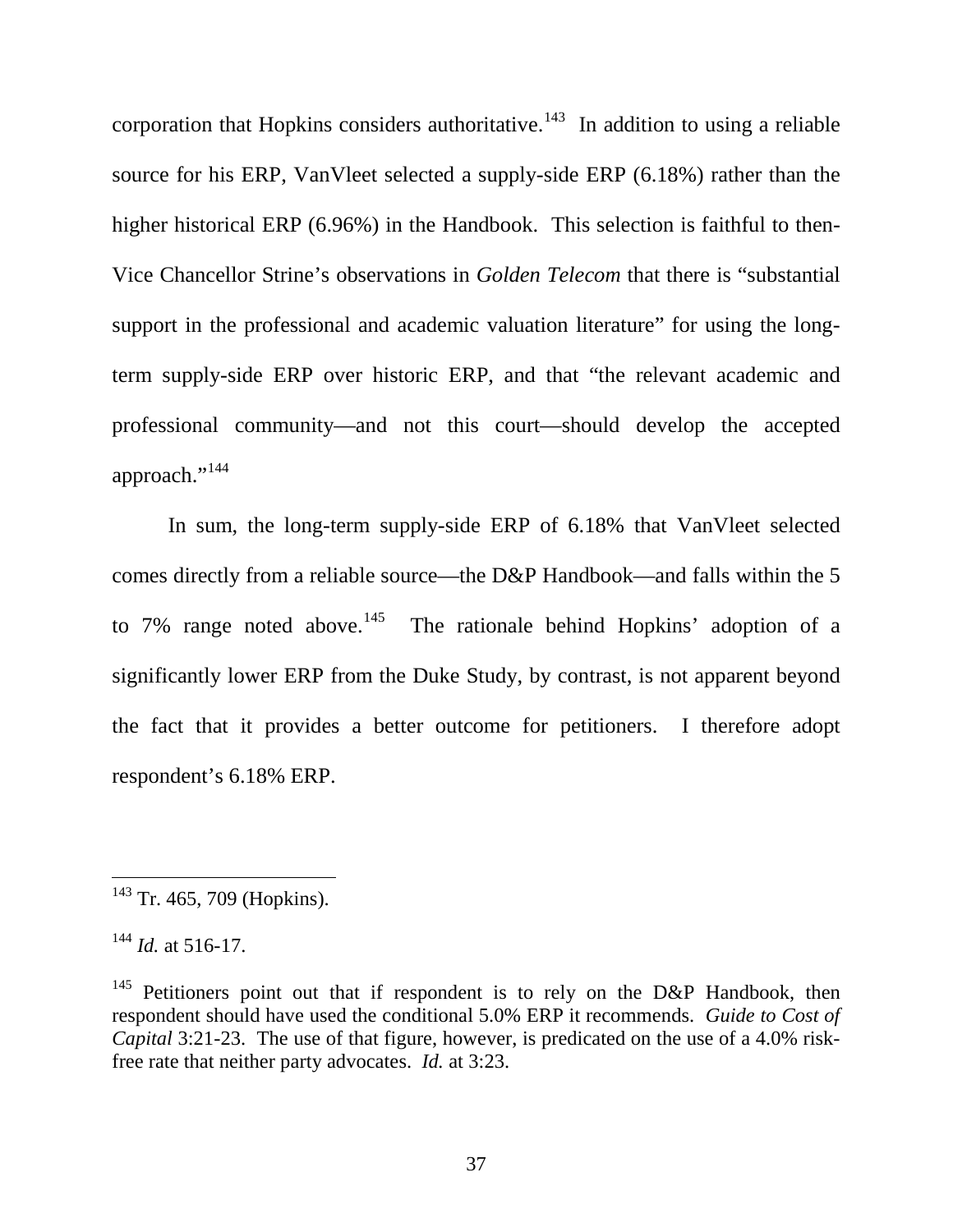#### **b. Beta**

Van Vleet's discount rate calculation utilizes a 1.0 beta that, according to his opening report, is "based on data" in the D&P Handbook for the Standard Industrial Classification ("SIC") code  $602$ .<sup>[146](#page-38-0)</sup> SIC code  $602$  is comprised of 213 commercial banks and trust companies engaged in the business of accepting deposits from the public with sales ranging from \$10.9 million to \$105.8 billion, and assets ranging from \$40.9 million to \$2.4 trillion.<sup>[147](#page-38-1)</sup> The lowest decile within SIC code 602, the "Small Composite" group, consists of 21 banks that range in size from \$341 million to \$672 million in assets.<sup>148</sup> In total, the D&P Handbook lists 60 different betas within SIC code 602, half of which are levered betas that are higher by a significant margin than the comparable unlevered betas that make up the other half. $149$ 

Van Vleet did not select a particular beta from the 60 different betas listed in the D&P Handbook for SIC code 602. Instead, he landed on a beta of 1.0 by "eyeballing" the median of the levered Blume adjusted, Vasicek adjusted, and sum

<span id="page-38-0"></span><sup>&</sup>lt;sup>146</sup> Van Vleet Report ¶ 92 $(c)$ .

<span id="page-38-1"></span><sup>147</sup> *Industry Cost of Capital* SIC 602.

<span id="page-38-2"></span><sup>148</sup> Hopikins Rebuttal ¶ 22; *see also* Tr. 710 (Hopkins).

<span id="page-38-3"></span><sup>149</sup> *Industry Cost of Capital* SIC 602.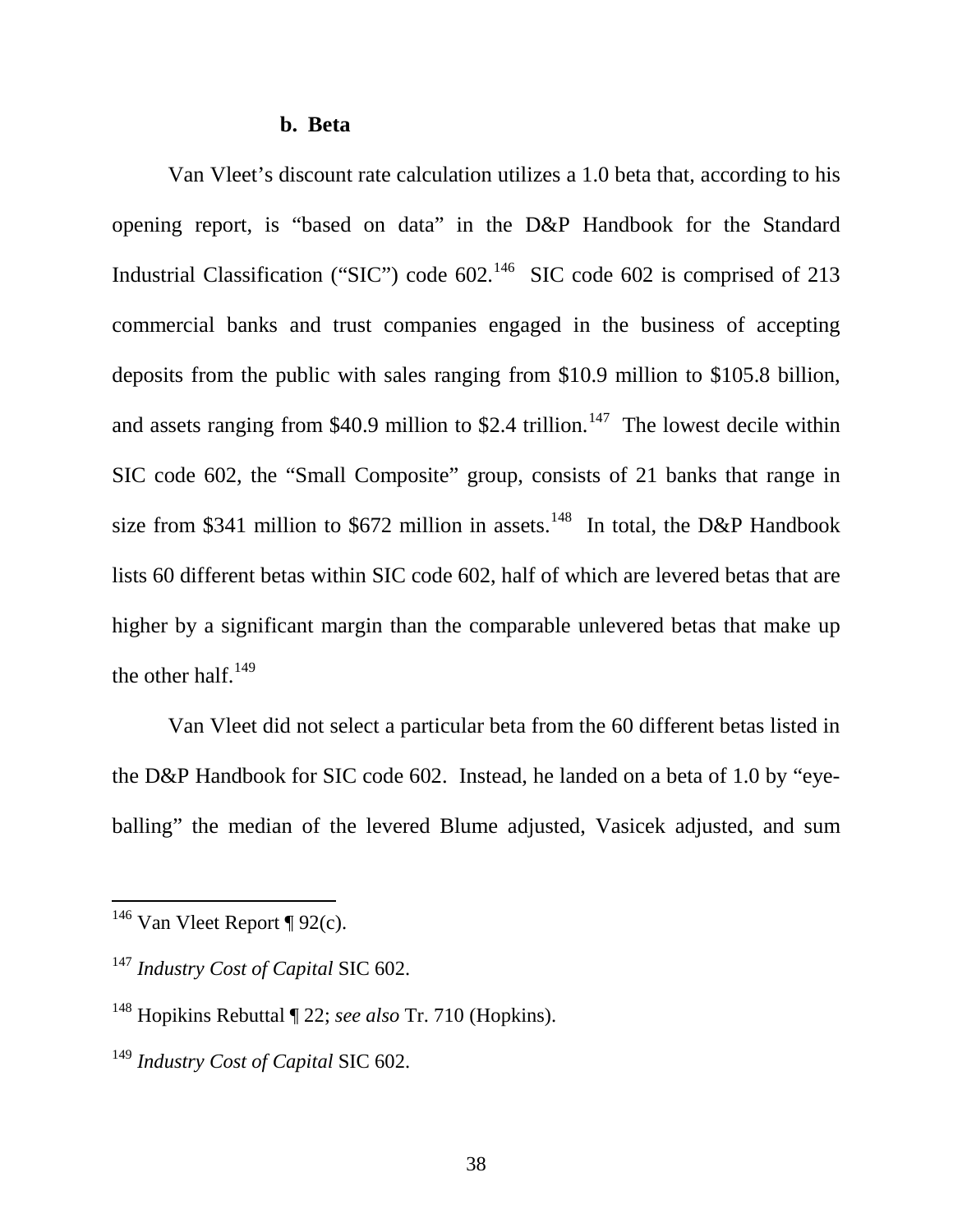betas reported in the D&P Handbook for SIC code 602,<sup>[150](#page-39-0)</sup> which, according to Van Vleet, "are all generally in around the 1.0 range."[151](#page-39-1) Asked why he focused on the median betas instead of the "Small Composite" betas, Van Vleet explained that his focus was on determining "what the equity rate of return would be for the commercial banking industry in general" and that he "dealt with the size issue by applying a small stock premium to that indication."<sup>[152](#page-39-2)</sup>

Hopkins used a 0.88 beta calculated from a bank ETF fund called the First Trust NASDAQ ABA Community Bank ETF ("QABA"). As of November 2015, this fund included 139 regional community banks from around the United States.<sup>[153](#page-39-3)</sup> Hopkins did not offer any further explanation for how the OABA beta was calculated, and its methodology is not apparent from the single page of the QABA investment analyst report that is in the record.<sup>154</sup> Thus, there is no way to tell from the record whether the QABA beta is an OLS, sum or other kind of beta.

<span id="page-39-0"></span><sup>&</sup>lt;sup>150</sup> Tr. 574-75, 673 (Van Vleet); Tr. 701-2 (Hopkins).  $\overline{a}$ 

<span id="page-39-1"></span><sup>151</sup> Van Vleet Dep. 115-17.

<span id="page-39-2"></span> $152$  Tr. 580 (Van Vleet).

<span id="page-39-3"></span><sup>&</sup>lt;sup>153</sup> Hopkins Report ¶ 134.

<span id="page-39-4"></span><sup>&</sup>lt;sup>154</sup> Hopkins Report App. L.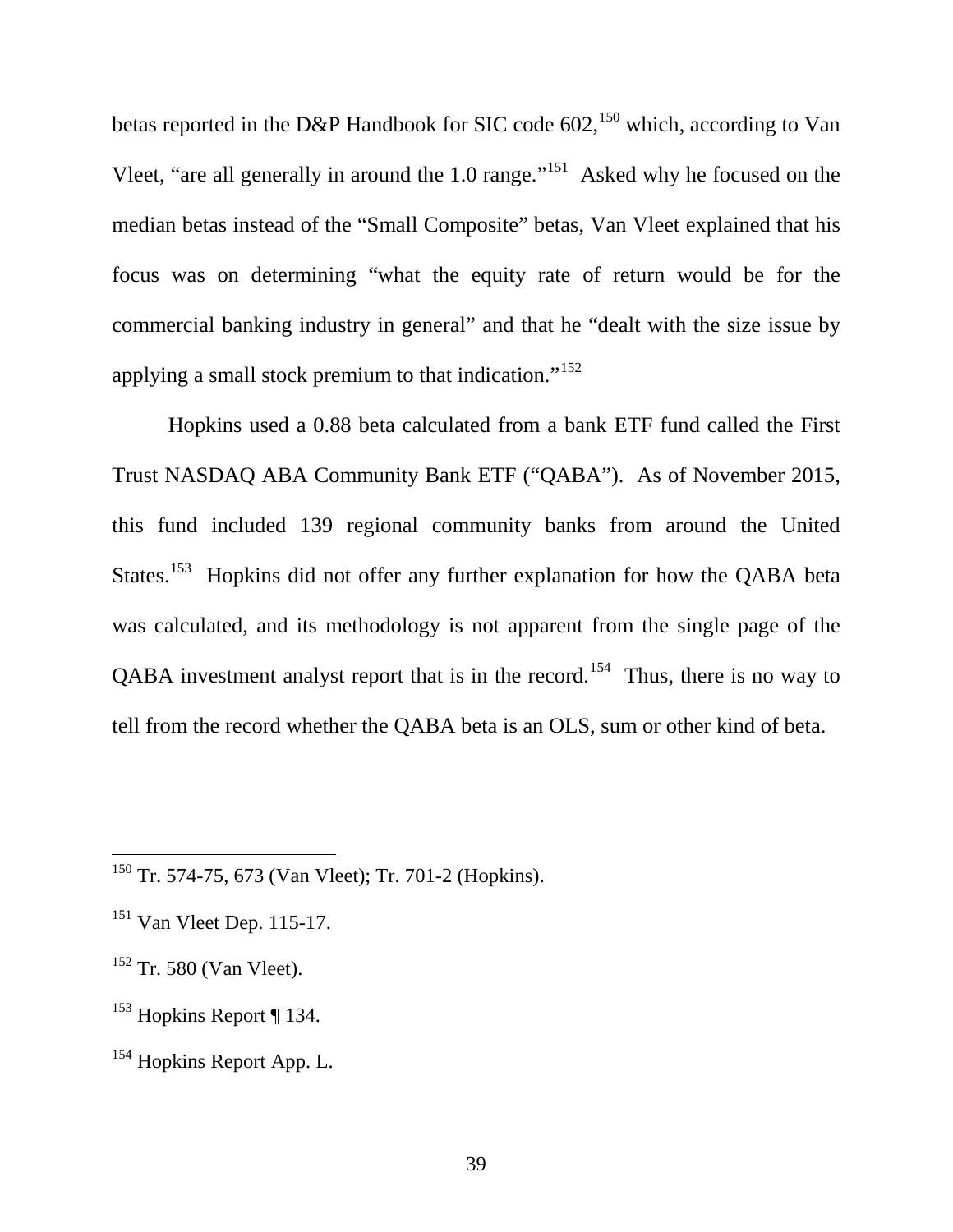Respondent concedes that the 0.88 beta Hopkins selected is "defensible" and does not oppose using it in conjunction with an ERP of  $6.18\%$ .<sup>[155](#page-40-0)</sup> Hopkins selected this beta, however, assuming a much lower ERP of 3.55%, which I have rejected for the reasons explained above. Indeed, in an apparent expression of buyer's remorse, petitioner candidly acknowledged that Hopkins used a "low ERP" and tried to "balance it out" by selecting a higher beta than may have been appropriate. [156](#page-40-1)

Despite respondent's endorsement of the 0.88 beta from QABA, I decline to adopt it here. The D&P Handbook explains that "whatever type of beta you ultimately choose to employ, you should match the source of the size premium (OLS or sum beta) with the type of beta estimate you have chosen for your subject company."[157](#page-40-2) As noted above, the size premium the parties agree on and that I have adopted is an OLS-based size premium, but I cannot tell from the record whether or not the QABA beta is an OLS beta. Thus, although the QABA beta generally seems suited for an analysis involving community banks, it does not fit the analysis here.

<span id="page-40-0"></span><sup>155</sup> *See* Resp't's Post-Trial Opening Br. at 36; Resp't's Post-Trial Answering Br. at 11.

<span id="page-40-1"></span><sup>156</sup> Hearing Tr. 22 (Aug. 23, 2016).

<span id="page-40-2"></span><sup>157</sup> *Guide to Cost of Capital* 4:11.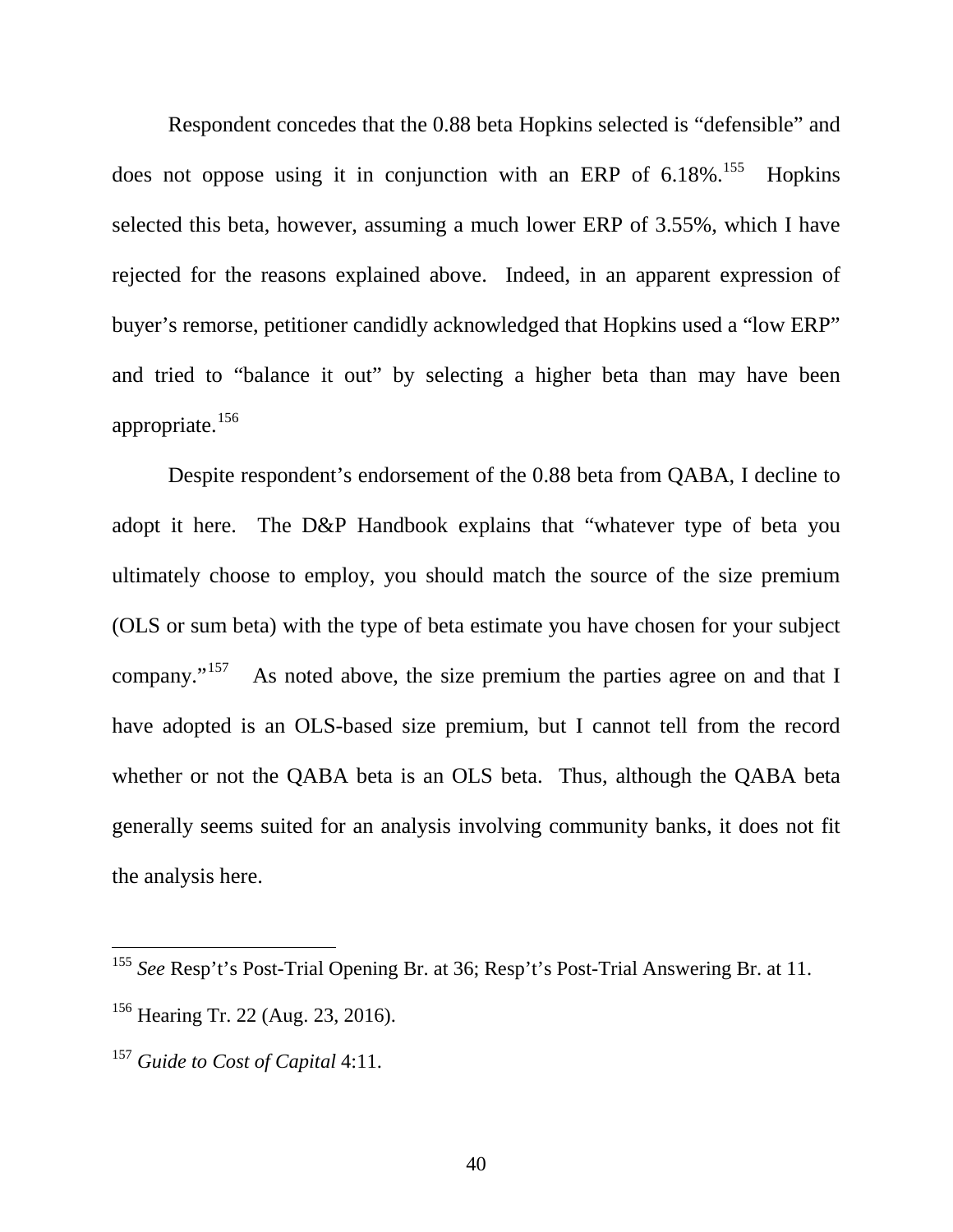The 1.0 beta VanVleet selected also is not appropriate in my view. The D&P Handbook explains that "[a]n unlevered beta is the beta that would be expected if a company were financed only with equity capital."<sup>[158](#page-41-0)</sup> As of December 31, 2012, F&M's only debt was negligible, consisting of a \$713,415 interest-free loan at the holding company level for its holding company subsidiary.<sup>[159](#page-41-1)</sup> Hopkins persuasively explained that, given its virtually debt-free capital structure, it would be inappropriate to use a levered beta to value  $F\&M$ .<sup>160</sup>

Having rejected the primary position each of the parties' asserted for selecting a beta, essentially two options remain. Fortunately, both options are rooted in data from the D&P Handbook, which has the virtue of affording a measure of internal consistency given that the ERP and size premium I have adopted to calculate the discount rate also come from that source.

The first option, which generally follows VanVleet's approach, is to select a median beta from the universe of banks in SIC code 602, but from the unlevered betas listed there instead of the levered betas. The median raw OLS-based

<span id="page-41-0"></span><sup>158</sup> *Industry Cost of Capital* at 29.

<span id="page-41-1"></span><sup>159</sup> *See* JX 11 at 44; Tr. 708 (Hopkins); Hopkins Rebuttal ¶ 34.

<span id="page-41-2"></span> $160$  Tr. 707-8 (Hopkins).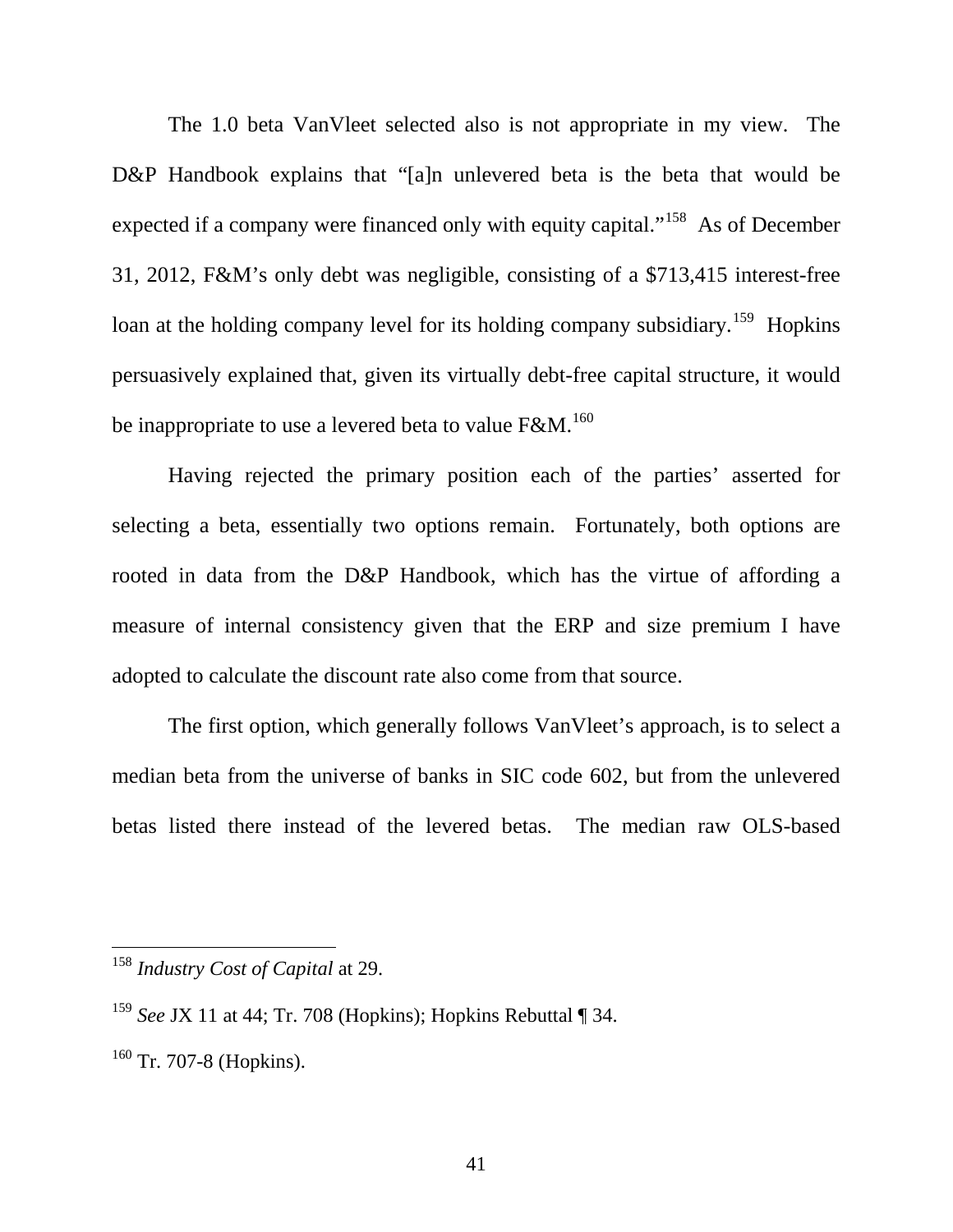unlevered beta listed in SIC code  $602$  is 0.7.<sup>[161](#page-42-0)</sup> The median unlevered Blume adjusted, Vasicek adjusted and sum betas in SIC code 602 are, respectively, 0.7, 0.7, and 0.6.<sup>162</sup> Thus, if one were to "eyeball" the unlevered versions of the same betas VanVleet used in his analysis, one would come out to a similar figure as the median raw OLS-based unlevered beta.

The second option, which Hopkins first advanced in his rebuttal report, is to derive a beta from the unlevered betas in the Small Composite group within SIC code 602. Hopkins proposes using a beta of 0.43 calculated by averaging the unlevered Blume adjusted (0.5), Vasicek adjusted (0.4), and sum (0.4) betas in that group.<sup>[163](#page-42-2)</sup> Selecting this beta suffers from three problems, however, that persuade me it would be more appropriate to use the median raw-OLS unlevered beta of 0.7.

First, petitioners have provided no persuasive explanation to reconcile the striking difference between the position Hopkins initially advanced in this case and his rebuttal position. The 0.88 beta Hopkins initially proposed is more than *twice* the size of the beta he later derived from the Small Composite group. Petitioners' shift to a dramatically lower beta seems arbitrary and outcome-driven.

<span id="page-42-0"></span><sup>161</sup> *Industry Cost of Capital* SIC 602.

<span id="page-42-1"></span><sup>162</sup> *Id.*

<span id="page-42-2"></span><sup>&</sup>lt;sup>163</sup> Hopkins Rebuttal ¶ 27, 31.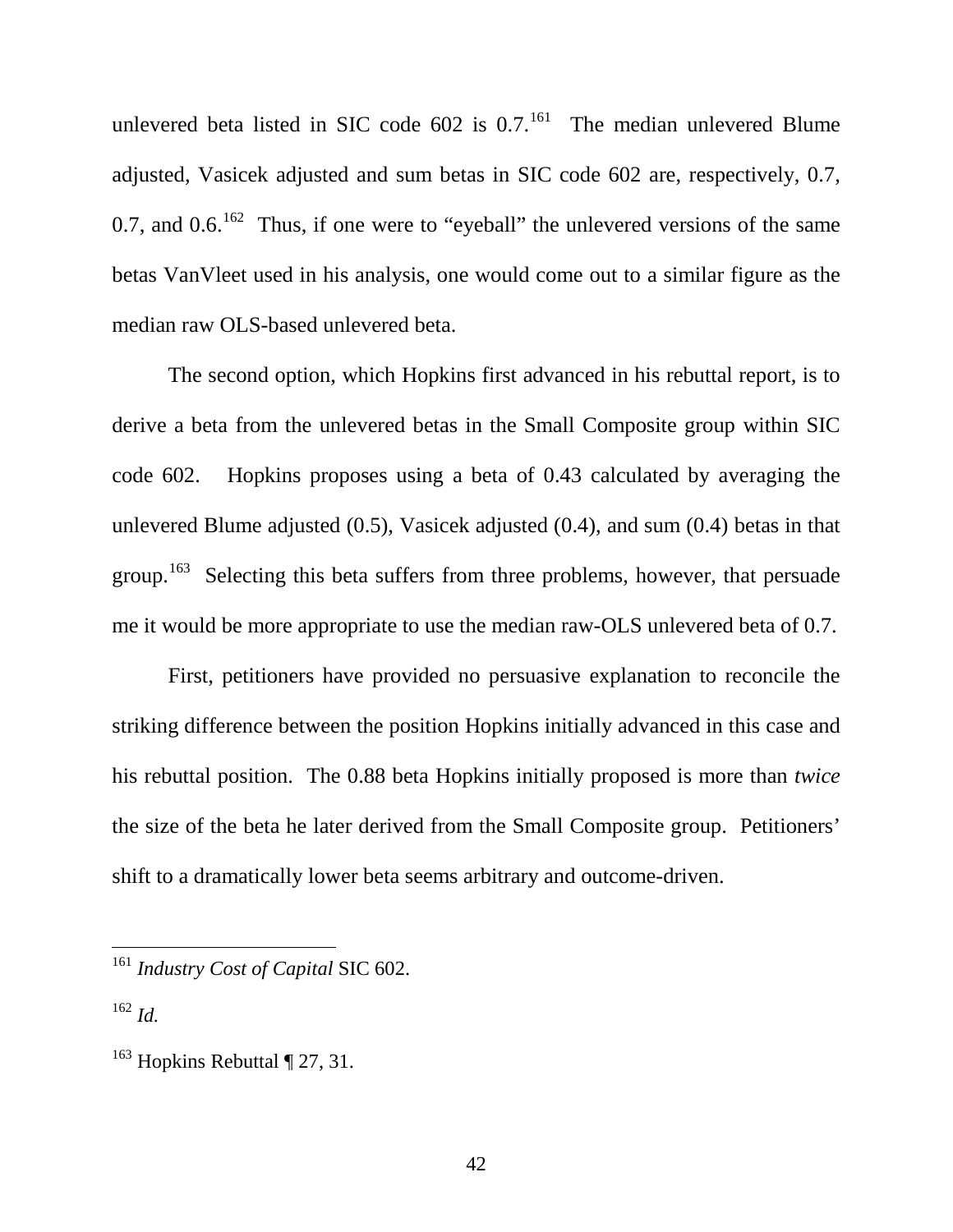Second, in discussing the betas he reviewed and rejected from another source for banks with total assets between \$250 million and \$750 million, a range that generally corresponds to the asset range of the banks in the Small Composite group (\$341 million to \$672 million), Hopkins admitted that "the small trading volume in . . . the small publicly listed community banks . . . tends to distort the beta, the raw data beta on the low side."<sup>[164](#page-43-0)</sup> The lack of liquidity for small community banks is consistent with F&M's own experience,<sup>[165](#page-43-1)</sup> and corroborated by data discussed above that was relevant to my decision not to rely on VanVleet's guideline public company analysis.<sup>166</sup>

Third, the D&P Handbook suggests that if one were to rely on data in the Small Composite group to calculate a cost of equity, it would be necessary to use a higher size premium than the 3.87% size premium the parties agreed on here. Specifically, as Hopkins acknowledged, the D&P Handbook suggests the use of size premium close to 6% in that circumstance, which corresponds to the OLS-

<span id="page-43-0"></span> $164$  Tr. 340 (Hopkins) (discussing betas listed in Appendices H and I of Hopkins' opening report).

<span id="page-43-1"></span><sup>&</sup>lt;sup>165</sup> See JX 58 (reflecting only 39 transfers of F&M stock during six-year period between June 2008 and September 2014).

<span id="page-43-2"></span><sup>166</sup> *See supra.* II.D.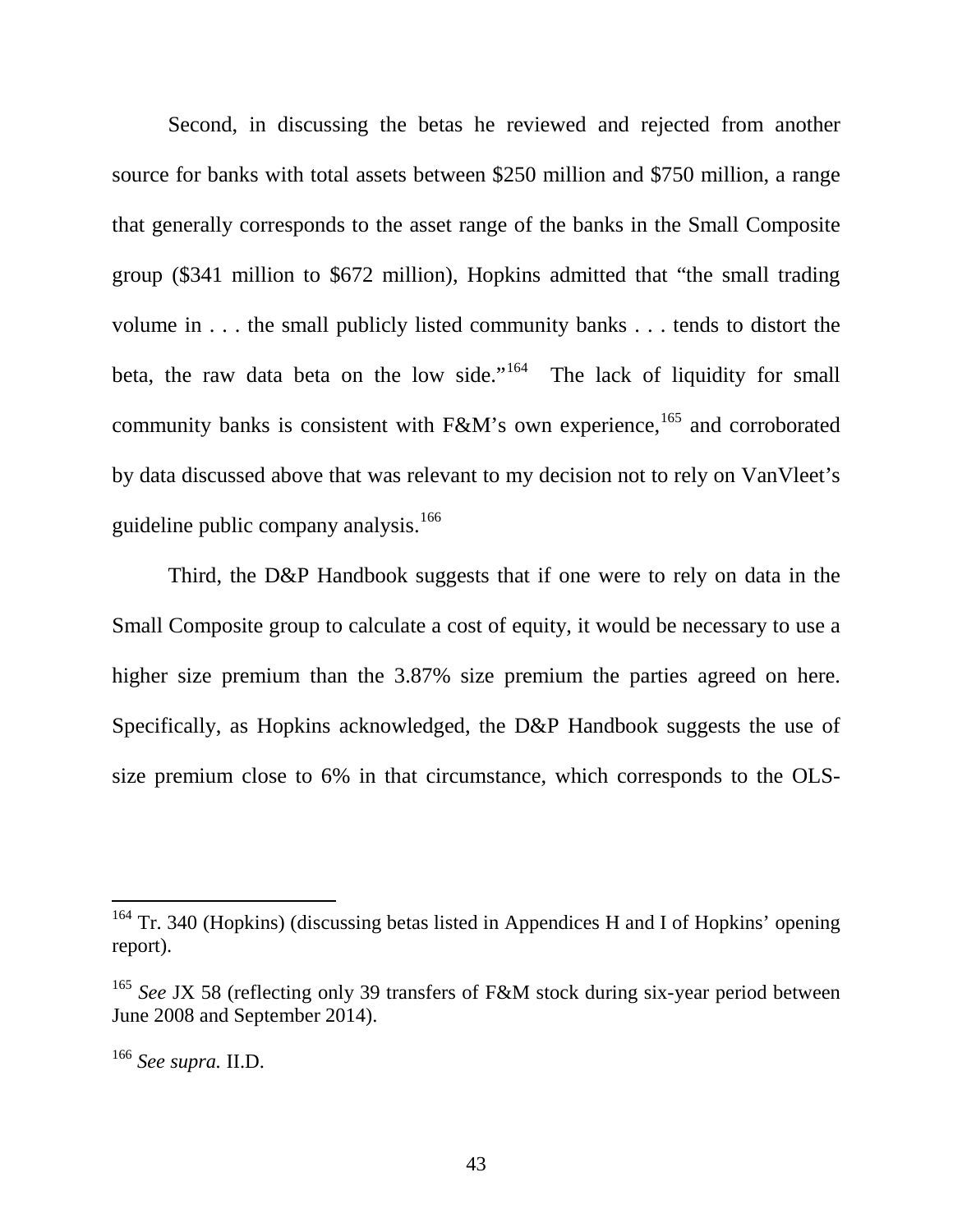based size premium for the tenth decile (5.99%) rather than for the combined ninth and tenth deciles  $(3.87%)$  that the parties used.<sup>[167](#page-44-0)</sup>

In contrast to the problems associated with using a beta of 0.43 derived from the Small Composite group,  $^{168}$  $^{168}$  $^{168}$  use of a median unlevered beta of 0.7 applicable to all of the banks in SIC code 602 is more consistent with the 0.88 beta from QABA that both parties endorsed at one time, does not suffer from the liquidity challenges endemic to banks in the Small Composite group, and would not require modification of the size premium both parties adopted. For these and the other reasons explained above, I adopt a beta of 0.7.

\* \* \* \* \*

Based on a risk-free rate of 2.87%, a size premium of 3.87%, an ERP of 6.18%, and a beta of 0.7, the discount rate I will use works out to 11.07%.

### **3. Growth Rate**

 $\overline{a}$ 

Hopkins assumes a 4.375% annual perpetual growth rate as opposed to Van Vleet's 3.0% growth rate. I adopt Van Vleet's estimate. "There is considerable

<span id="page-44-0"></span><sup>167</sup> Tr. 730-31 (Hopkins); *see also Guide to Cost of Capital* Ex. 4.7.

<span id="page-44-1"></span> $168$  The D&P Handbook suggests that a Small Composite beta should be paired with a size premium approximating the 5.99% size premium for companies in the  $10<sup>th</sup>$  decile. This is implied from the D&P Handbook's use of a 5.9% size premium in calculating a 12.0% Small Composite cost-of-equity capital. Adopting a 0.43 beta with a 6.18% ERP and 5.99% size premium results in an 11.52% discount rate, a difference of 45 basis points from the discount rate adopted here.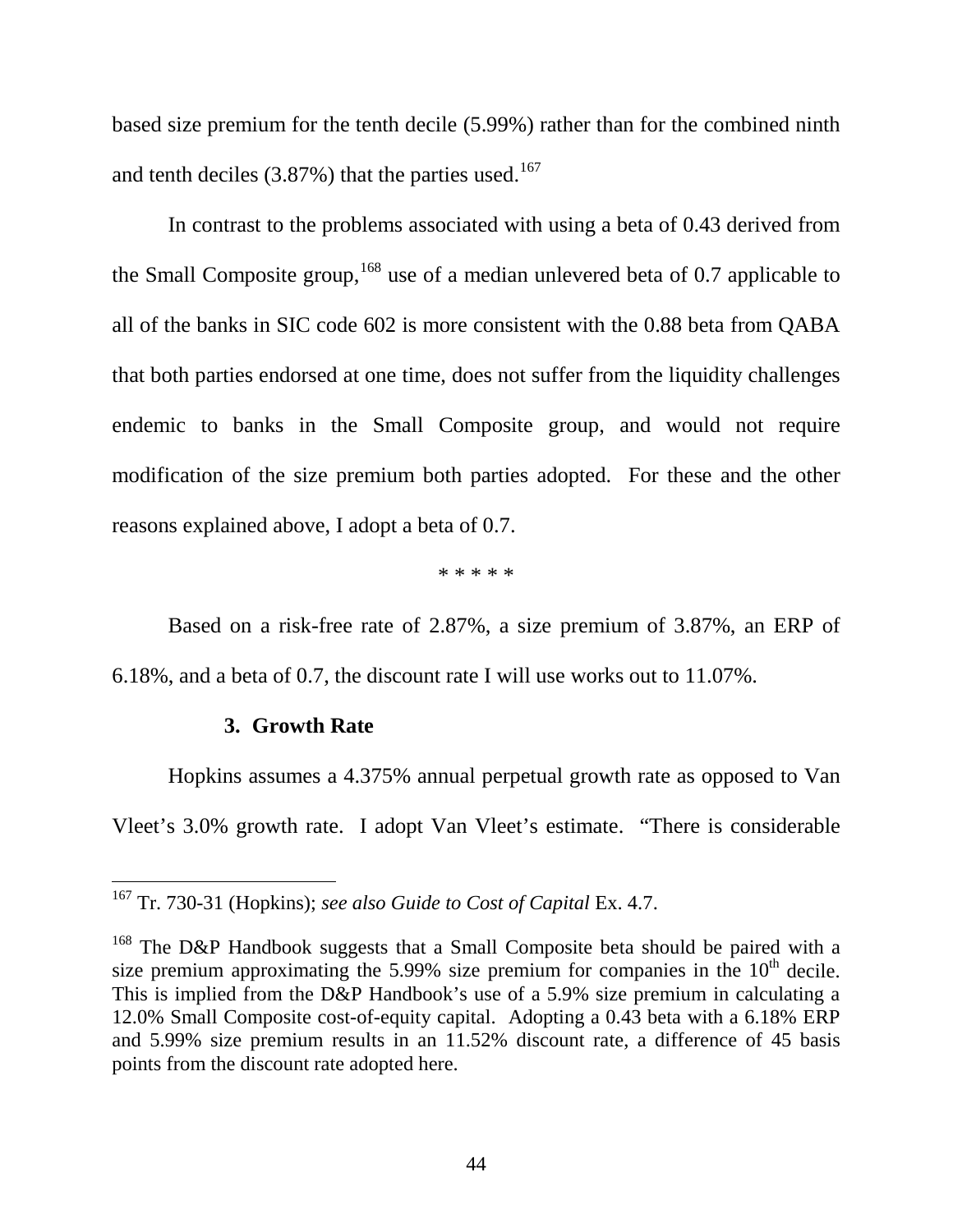precedent in Delaware for adopting a terminal growth rate that is a premium, such as 100 basis points, over inflation."[169](#page-45-0) Van Vleet's figure also is consistent with the 3.0% annual growth rate projected in F&M's 2012 Strategic Plan,  $170$  accounts for the bank's "landlocked" state in a county with a declining population and stagnant economy, $171$  and comports with the 3% perpetual growth rates this Court has used to value mature companies in several recent cases.<sup>[172](#page-45-3)</sup>

Hopkins' 4.375% terminal rate overlooks the fact that F&M's higher growth in earlier years was largely a result of past overcapitalization. Under Krauland's watch, the bank harnessed the excess capital to generate additional income.<sup>[173](#page-45-4)</sup> Bv the time of the Merger, however, the bank was nearing its 90% target loan-to-deposit ratio, and its excess capital was reduced.<sup>[174](#page-45-5)</sup> Local expansion also was not

<span id="page-45-4"></span> $173$  Tr. 88 (Krauland).

<span id="page-45-5"></span><sup>174</sup> *Id.* at 96.

<span id="page-45-0"></span><sup>169</sup> *Owen v. Cannon*, 2015 WL 3819204, at \*26 (Del. Ch. June 17, 2015).

<span id="page-45-1"></span><sup>&</sup>lt;sup>170</sup> JX 5 at F&M00007636.

<span id="page-45-2"></span> $171$  Tr. 132 (Krauland).

<span id="page-45-3"></span><sup>172</sup> *See, e.g.*, *Dell*, 2016 WL 3186538, at \*47 (2% rate); *Owen*, 2015 WL 3819204, at \*25-26 (3% rate); *Ancestry*, 2015 WL 399726, at \*19 (3% rate).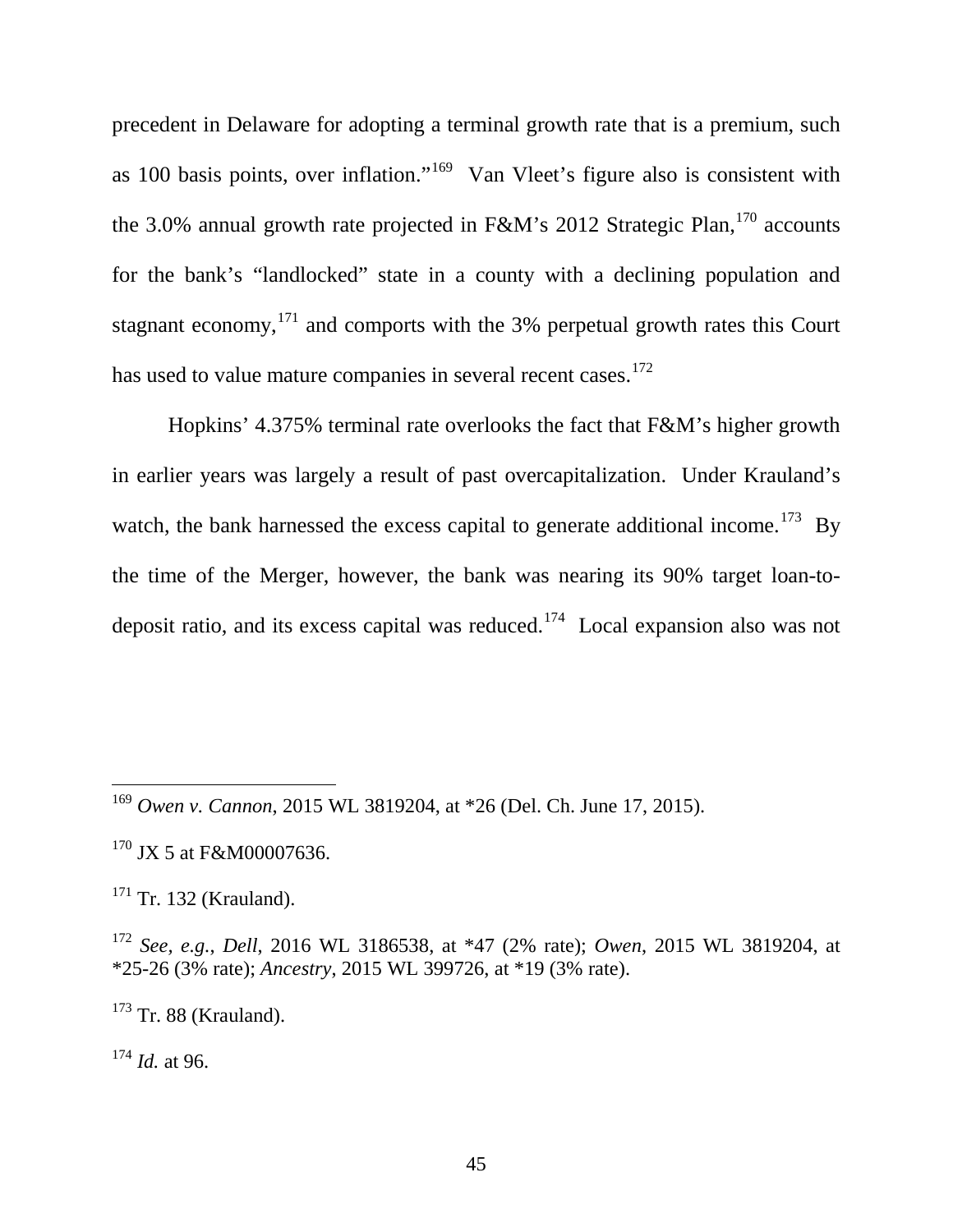feasible given the bank's geographic constraints. Hopkins' estimate did not account for any of these limitations.<sup>[175](#page-46-0)</sup>

# **4. Excess Capital**

Hopkins estimated F&M's excess capital at  $$6,796,000,176$  $$6,796,000,176$  while Van Vleet estimated  $$4,439,752$ <sup>[177](#page-46-2)</sup> Hopkins assumed a 9% risk-based capital ratio, and then estimated excess capital by taking the difference between 9% of the bank's total assets, and the bank's equity, as of September 30, 2014.<sup>178</sup> Van Vleet compared F&M to guideline publicly traded banks and FDIC identified peer group banks, and applied their incremental risk-based capital ratios to F&M's risk-weighted assets.[179](#page-46-4) Van Vleet also added an intangible assets amortization tax benefit of \$170,709 to F&M's net present value.<sup>[180](#page-46-5)</sup>

I employ Van Vleet's excess capital estimate and tax benefit adjustment for this valuation. The heart of the disagreement between the experts' excess capital estimates concerns the appropriate level of capital that should be maintained on

<span id="page-46-0"></span><sup>175</sup> *Id.* at 448 (Hopkins).

<span id="page-46-1"></span> $176$  Hopkins Report ¶ 85.

<span id="page-46-2"></span><sup>&</sup>lt;sup>177</sup> Van Vleet Report ¶ 96.

<span id="page-46-3"></span><sup>178</sup> Hopkins Report ¶¶ 85-87.

<span id="page-46-4"></span><sup>&</sup>lt;sup>179</sup> Van Vleet Report Ex. C.7.

<span id="page-46-5"></span><sup>180</sup> *Id.* Ex. D.1.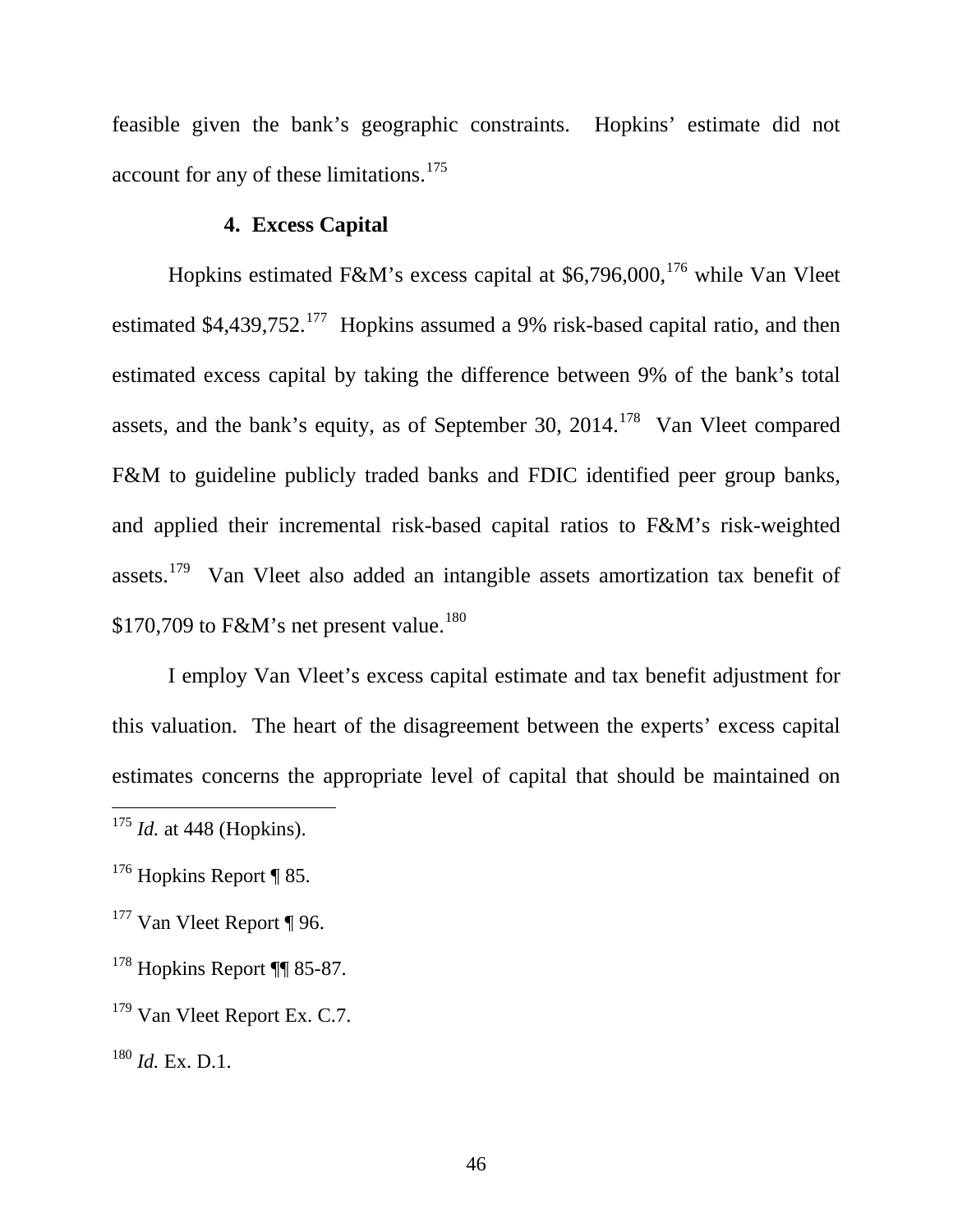F&M's balance sheet. The 9% ratio Hopkins used is below the 10% ratio that banks typically maintain to remain well-capitalized according to Hopkins' own report, and that Krauland regarded as a limit to prudent lending.<sup>181</sup> Van Vleet persuasively testified that allowing risk-based capital to drop to a minimal capital ratio of 9% would expose it to regulatory intervention and leave it in a "tenuous position."[182](#page-47-1) Petitioners offer no substantive rebuttal to this criticism, which further supports using VanVleet's proposed 10% risk-based capital ratio.

**\* \* \* \* \*** 

For the reasons explained above, I adopt the following inputs to determine the fair value of F&M using a discounted net income analysis: twelve-month projected post-closing net income of \$5,063,338, an 11.07% discount rate, a 3.0% growth rate, and \$4,439,752 in excess capital. These inputs result in a valuation for F&M as of the date of the Merger of \$70,564,156, which equates to \$91.90 per share based on the  $767,799$  total shares outstanding.<sup>[183](#page-47-2)</sup>

<span id="page-47-0"></span><sup>&</sup>lt;sup>181</sup> Hopkins Report ¶ 87; Tr. 96 (Krauland).

<span id="page-47-1"></span> $182$  Tr. 600-01 (Van Vleet).

<span id="page-47-2"></span> $183$  This valuation exceeds the \$85 per share value that seemed acceptable to Gene Dunmire during the Merger negotiations, and falls comfortably in the middle of the \$80.50 to \$99.10 per share range that Doug Dunmire estimated around the time the Merger was approved. *See supra.* I.D. Although Gene and Doug Dunmire are not experts in corporate valuation, they both have extensive experience with F&M and appear to be sophisticated investors.